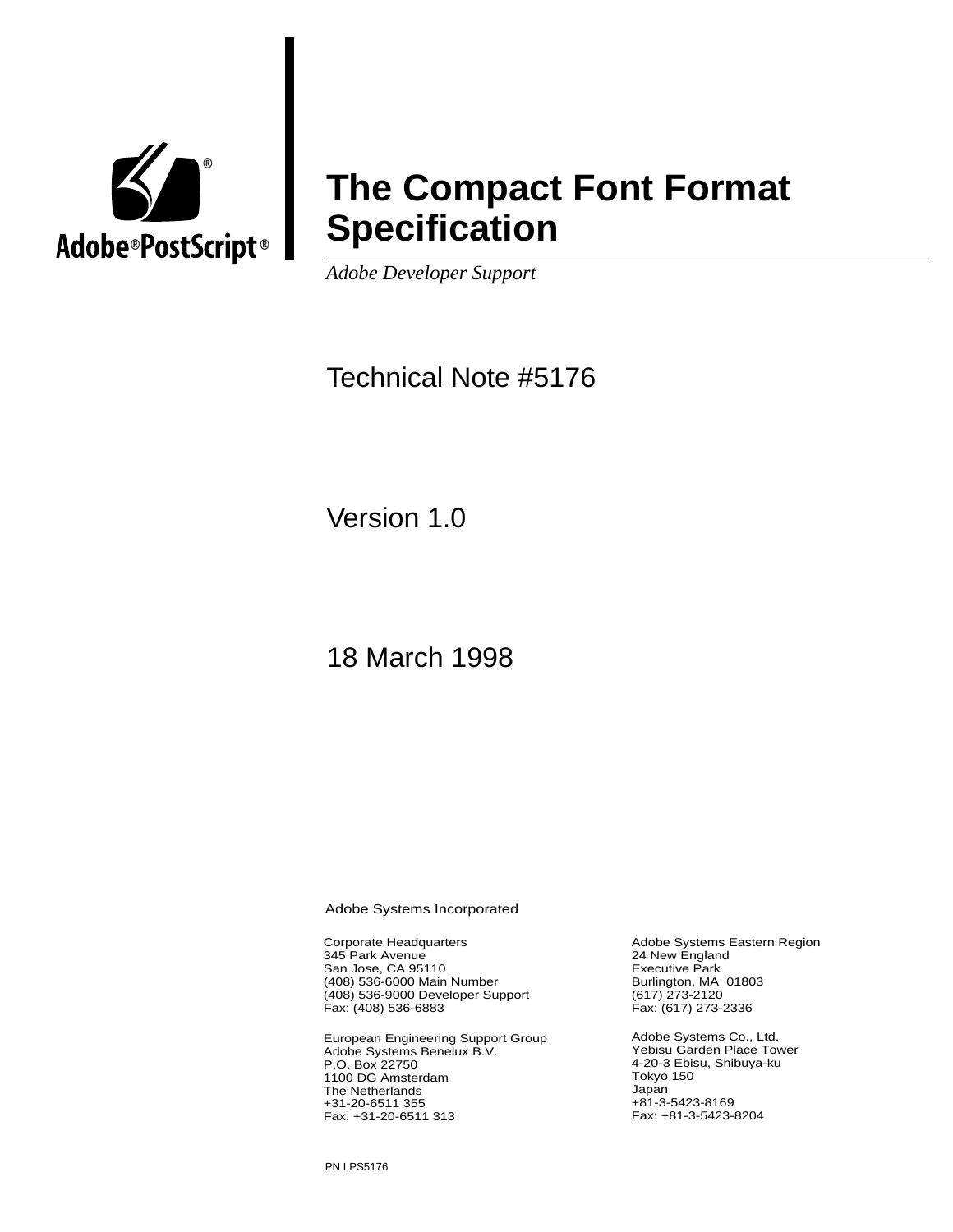Copyright © 1996–1998 by Adobe Systems Incorporated. All rights reserved.

No part of this publication may be reproduced, stored in a retrieval system, or transmitted, in any form or by any means, electronic, mechanical, photocopying, recording, or otherwise, without the prior written consent of the publisher.

PostScript is a trademark of Adobe Systems Incorporated. All instances of the name Post-Script in the text are references to the PostScript language as defined by Adobe Systems Incorporated unless otherwise stated. The name PostScript also is used as a product trademark for Adobe Systems' implementation of the PostScript language interpreter.

Any references to a "PostScript printer," a "PostScript file," or a "PostScript driver" refer to printers, files, and driver programs (respectively) which are written in or support the PostScript language. The sentences in this book that use "PostScript language" as an adjective phrase are so constructed to reinforce that the name refers to the standard language definition as set forth by Adobe Systems Incorporated.

Adobe, Adobe Type Manager, ATM, PostScript and the PostScript logo are trademarks of Adobe Systems Incorporated which may be registered in certain jurisdictions. Apple and Macintosh are registered trademarks and QuickDraw and TrueType are trademarks of Apple Computer Incorporated. Microsoft and Windows are registered trademarks of Microsoft Corporation. Times is a registered trademark of Linotype-Hell AG and/or its subsidiaries. All other brand or product names are the trademarks or registered trademarks of their respective holders.

*This publication and the information herein is furnished AS IS, is subject to change without notice, and should not be construed as a commitment by Adobe Systems Incorporated. Adobe Systems Incorporated assumes no responsibility or liability for any errors or inaccuracies, makes no warranty of any kind (express, implied or statutory) with respect to this publication, and expressly disclaims any and all warranties of merchantability, fitness for particular purposes and noninfringement of third party rights.*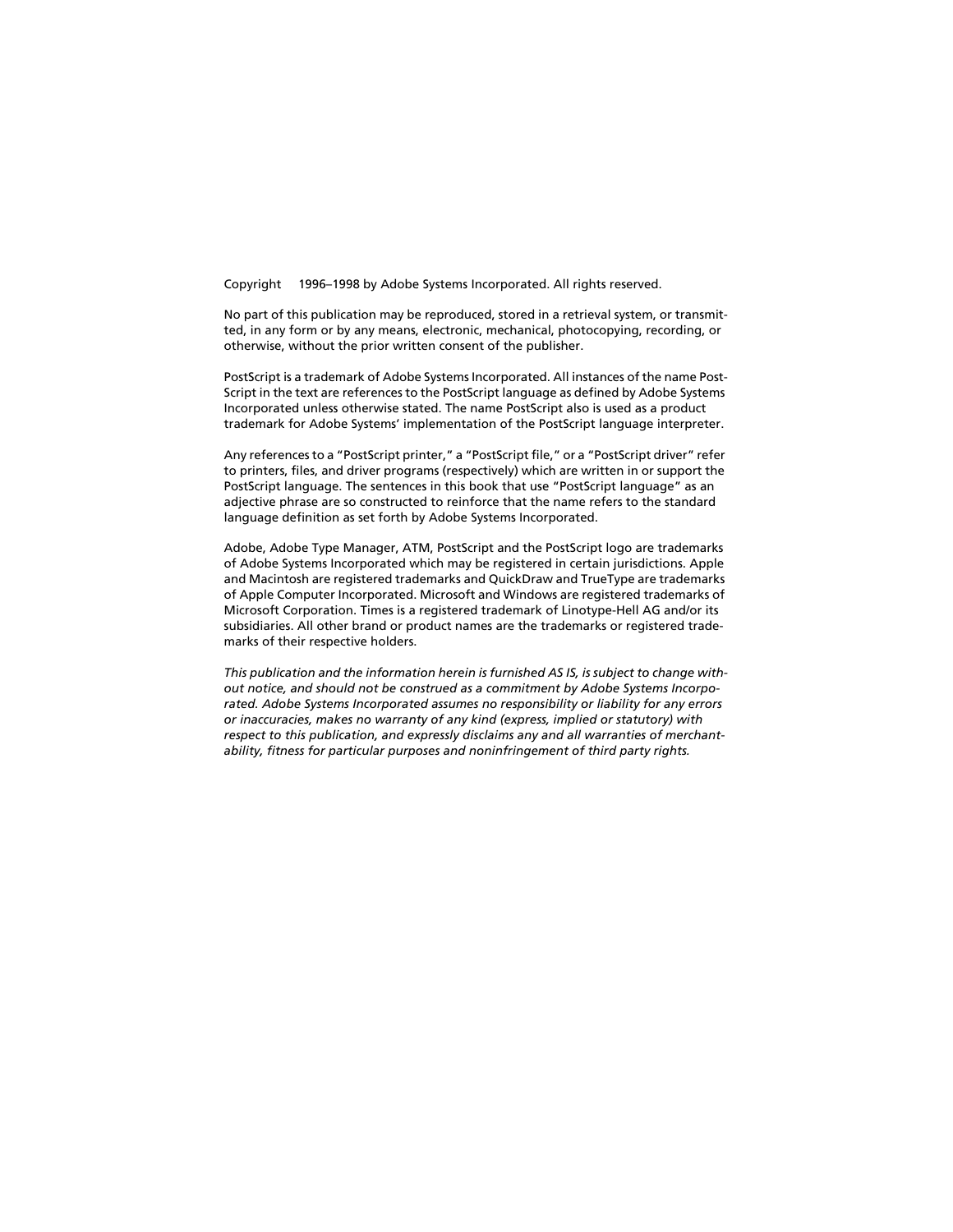# **Contents**

#### **[The Compact Font Format Specification](#page-4-0)** 1

- [1 Introduction 1](#page-4-0)
- [2 Data Layout 1](#page-4-0)
- [3 Data Types 2](#page-5-0)
- [4 DICT Data 3](#page-6-0)
- [5 INDEX Data 6](#page-9-0)
- [6 Header 7](#page-10-0)
- [7 Name INDEX 8](#page-11-0)
- [8 Top DICT INDEX 8](#page-11-0)
- [9 Top DICT Data 9](#page-12-0)
- [10 String INDEX 12](#page-15-0)
- [11 Glyph Organization 13](#page-16-0)
- [12 Encodings 13](#page-16-0)
- [13 Charsets 16](#page-19-0)
- [14 CharStrings INDEX 18](#page-21-0)
- [15 Private DICT Data 18](#page-21-0)
- [16 Local/Global Subrs INDEXes 20](#page-23-0)
- [17 PostScript File Structure 22](#page-25-0)
- [18 Copyright and Trademark Notices 23](#page-26-0)
- [19 Synthetic Fonts 23](#page-26-0)
- [20 Multiple Master Fonts 23](#page-26-0)
- [21 CID-keyed Fonts 25](#page-28-0)
- [22 FDSelect 26](#page-29-0)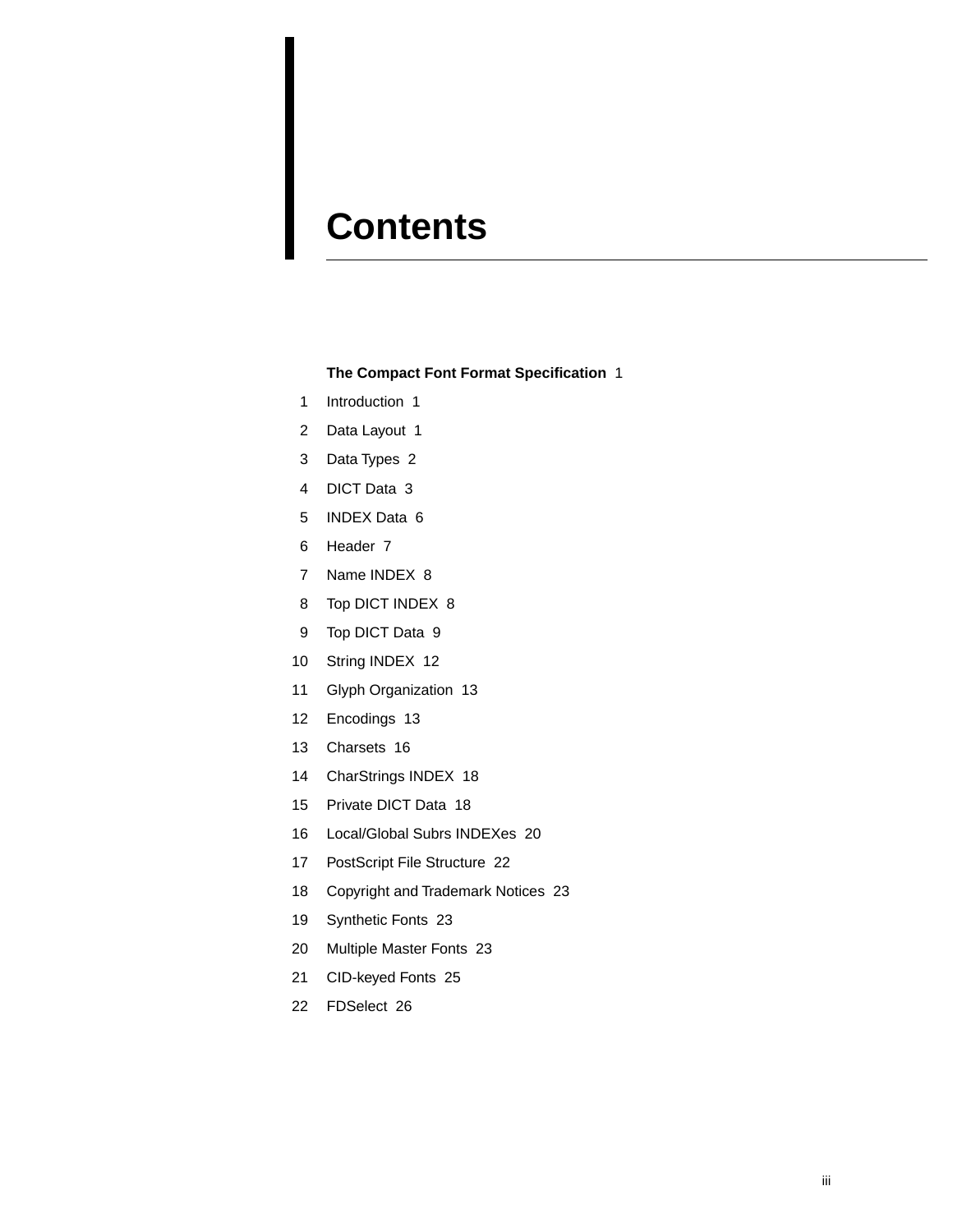**Appendix A [Standard Strings](#page-32-0)** 29

**Appendix B [Predefined Encodings](#page-38-0)** 35

**Appendix C [Predefined Charsets](#page-46-0)** 43

**Appendix D [Example CFF Font](#page-54-0)** 51

**Appendix E [Embedded PostScript](#page-56-0)** 53

**Appendix F [Related Documentation](#page-58-0)** 55

**Appendix G [Changes Since Earlier Versions](#page-60-0)** 57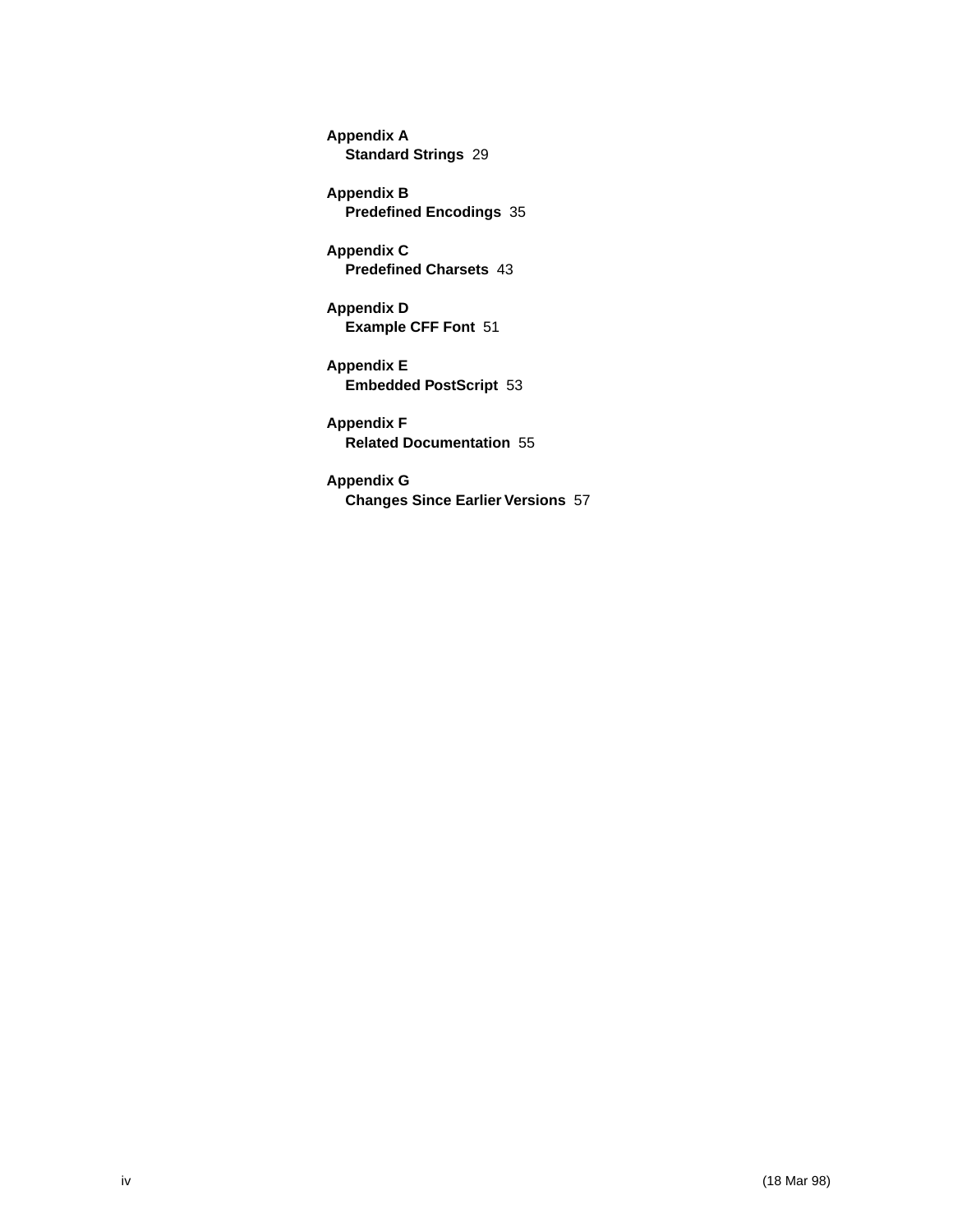# <span id="page-4-0"></span>**The Compact Font Format Specification**

### **1 Introduction**

This document describes the specification of a font format that is suitable for representing one or more single master, multiple master, synthetic, and CID-keyed fonts compactly. Unlike previous PostScript® language font formats, CFF allows multiple fonts to be stored together in a unit called a *FontSet*. Principal space savings are a result of using a compact binary representation for most of the information, sharing of common data between fonts, and defaulting frequently occurring data.

The CFF format is designed to be used in conjunction with Type 2 charstrings for the character description procedures (see Adobe Technical Note #5177: "The Type 2 Charstring Format").

The design supports the embedding of PostScript language code which permits additional flexibility and extensibility of the format when used in printer environments (see Appendix E).

## **2 Data Layout**

Conceptually the binary data is organized as a number of separate data structures. The overall layout within the binary data is shown [Table 1](#page-5-0). Since some of these data structures are reached via offsets the ordering could be changed, although the first five occupy fixed locations.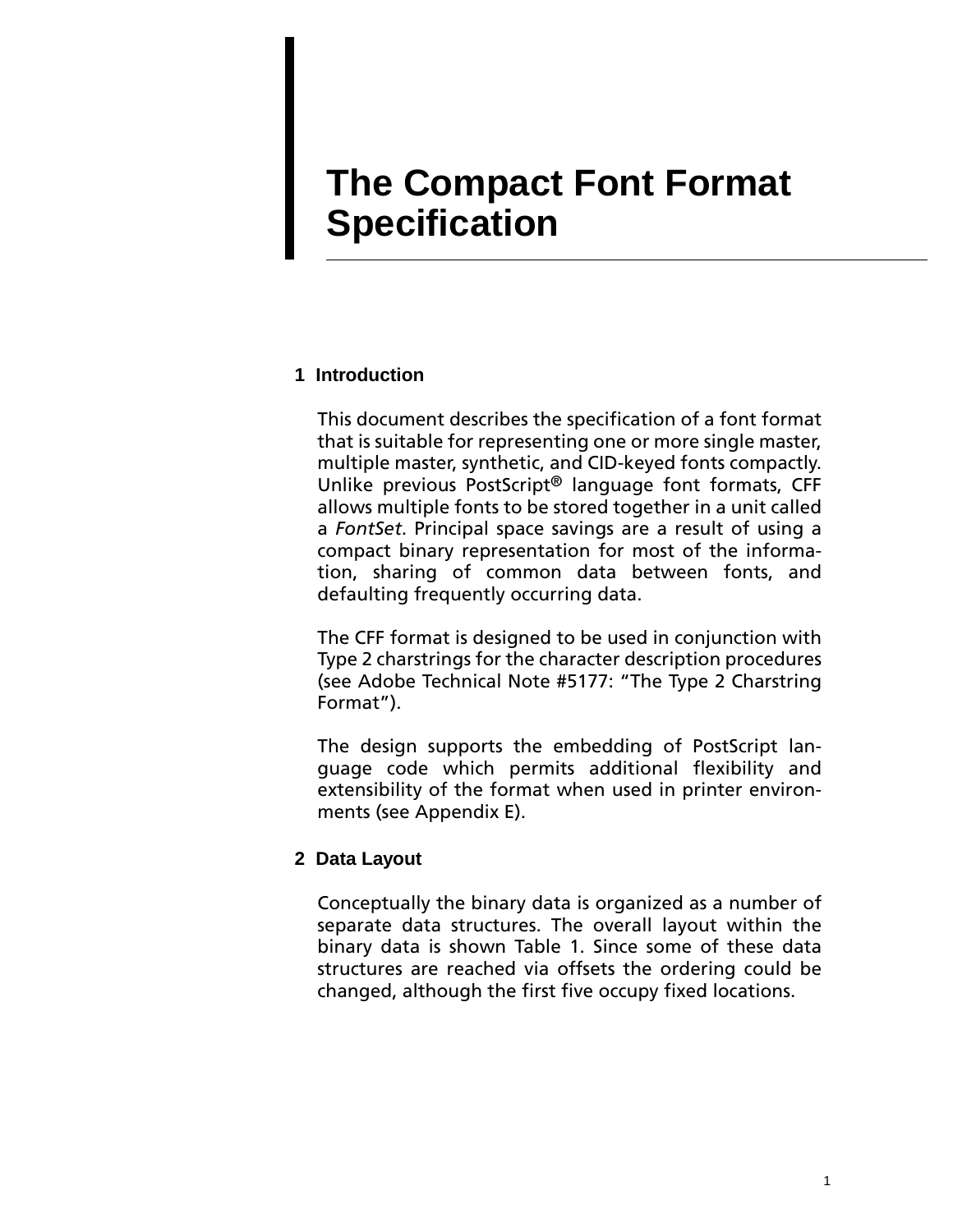#### <span id="page-5-0"></span>*Table 1 CFF Data Layout*

| Entry                                     | Comments                                  |  |
|-------------------------------------------|-------------------------------------------|--|
| Header                                    |                                           |  |
| Name <b>INDEX</b>                         |                                           |  |
| <b>Top DICT INDEX</b>                     |                                           |  |
| <b>String INDEX</b>                       |                                           |  |
| <b>Global Subr INDEX</b>                  |                                           |  |
| Encodings                                 |                                           |  |
| Charsets                                  |                                           |  |
| <b>FDSelect</b>                           | <b>CIDFonts only</b>                      |  |
| <b>CharStrings INDEX</b>                  | per-font                                  |  |
| Font DICT INDEX                           | per-font, CIDFonts only                   |  |
| <b>Private DICT</b>                       | per-font                                  |  |
| Local Subr INDEX                          | per-font or per-Private DICT for CIDFonts |  |
| Copyright and<br><b>Trademark Notices</b> |                                           |  |

Appendix D shows an annotated example of a CFF font.

## **3 Data Types**

This section describes data representation and types used by the format.

All multi-byte numeric data and offset fields are stored in big-endian byte order (high byte low offset) and do *not* honor any alignment restrictions. This leads to a format that is free from padding bytes.

Data objects are often specified by byte offsets that are relative to some reference point within the CFF data. These offsets are 1 to 4 bytes in length. This document uses the convention of enclosing the reference point in parentheses and uses a reference point of (0) to indicate an offset relative to the start of the CFF data and (self) to indicate an offset relative to the data structure containing the offset.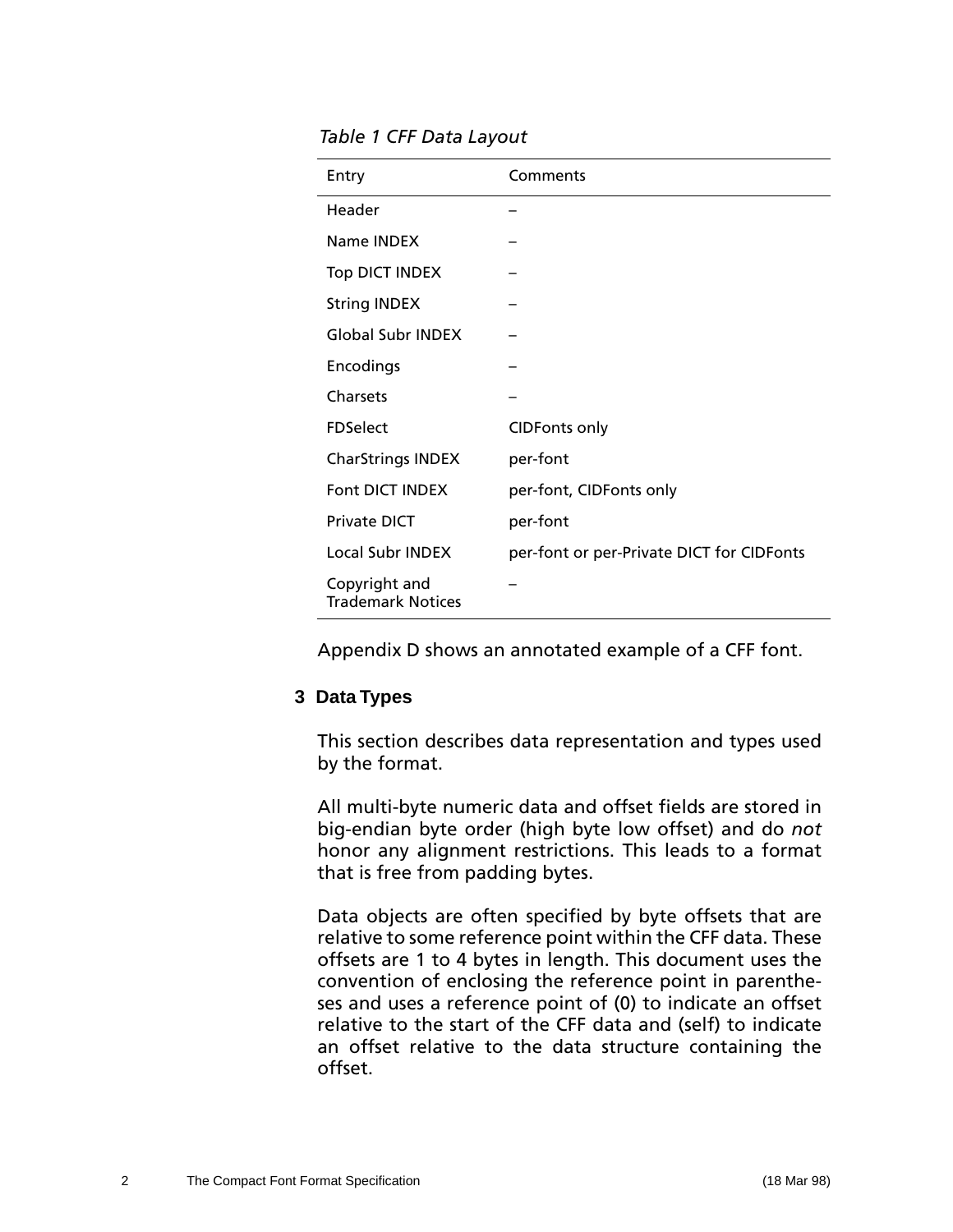<span id="page-6-0"></span>The CFF format data types are shown in Table 2.

*Table 2 CFF Data Types*

| Name               | Range       | Description                                                               |  |
|--------------------|-------------|---------------------------------------------------------------------------|--|
| Card <sub>8</sub>  | $0 - 255$   | 1-byte unsigned number                                                    |  |
| Card <sub>16</sub> | $0 - 65535$ | 2-byte unsigned number                                                    |  |
| Offset             | varies      | 1, 2, 3, or 4 byte offset (specified by<br>OffSize field)                 |  |
| OffSize            | $1 - 4$     | 1-byte unsigned number specifies the<br>size of an Offset field or fields |  |
| <b>SID</b>         | በ – 64999   | 2-byte string identifier                                                  |  |

This document describes data structures by listing field types, names, and descriptions. Data structures may be given a type name and subsequently described. Arrays of objects are indicated by the usual square bracket convention enclosing the array length.

The majority of CFF data is contained by either of two data structures called DICT and INDEX which are described in subsequent sections.

#### **4 DICT Data**

PostScript dictionary data comprising key-value pairs is represented in a compact tokenized format that is similar to that used to represent Type 1 charstrings. Dictionary keys are encoded as 1- or 2-byte operators and dictionary values are encoded as variable-size numeric operands that represent either integer or real values. An operator is preceded by the operand(s) that specify its value. A DICT is simply a sequence of operand(s)/operator bytes concatenated together.

A number of integer operand types of varying sizes are defined and are encoded as shown in [Table 3](#page-7-0) (first byte of operand is b0, second is b1, and so on).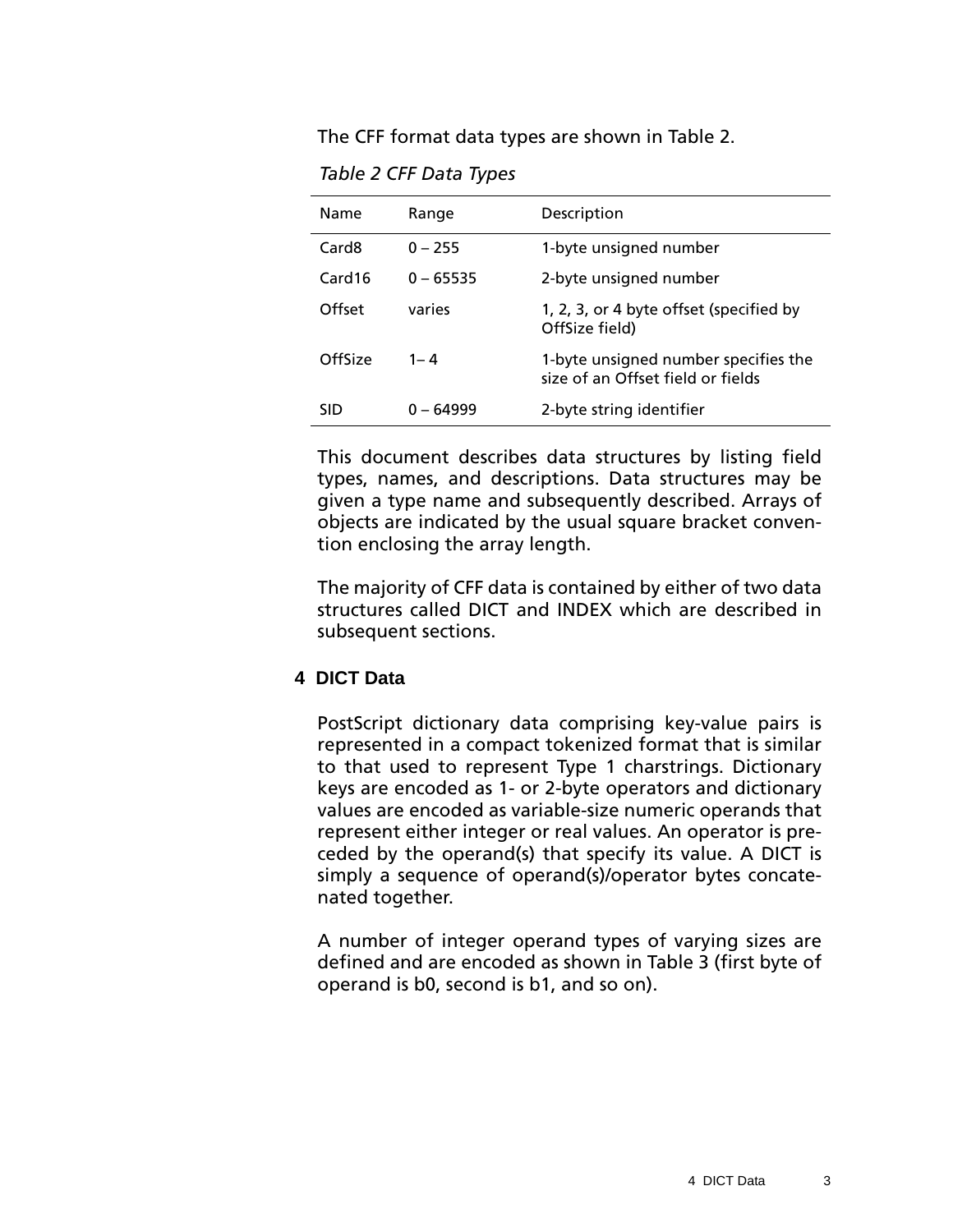<span id="page-7-0"></span>

| <b>Size</b>   | b0 range     | Value range          | Value calculation                                |
|---------------|--------------|----------------------|--------------------------------------------------|
| 1             | $32 - 246$   | $-107 - 107$         | $b0-139$                                         |
| $\mathcal{P}$ | $247 - 250$  | $+108 - +1131$       | $(b0-247)*256+b1+108$                            |
| $\mathcal{L}$ | 251<br>- 254 | $-1131 - -108$       | $-(b0-251)*256-b1-108$                           |
| 3             | 28           | -32768<br>$-$ +32767 | $b1 < 8$ $b2$                                    |
| 5             | 29           |                      | $-(2^{31}) - +(2^{31}-1)$ b1<<24 b2<<16 b3<<8 b4 |

. *Table 3 Operand Encoding* 

*Note 1 The 1- and 2-byte integer formats are identical to those used by Type 1 charstrings.*

Examples of the integer formats are shown in Table 4.

*Table 4 Integer Format Examples* 

|               | Value Encoding           |
|---------------|--------------------------|
| 0             | 8b                       |
| 100 ef        |                          |
| $-100$ 27     |                          |
| 1000          | fa 7c                    |
| $-1000$ fe 7c |                          |
|               | 10000 1c 27 10           |
|               | $-10000$ 1c d8 f0        |
|               | 100000 1d 00 01 86 a0    |
|               | $-100000$ 1d ff fe 79 60 |

A real number operand is provided in addition to integer operands. This operand begins with a byte value of 30 followed by a variable-length sequence of bytes. Each byte is composed of two 4-bit nibbles as defined in Table 5.

*Table 5 Nibble Definitions* 

| Nibble  | Represents        |
|---------|-------------------|
| $0 - 9$ | $0 - 9$           |
| a       | . (decimal point) |
| b       |                   |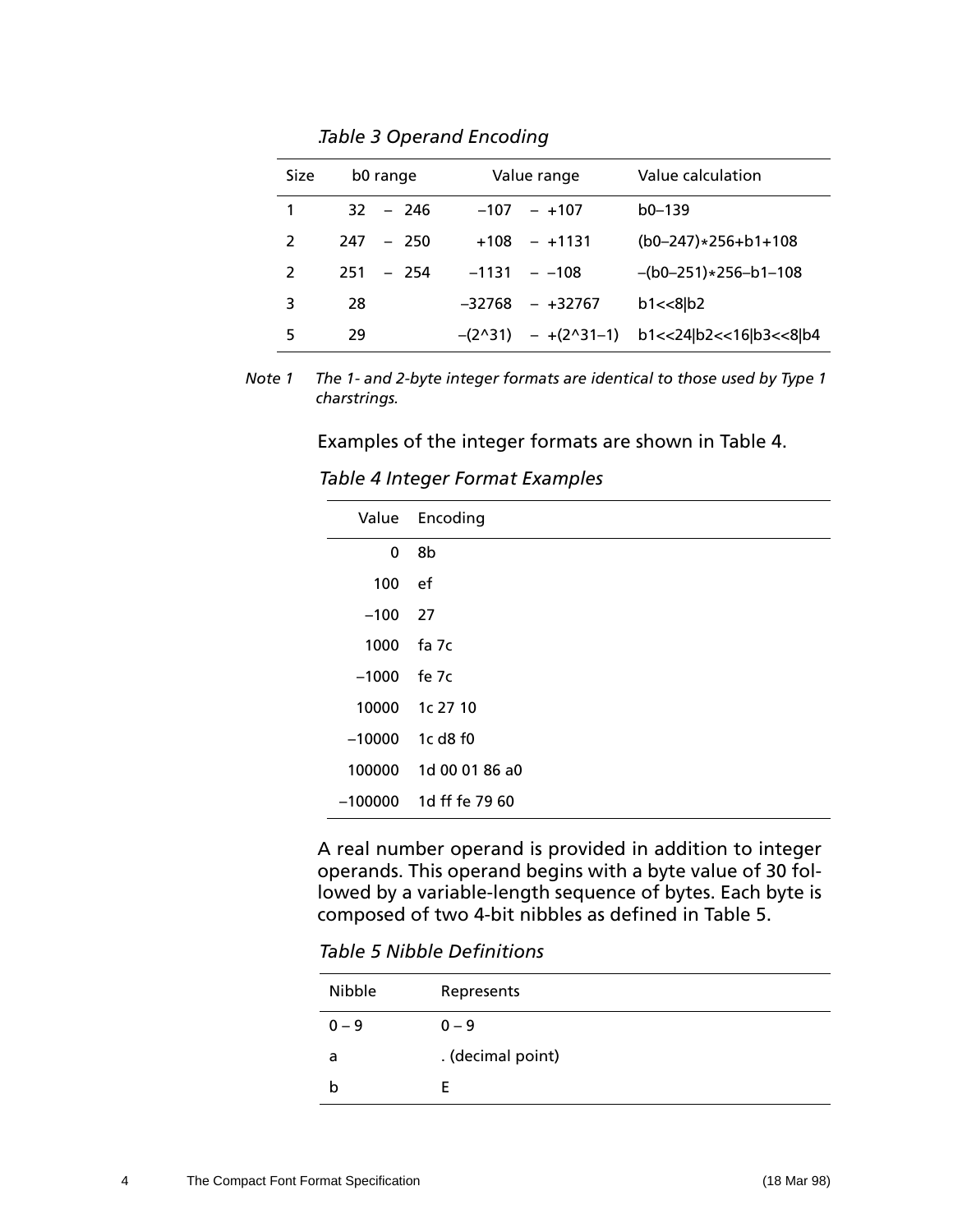| Nibble | Represents            |
|--------|-----------------------|
|        | F–                    |
| d      | <reserved></reserved> |
| e      | - (minus)             |
|        | end of number         |

*Table 5 Nibble Definitions (continued)*

A real number is terminated by one (or two) 0xf nibbles so that it is always padded to a full byte. Thus, the value –2.25 is encoded by the byte sequence (1e e2 a2 5f) and the value 0.140541E–3 by the sequence (1e 0a 14 05 41 c3 ff).

Operators and operands may be distinguished by inspection of their first byte: 0–27, and 31 specify operators and 28, 29, 30, and 32–254 specify operands (numbers). Byte value 255 is reserved. An operator may be preceded by up to a maximum of 48 operands.

An operator may have one or more operands of the types shown in Table 6.

*Table 6 Operand Types*

| Type       | Description                                                 |
|------------|-------------------------------------------------------------|
| number     | Integer or real number                                      |
| boolean    | Integer type with the values 0 (false) and 1 (true)         |
| <b>SID</b> | String id (see section 10)                                  |
| array      | One or more numbers                                         |
| delta      | A number or a delta-encoded array of numbers<br>(see below) |

The length of array or delta types is determined by counting the operands preceding the operator. The second and subsequent numbers in a delta are encoded as the difference between successive values. For example, an array a0, a1, ..., an would be encoded as:  $a0$  (a1- $a0$ ) (a2- $a1$ ) ...,  $(an-a(n-1))$ .

Two-byte operators have an initial escape byte of 12.

Further compaction of dictionary data is achieved by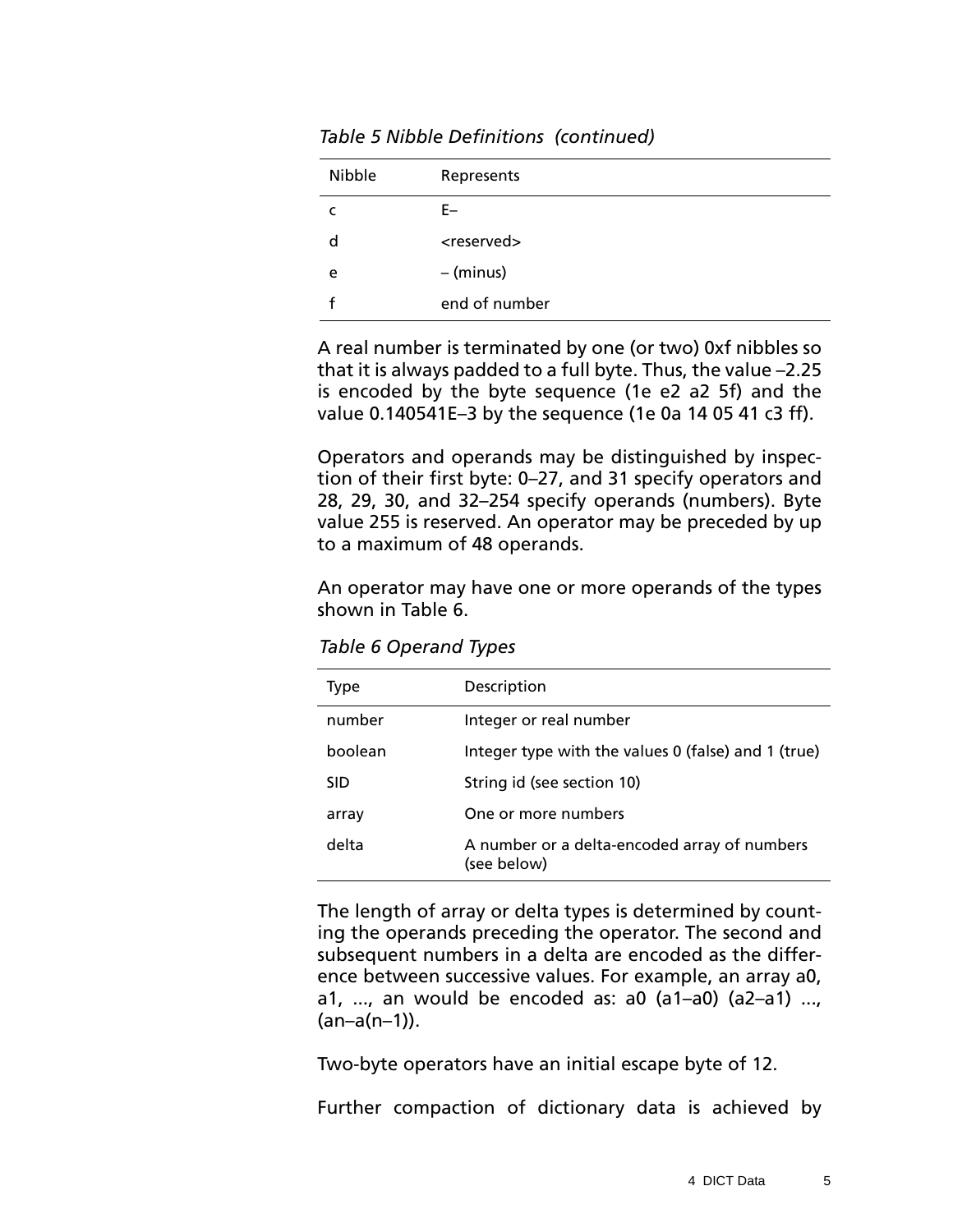<span id="page-9-0"></span>establishing default values for various DICT keys. For those keys that have a default value the absence of the corresponding operator in a DICT implies a key should take its default value.

Multiple master fonts specify some of the operands via Type 2 font programs (see Technical Note #5177: "Type 2 Charstring Format") that compute one or more operand values which are then subjected to the normal operand interpretation described above. This method is invoked with the **T2** (31) operator and subsequent bytes specify a Type 2 program that terminates with the **endchar** operator (see section 20 for a fuller description).

(A list of DICT operators for the Top and Private DICTs may be found in sections [9 a](#page-12-0)nd 1[5, r](#page-21-0)espectively.)

## **5 INDEX Data**

An INDEX is an array of variable-sized objects. It comprises a *header*, an *offset array*, and *object data*. The offset array specifies offsets within the object data. An object is retrieved by indexing the offset array and fetching the object at the specified offset. The object's length can be determined by subtracting its offset from the next offset in the offset array. An additional offset is added at the end of the offset array so the length of the last object may be determined. The INDEX format is shown in Table 7.

| Type    | Name                         | Description                                       |
|---------|------------------------------|---------------------------------------------------|
| Card16  | count                        | Number of objects stored in INDEX                 |
| OffSize | offSize                      | Offset array element size                         |
| Offset  | offset<br>$[count+1]$        | Offset array (from byte preceding<br>object data) |
| Card8   | data<br>[ <varies>]</varies> | Object data                                       |

*Table 7 INDEX Format*

Offsets in the offset array are relative to the byte that precedes the object data. Therefore the first element of the offset array is always 1. (This ensures that every object has a corresponding offset which is always non-zero and permits the efficient implementation of dynamic object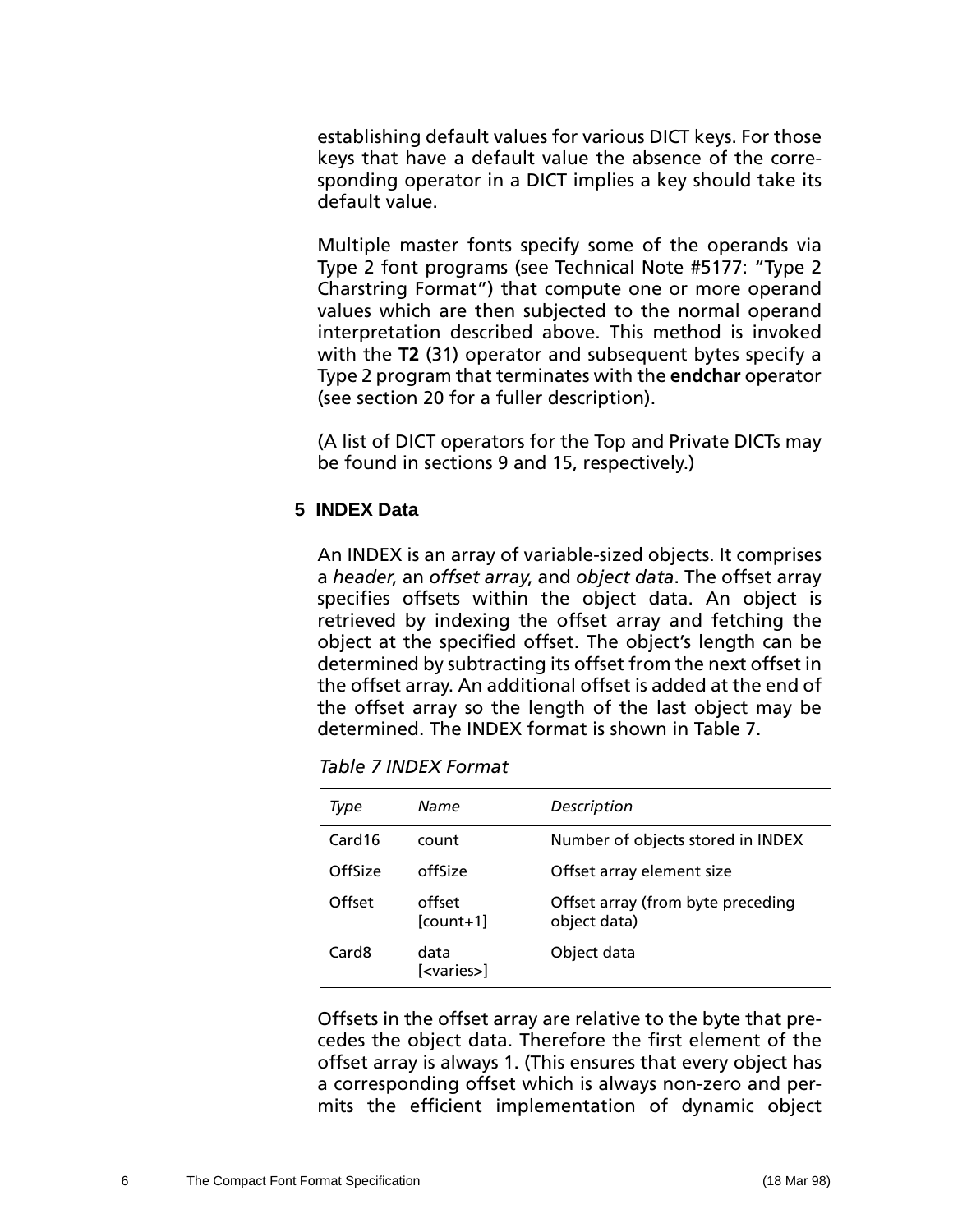<span id="page-10-0"></span>loading.)

An empty INDEX is represented by a count field with a 0 value and no additional fields. Thus, the total size of an empty INDEX is 2 bytes.

*Note 2 An INDEX may be skipped by jumping to the offset specified by the last element of the offset array.*

#### **6 Header**

The binary data begins with a header having the format shown in Table 8.

|  | <b>Table 8 Header Format</b> |  |
|--|------------------------------|--|
|--|------------------------------|--|

| Type              | Name    | Description                          |
|-------------------|---------|--------------------------------------|
| Card <sub>8</sub> | major   | Format major version (starting at 1) |
| Card8             | minor   | Format minor version (starting at 0) |
| Card8             | hdrSize | Header size (bytes)                  |
| OffSize           | offSize | Absolute offset (0) size             |

Implementations reading font set files must include code to check version numbers so that if and when the format and therefore the version number changes, older implementations will reject newer versions gracefully. If the major version number is understood by an implementation it can safely proceed with reading the font. The minor version number indicates extensions to the format that are undetectable by implementations that do not support them although they will be unable to take advantage of these extensions.

The hdrSize field must be used when locating the Name INDEX. It is provided so that future versions of the format may introduce additional data between the offSize field and the Name INDEX in a manner that is compatible with older implementations.

The offSize field specifies the size of all offsets (0) relative to the start of CFF data.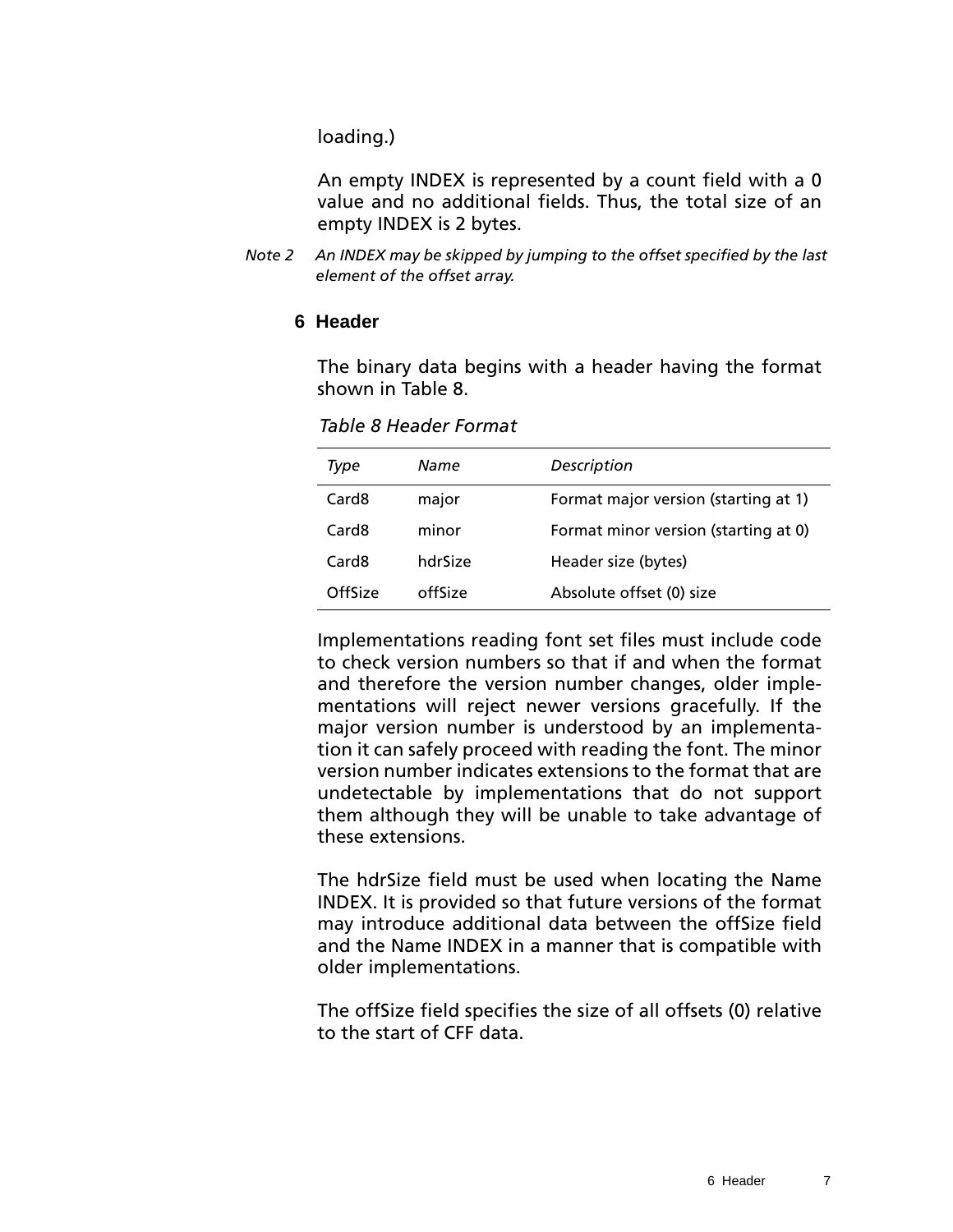### <span id="page-11-0"></span>**7 Name INDEX**

This contains the PostScript language names (FontName or CIDFontName) of all the fonts in the FontSet stored in an INDEX structure. The font names are sorted, thereby permitting a binary search to be performed when locating a specific font within a FontSet. The sort order is based on character codes treated as 8-bit unsigned integers. A given font name precedes another font name having the first name as its prefix. There must be at least one entry in this INDEX, i.e. the FontSet must contain at least one font.

For compatibility with client software, such as PostScript interpreters and Acrobat®, font names should be no longer than 127 characters and should not contain any of the following ASCII characters:  $[, ], (,) , \{, \}, <, >, /, \%$ , null (NUL), space, tab, carriage return, line feed, form feed. It is recommended that font names be restricted to the printable ASCII subset, codes 33 through 126. Adobe Type Manager® (ATM®) software imposes a further restriction on the font name length of 63 characters.

*Note 3 For compatibility with earlier PostScript interpreters, see Technical Note #5088, "Font Naming Issues."*

> A font may be deleted from a FontSet without removing its data by setting the first byte of its name in the Name INDEX to 0 (NUL). This kind of deletion offers a simple way to handle font upgrades without rebuilding entire fontsets. Binary search software must detect deletions and restart the search at the previous or next name in the INDEX to ensure that all appropriate names are matched.

## **8 Top DICT INDEX**

This contains the top-level DICTs of all the fonts in the FontSet stored in an INDEX structure. Objects contained within this INDEX correspond to those in the Name INDEX in both order and number. Each object is a DICT structure that corresponds to the top-level dictionary of a PostScript font.

A font is identified by an entry in the Name INDEX and its data is accessed via the corresponding Top DICT.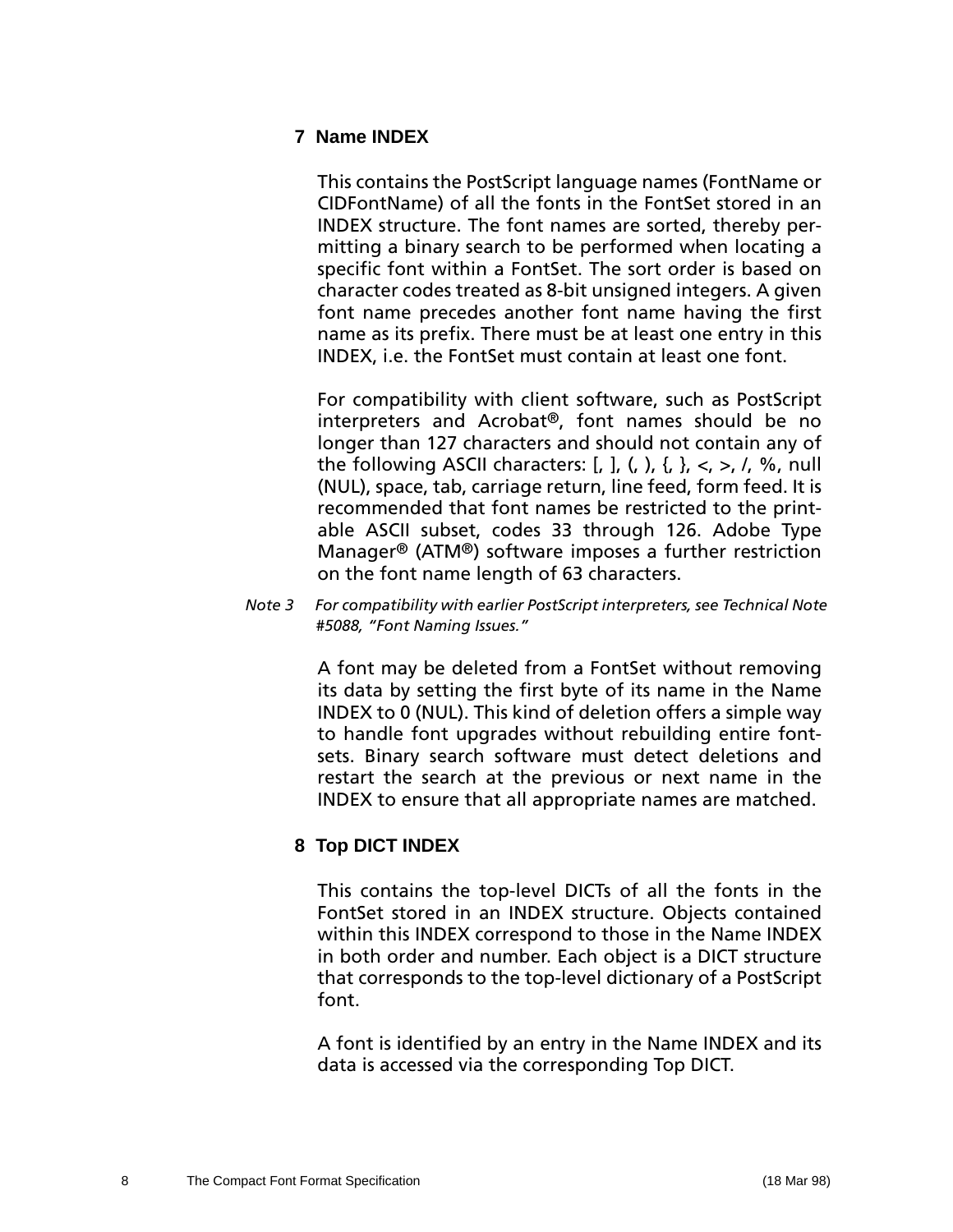#### <span id="page-12-0"></span>**9 Top DICT Data**

The names of the Top DICT operators shown in Table 9 are, where possible, the same as the corresponding PostScript dict key. Operators that have no corresponding PostScript dict key are noted in the table below along with a default value, if any. (Several operators have been derived from FontInfo dict keys but have been grouped together with the Top DICT operators for simplicity. The keys from the FontInfo dict are indicated in the *Default,notes* column of Table 9.)

| Name                     | Value           | Operand(s) | Default, notes               |
|--------------------------|-----------------|------------|------------------------------|
| version                  | 0               | <b>SID</b> | -, FontInfo                  |
| <b>Notice</b>            | 1               | <b>SID</b> | -, FontInfo                  |
| Copyright                | 120             | <b>SID</b> | -, FontInfo                  |
| <b>FullName</b>          | 2               | <b>SID</b> | -, FontInfo                  |
| FamilyName               | 3               | <b>SID</b> | -, FontInfo                  |
| Weight                   | 4               | <b>SID</b> | -, FontInfo                  |
| <b>isFixedPitch</b>      | 12 <sub>1</sub> | boolean    | 0 (false), FontInfo          |
| ItalicAngle              | 12 <sub>2</sub> | number     | 0, FontInfo                  |
| <b>UnderlinePosition</b> | 12 <sub>3</sub> | number     | -100, FontInfo               |
| UnderlineThickness       | 124             | number     | 50, FontInfo                 |
| PaintType                | 12 <sub>5</sub> | number     | 0                            |
| CharstringType           | 126             | number     | 2                            |
| FontMatrix               | 127             | array      | 0.001 0 0 0.001 0 0          |
| UniquelD                 | 13              | number     |                              |
| FontBBox                 | 5               | array      | 0000                         |
| StrokeWidth              | 128             | number     | 0                            |
| <b>XUID</b>              | 14              | array      |                              |
| charset                  | 15              | number     | 0, charset offset (0)        |
| Encoding                 | 16              | number     | 0, encoding offset (0)       |
| CharStrings              | 17              | number     | -, CharStrings offset<br>(0) |

*Table 9 Top DICT Operator Entries*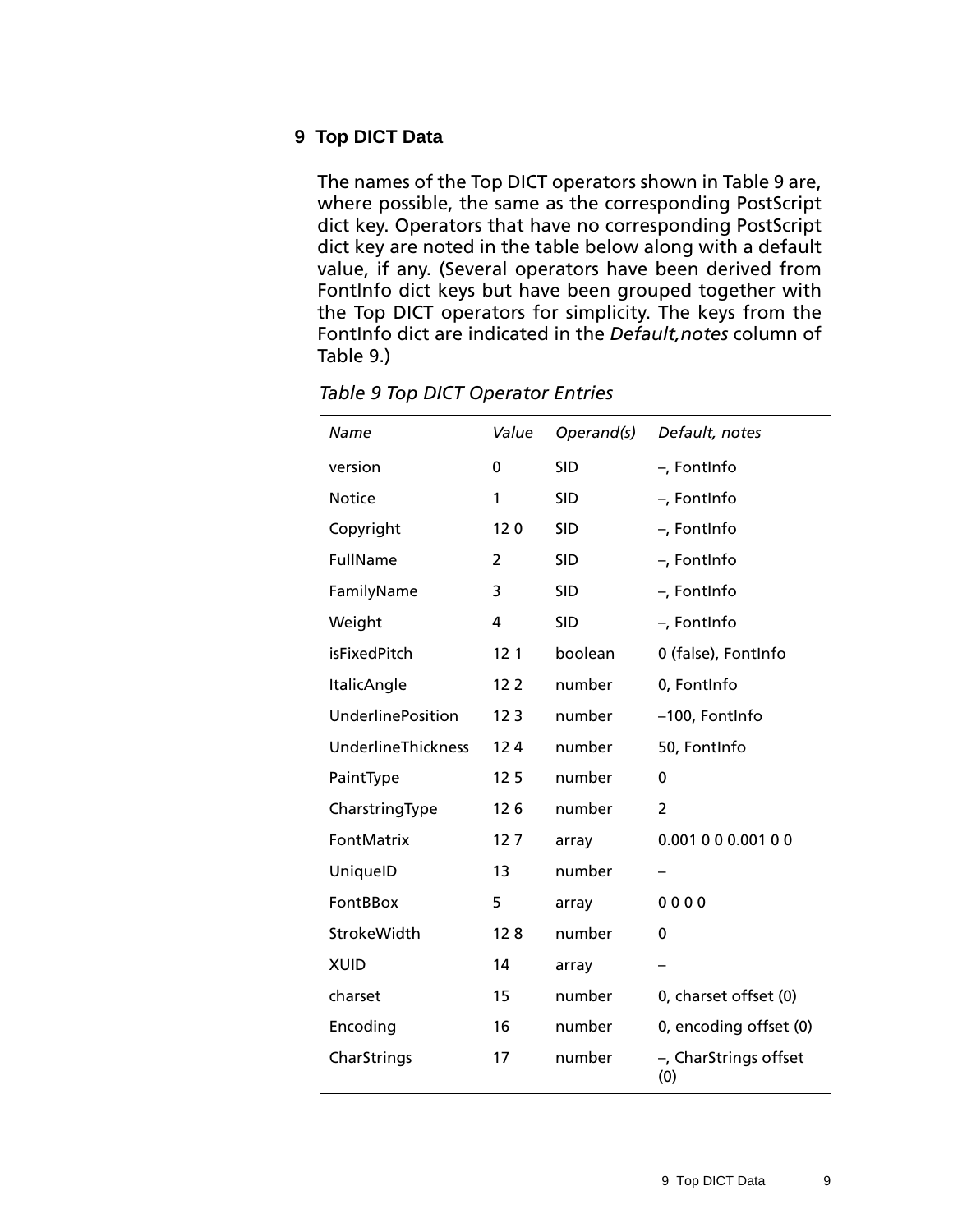| Name                | Value | Operand(s)       | Default, notes                                            |
|---------------------|-------|------------------|-----------------------------------------------------------|
| Private             | 18    | number<br>number | -, Private DICT size<br>and offset (0)                    |
| SyntheticBase       | 12 20 | number           | $-$ , synthetic base font<br>index                        |
| PostScript          | 12 21 | <b>SID</b>       | -, embedded<br>PostScript                                 |
| <b>BaseFontName</b> | 12 22 | SID              | $-$ , (added as needed<br>by Adobe-based tech-<br>nology) |

|  | Table 9 Top DICT Operator Entries (continued) |  |  |
|--|-----------------------------------------------|--|--|
|--|-----------------------------------------------|--|--|

The "embedded **PostScript**" operator provides an escape mechanism that may be used to address extensibility or compatibility issues in a printer font (see Appendix E).

The separation of dictionary data into top-level and Private dictionaries reflects PostScript usage where Top DICT data is parsed at findfont time and used to construct a valid PostScript font dictionary. The **Private** operator value specifies a size and an offset that is followed at font rendering time in order to construct the data structures associated with Private DICT data.

Multiple master fonts require the additional Top DICT operators shown in Table 10.

| Name                  | Value | Operand(s)   | Default, notes                                                                    |
|-----------------------|-------|--------------|-----------------------------------------------------------------------------------|
| <b>BaseFontBlend</b>  | 12.23 | delta        | $-$ , (added as needed<br>by Adobe-based<br>technology)                           |
| MultipleMaster        | 12 24 | number array | $-$ , nMasters + UDV<br>array, lenBuild-<br>CharArray, NDV SID,<br><b>CDV SID</b> |
| <b>BlendAxisTypes</b> | 12 26 | SID array    |                                                                                   |

*Table 10 Multiple Master Top DICT Operators*

The **MultipleMaster** operator specifies the number of master designs, User Design Vector (UDV) for the font's default instance, BuildCharArray length, SID of the Normalize Design Vector (NDV) charstring, and SID of the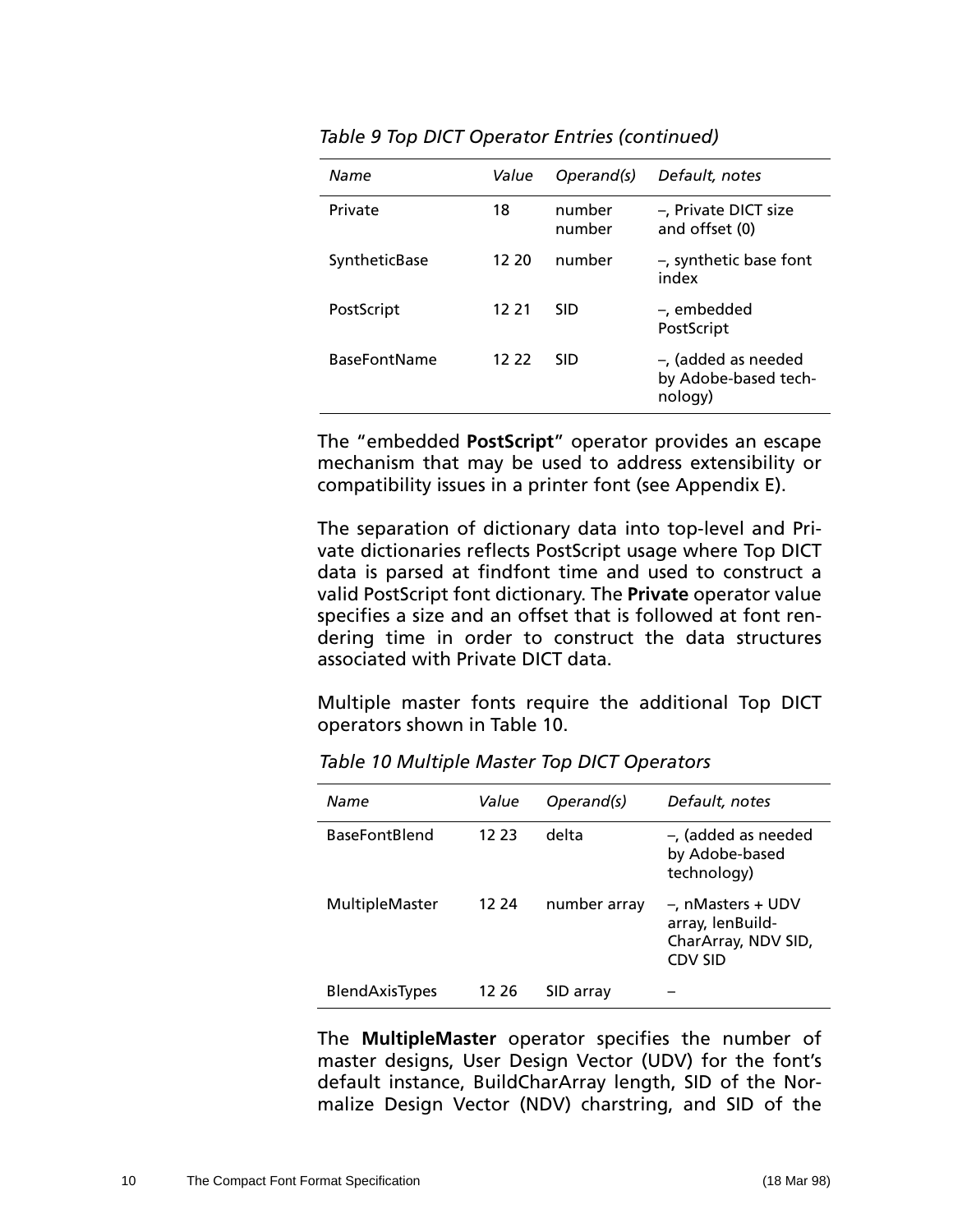Convert Design Vector (CDV) charstring. The length of the UDV (and therefore the number of axes) is calculated as:

```
argument count – 4
```
The strings associated with the **BlendAxisTypes** array name the axes of the font. Multiple master fonts are described fully in [section 20.](#page-26-0)

CIDFonts require the additional Top DICT operators shown in Table 11.

| Name                   | Value | Operand(s)        | Default, notes                        |
|------------------------|-------|-------------------|---------------------------------------|
| <b>ROS</b>             | 12 30 | SID SID<br>number | -, Registry Ordering<br>Supplement    |
| <b>CIDFontVersion</b>  | 12 31 | number            | $\Omega$                              |
| <b>CIDFontRevision</b> | 12 32 | number            | 0                                     |
| CIDFontType            | 12 33 | number            | 0                                     |
| <b>CIDCount</b>        | 12 34 | number            | 8720                                  |
| <b>UIDBase</b>         | 12 35 | number            |                                       |
| FDArray                | 12 36 | number            | -, Font DICT (FD)<br>INDEX offset (0) |
| <b>FDSelect</b>        | 12 37 | number            | -, FDSelect offset (0)                |
| FontName               | 12 38 | SID               | -, FD FontName                        |

*Table 11 CIDFont Operator Extensions*

The **ROS** operator combines the Registry, Ordering, and Supplement keys together. CIDFonts are described fully in [section 21.](#page-28-0)

Chameleon fonts (found in printer implementations by Adobe Systems) require the additional Top DICT operator shown in Table 12.

*Table 12 Chameleon Top DICT Entry*

| Name      | Value |        | Operand(s) Default, notes |
|-----------|-------|--------|---------------------------|
| Chameleon | 12.39 | number | -, Number of glyphs       |

The **Chameleon** operator specifies the number of glyphs defined in the Chameleon font descriptor. Chameleon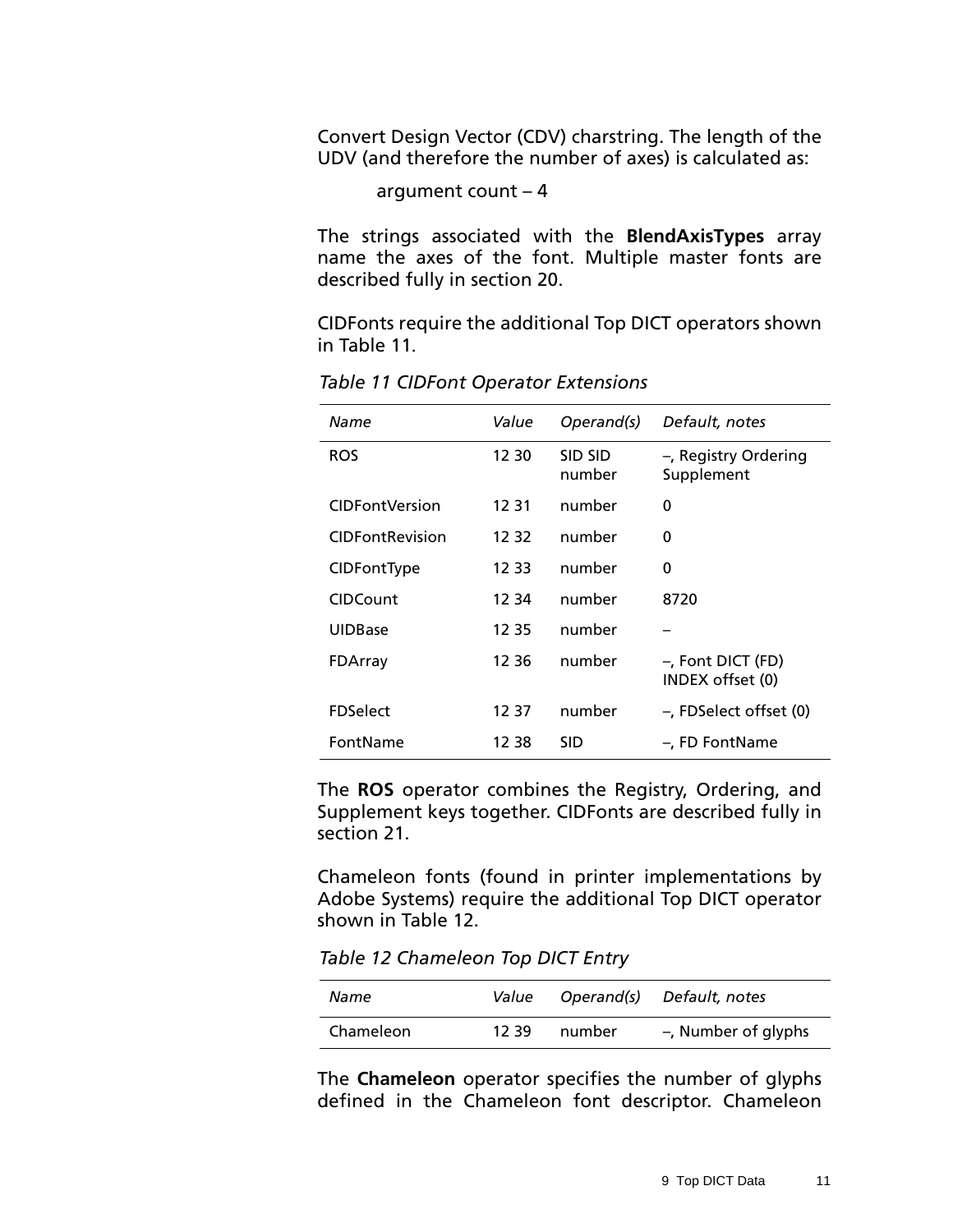<span id="page-15-0"></span>fonts use the **Private** operator to size and locate a Chameleon font descriptor rather than a Private DICT.

The Top DICT begins with the **SyntheticBase**, **MultipleMaster**, **ROS**, and **Chameleon** operators for synthetic, multiple master, CIDFonts, and Chameleon fonts respectively. Single master fonts begin with some other operator. (This permits the determination of the kind of font without parsing the entire Top DICT.)

## **10 String INDEX**

All the strings, with the exception of the FontName and CIDFontName strings which appear in the Name INDEX, used by different fonts within the FontSet are collected together into an INDEX structure and are referenced by a 2-byte unsigned number called a string identifier or SID. Only unique strings are stored in the table thereby removing duplication across fonts. Further space saving is obtained by allocating commonly occurring strings to predefined SIDs. These strings, known as the standard strings, describe all the names used in the ISOAdobe and Expert character sets along with a few other strings common to Type 1 fonts. A complete list of standard strings is given in Appendix A.

The client program will contain an array of standard strings with nStdStrings elements. Thus, the standard strings take SIDs in the range 0 to (nStdStrings –1). The first string in the String INDEX corresponds to the SID whose value is equal to nStdStrings, the first non-standard string, and so on. When the client needs to determine the string that corresponds to a particular SID it performs the following: test if SID is in standard range then fetch from internal table, otherwise, fetch string from the String INDEX using a value of (SID –nStdStrings).

An SID is defined as a 2-byte unsigned number but only takes values in the range 0–64999, inclusive. SID values 65000 and above are available for implementation use.

A FontSet with zero non-standard strings is represented by an empty INDEX.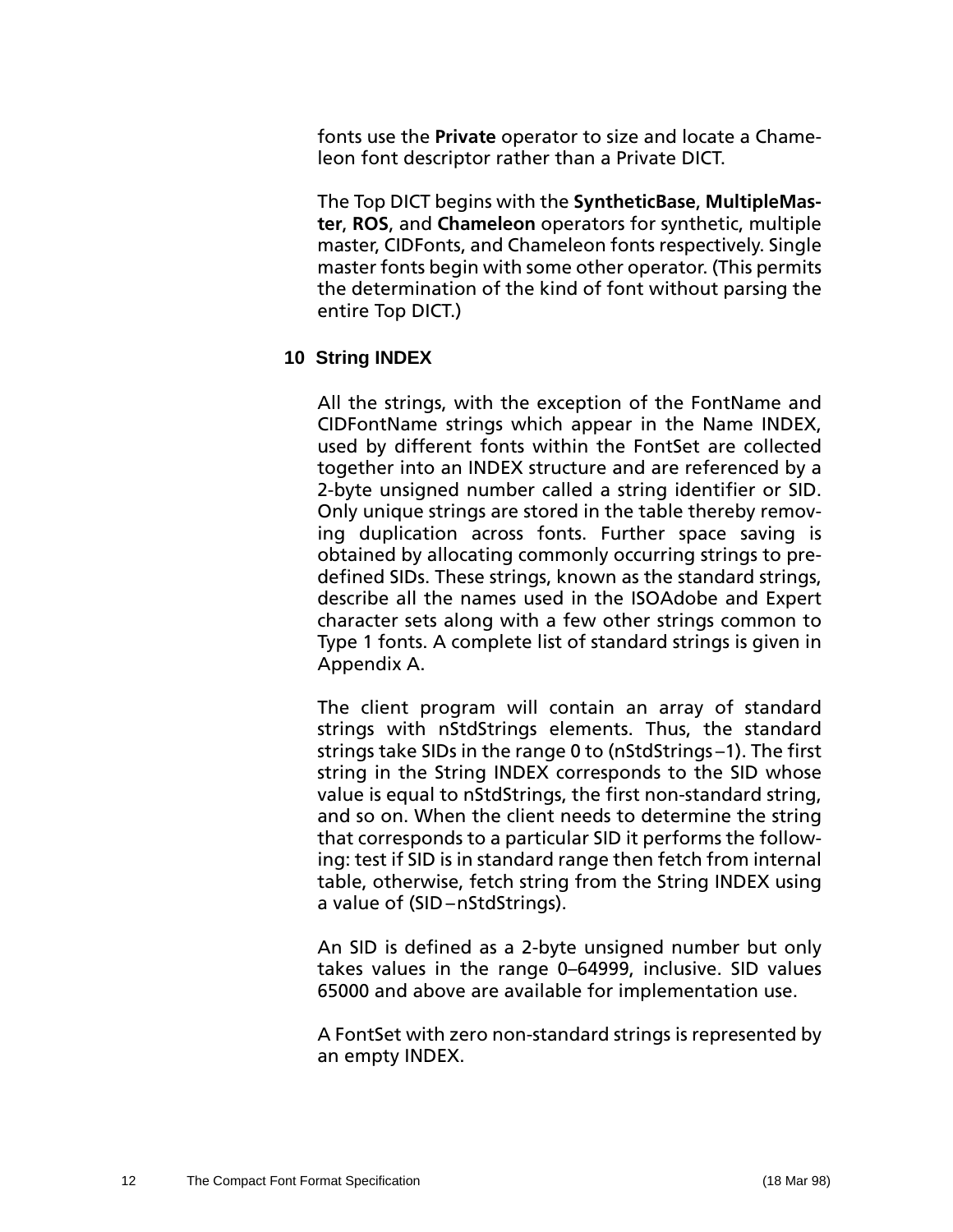### <span id="page-16-0"></span>**11 Glyph Organization**

The glyphs within a font constitute a charset and are accessed via an encoding. An encoding is an array of codes associated with some or all glyphs in a font and a charset is an array of "names" for all glyphs in the font. (In CFF these names are actually SIDs or CIDs.)

In order to understand how charsets, encodings, and glyphs are related in CFF it is useful to think of them as 3 "parallel" arrays that are indexed in unison. Thus, it is possible to name and encode the glyph at the given glyph index (GID) by using the GID to index the charset and encoding arrays, respectively. By definition the first glyph (GID 0) is ".notdef" and must be present in all fonts. Since this is always the case, it is not necessary to represent either the encoding (unencoded) or name (.notdef) for GID 0. Consequently, taking advantage of this optimization, the encoding and charset arrays always begin with GID 1.

## **12 Encodings**

Encoding data is located via the offset operand to the **Encoding** operator in the Top DICT. Only one **Encoding** operator can be specified per font except for CIDFonts which specify no encoding. A glyph's encoding is specified by a 1-byte wide code that permits values in the range  $0 - 255$ .

Each encoding is described by a format-type identifier byte followed by format-specific data. Two formats are currently defined as specified in Tables 13 and 1[4.](#page-17-0)

*Table 13 Format 0*

| Type              | Name             | Description              |
|-------------------|------------------|--------------------------|
| Card <sub>8</sub> | format           | $= 0$                    |
| Card8             | nCodes           | Number of encoded glyphs |
| Card <sub>8</sub> | code<br>[nCodes] | Code array               |

Each element of the code array represents the encoding for the corresponding glyph. This format should be used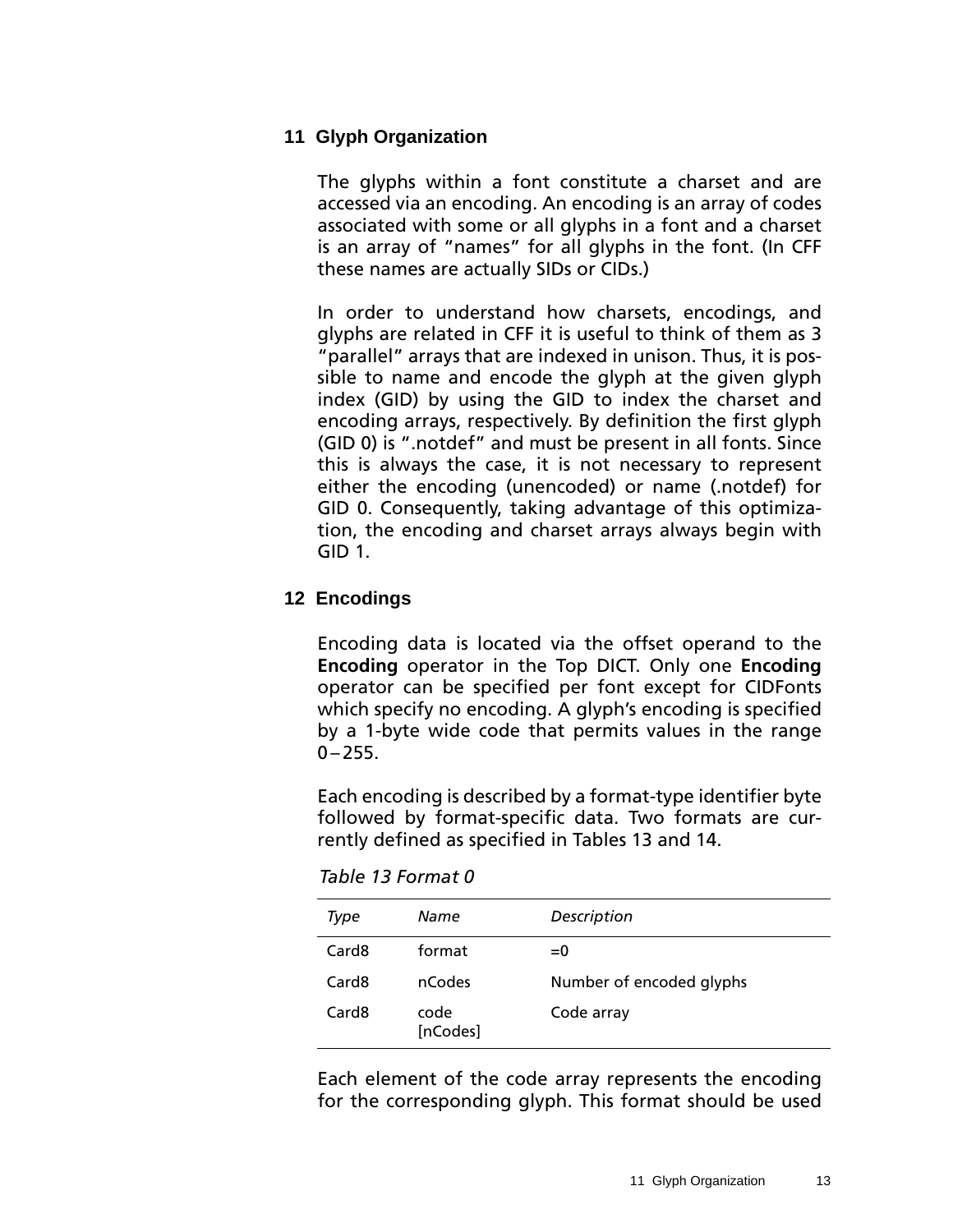<span id="page-17-0"></span>when the codes are in a fairly random order.

*Table 14 Format 1*

| Type   | Name                | Description                 |
|--------|---------------------|-----------------------------|
| Card8  | format              | $=1$                        |
| Card8  | nRanges             | Number of code ranges       |
| struct | Range1<br>[nRanges] | Range1 array (see Table 15) |

The format of a Range1 is described in Table 15.

*Table 15 Range1 Format (Encoding)*

| Type              | Name  | Description                           |
|-------------------|-------|---------------------------------------|
| Card <sub>8</sub> | first | First code in range                   |
| Card <sub>8</sub> | nLeft | Codes left in range (excluding first) |

Each Range1 describes a group of sequential codes. For example, the codes 51 52 53 54 55 could be represented by the Range1: 51 4, and a perfectly ordered encoding of 256 codes can be described with the Range1: 0 255.

This format is particularly suited to encodings that are well ordered.

A few fonts have multiply encoded glyphs which are not supported directly by any of the above formats. This situation is indicated by setting the high-order bit in the format byte and supplementing the encoding, regardless of format type, as shown in Table 16.

*Table 16 Supplemental Encoding Data*

| Type              | Name                  | Description                                          |
|-------------------|-----------------------|------------------------------------------------------|
| Card <sub>8</sub> | nSups                 | Number of supplementary mappings                     |
| struct            | Supplement<br>[nSups] | Supplementary encoding array (see<br>Table 17 below) |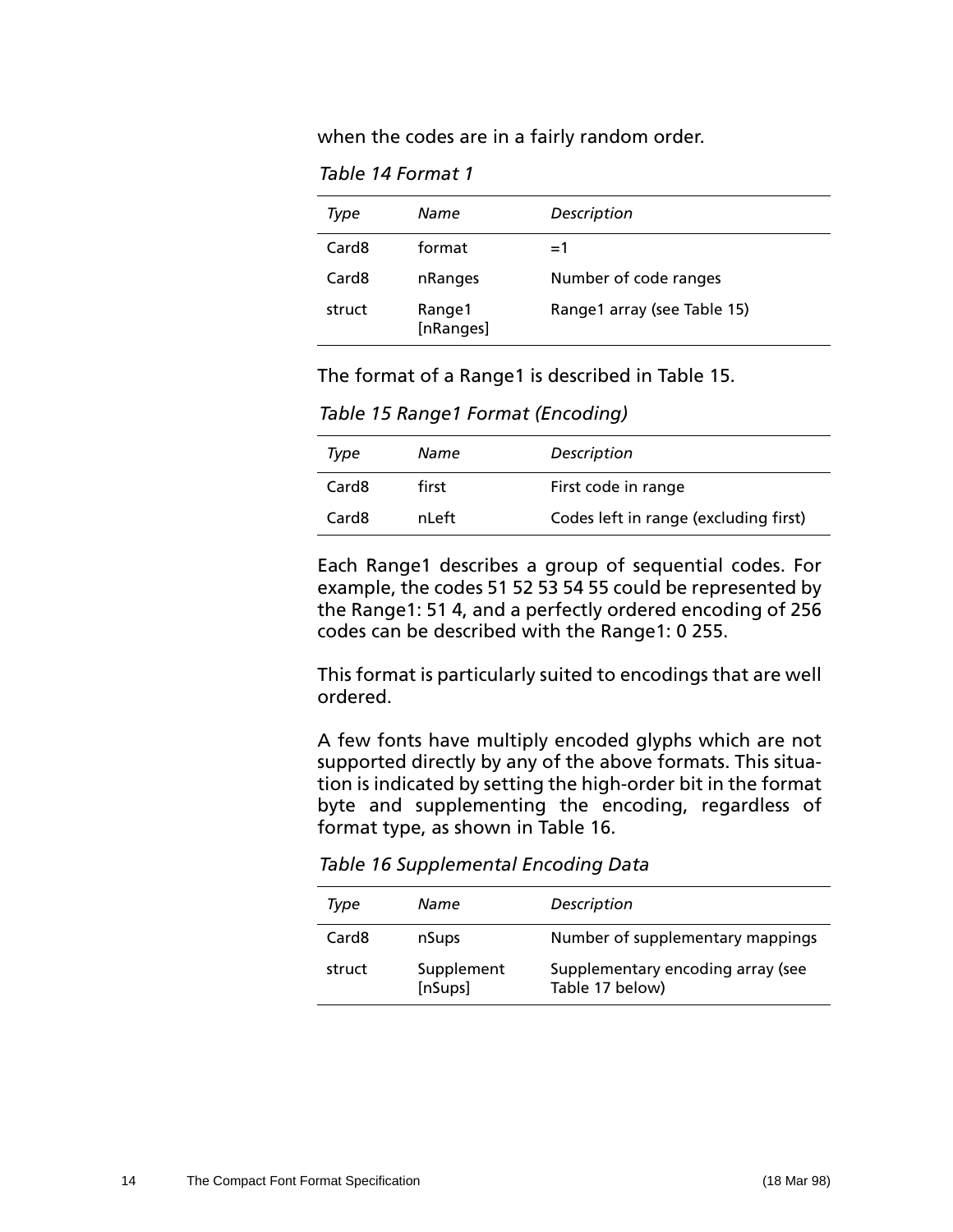<span id="page-18-0"></span>The format of a Supplement is specified in Table 17.

*Table 17 Supplement Format*

| Type              | Name  | Description |
|-------------------|-------|-------------|
| Card <sub>8</sub> | code  | Encoding    |
| <b>SID</b>        | glyph | Name        |

Each Supplement describes a single code-to-glyph mapping which provides another encoding for a glyph that has already been mentioned in the main encoding table.

Sorting glyphs by encoding and then SID for unencoded glyphs (remembering that .notdef must be first) typically yields very small font encodings. Still more optimization is possible by observing that many fonts adopt one of two common encodings. In these cases the operand to the **Encoding** operator in the Top DICT specifies a predefined encoding id, in place of an offset, as defined in Table 18.

*Table 18 Encoding ID*

| Id | Name                     |
|----|--------------------------|
|    | <b>Standard Encoding</b> |
|    | <b>Expert Encoding</b>   |

If the font uses Standard Encoding the **Encoding** operator can be omitted from the Top DICT since its default value is 0. Details of predefined encodings can be found in Appendix B.

It is not necessary for a font to contain all the glyphs specified by a predefined encoding in order to be able to use it. The only requirement is that every glyph in the font has an identical encoding to those in the predefined encoding (including unencoded glyphs).

Two or more fonts may share the same encoding by setting the offset operand of the **Encoding** operator to the same value in each font.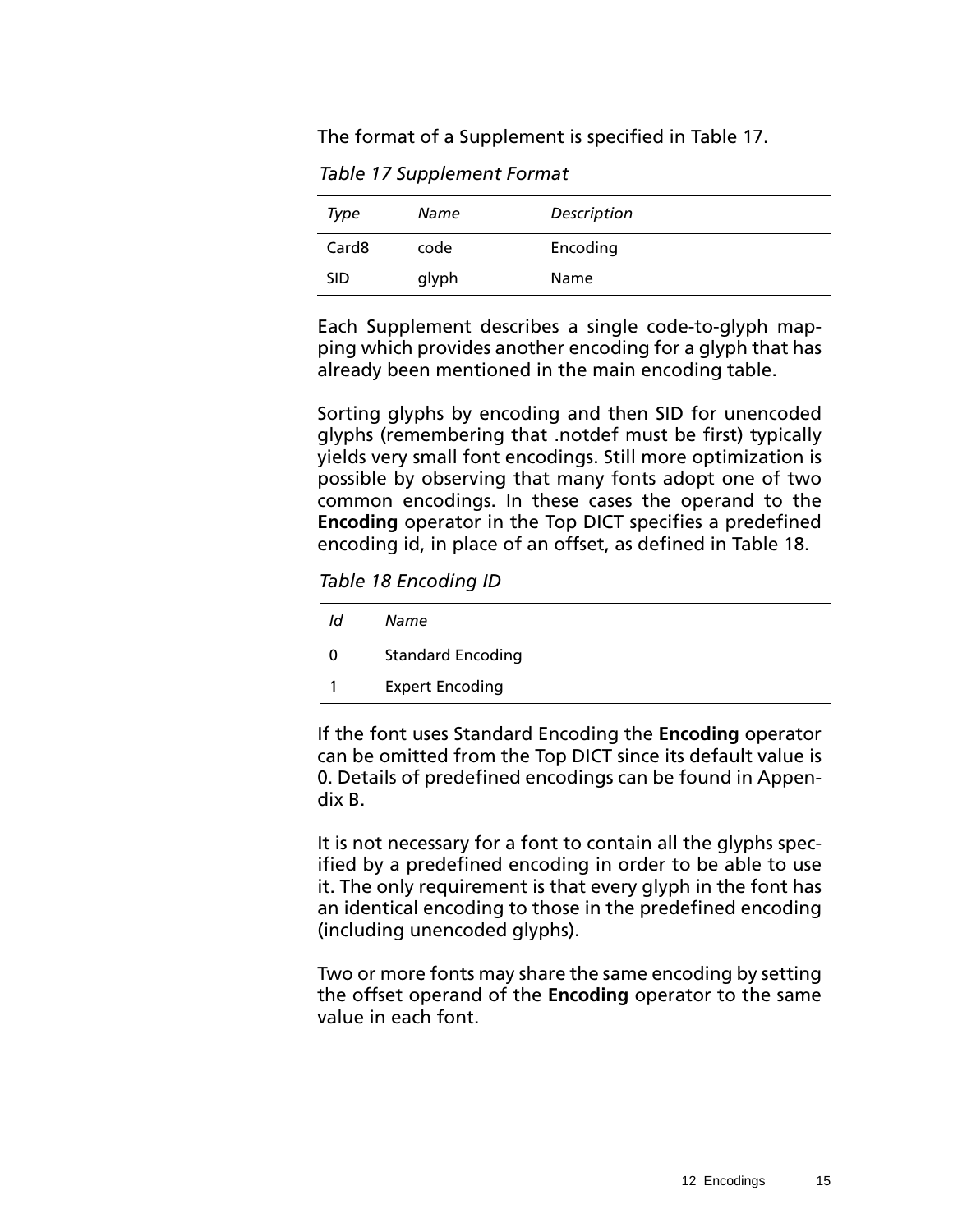<span id="page-19-0"></span>*Note 4 Predefined encodings may be applied to a variety of fonts regardless of charset whereas custom encodings may only be applied to fonts with specific charsets. Consequently, predefined encodings are specified as code to SID mappings and custom encodings are specified as code to GID mappings.*

#### **13 Charsets**

Charset data is located via the offset operand to the **charset** operator in the Top DICT. Each charset is described by a format-type identifier byte followed by format-specific data. Three formats are currently defined as shown in Tables 19, 20, and [22.](#page-20-0) 

*Table 19 Format 0*

| Type              | Name                 | Description      |
|-------------------|----------------------|------------------|
| Card <sub>8</sub> | format               | $= 0$            |
| <b>SID</b>        | glyph<br>[nGlyphs-1] | Glyph name array |

Each element of the glyph array represents the name of the corresponding glyph. This format should be used when the SIDs are in a fairly random order. The number of glyphs (nGlyphs) is the value of the count field in the **CharStrings** INDEX. (There is one less element in the glyph name array than nGlyphs because the .notdef glyph name is omitted.)

*Table 20 Format 1*

| Type              | Name                           | Description                 |
|-------------------|--------------------------------|-----------------------------|
| Card <sub>8</sub> | format                         | $=1$                        |
| struct            | Range1<br>[ <varies>]</varies> | Range1 array (see Table 21) |

The Range1 format is shown in Table 21.

*Table 21 Range1 Format (Charset)*

| Type              | Name  | Description                            |
|-------------------|-------|----------------------------------------|
| <b>SID</b>        | first | First glyph in range                   |
| Card <sub>8</sub> | nLeft | Glyphs left in range (excluding first) |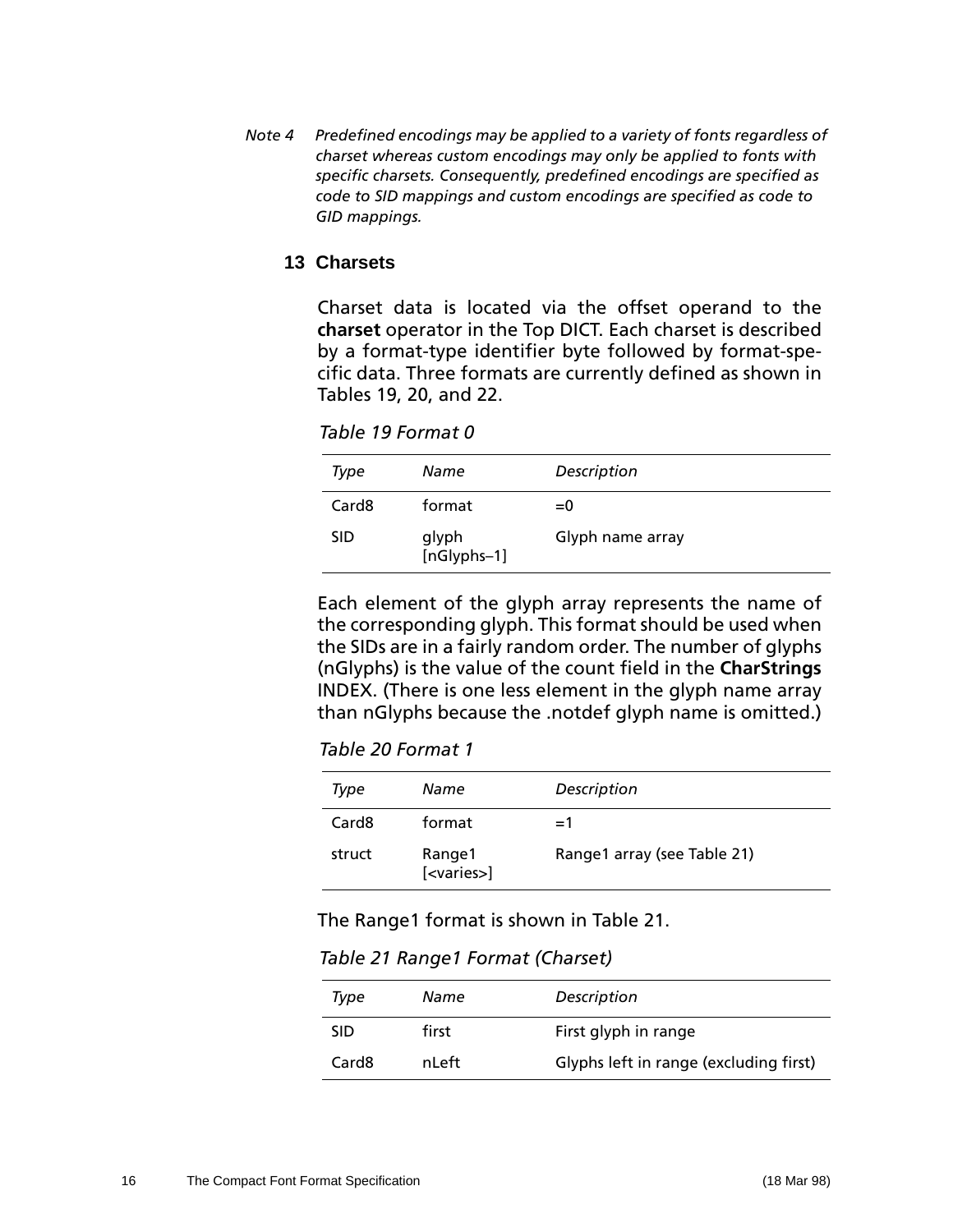<span id="page-20-0"></span>Each Range1 describes a group of sequential SIDs. The number of ranges is not explicitly specified in the font. Instead, software utilizing this data simply processes ranges until all glyphs in the font are covered. This format is particularly suited to charsets that are well ordered.

*Table 22 Format 2*

| Type              | Name                           | Description                 |
|-------------------|--------------------------------|-----------------------------|
| Card <sub>8</sub> | format                         | $=2$                        |
| struct            | Range2<br>[ <varies>]</varies> | Range2 array (see Table 23) |

The Range2 format is shown in Table 23.

*Table 23 Range2 Format*

| Type               | Name  | Description                            |
|--------------------|-------|----------------------------------------|
| <b>SID</b>         | first | First glyph in range                   |
| Card <sub>16</sub> | nLeft | Glyphs left in range (excluding first) |

Format 2 differs from format 1 only in the size of the nLeft field in each range. This format is most suitable for fonts with a large well-ordered charset—for example, for Asian CIDFonts.

Careful attention to the allocation order of SIDs typically yields very small font charsets. Still more optimization is possible by observing that many fonts adopt one of 3 common charsets. In these cases the operand to the **charset** operator in the Top DICT specifies a predefined charset id, in place of an offset, as shown in Table 24.

*Table 24 Charset ID*

| ld | Name            |
|----|-----------------|
| O  | <b>ISOAdobe</b> |
|    | Expert          |
| 2  | ExpertSubset    |

If the font has an ISOAdobe charset, the **charset** operator can be omitted from the Top DICT since its default value is 0. Details of predefined charsets can be found in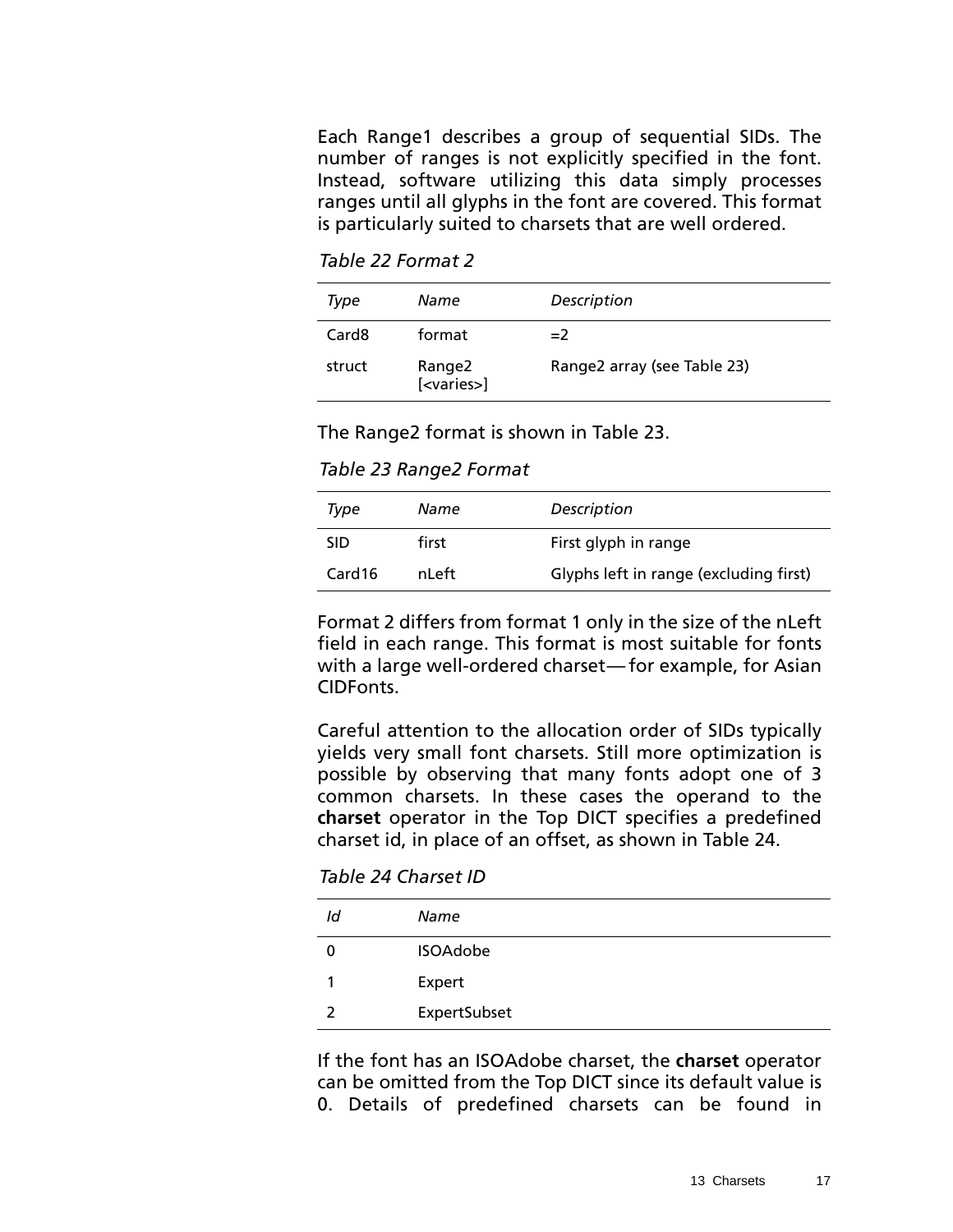<span id="page-21-0"></span>Appendix C. A font may use a predefined charset if it exactly matches in the first nGlyphs. CID fonts must not use predefined charsets.

Two or more fonts may share the same charset by setting the offset operand of the **charset** operator to the same value in each font.

## **14 CharStrings INDEX**

This contains the charstrings of all the glyphs in a font stored in an INDEX structure. Charstring objects contained within this INDEX are accessed by GID. The first charstring (GID 0) must be the .notdef glyph. The number of glyphs available in a font may be determined from the count field in the INDEX.

The format of the charstring data, and therefore the method of interpretation, is specified by the **Charstring-Type** operator in the Top DICT. The **CharstringType** operator has a default value of 2 indicating the Type 2 charstring format which was designed in conjunction with CFF. Type 1 charstrings are documented in the "Adobe Type 1 Font Format" published by Addison-Wesley. Type 2 charstrings are described in Adobe Technical Note #5177: "Type 2 Charstring Format." Other charstring types may also be supported by this method.

## **15 Private DICT Data**

The names of the Private DICT operators shown in Table 25 are, where possible, the same as the corresponding Post-Script dict keys. Operators that have no corresponding PostScript dict key are indicated with a note in Table 25.

| Name              | Value | Operand(s) | Default, notes |
|-------------------|-------|------------|----------------|
| <b>BlueValues</b> | 6     | delta      |                |
| <b>OtherBlues</b> | 7     | delta      |                |
| FamilyBlues       | 8     | delta      |                |
| FamilyOtherBlues  | 9     | delta      |                |
| <b>BlueScale</b>  | 129   | number     | 0.039625       |

*Table 25 Private DICT Operators*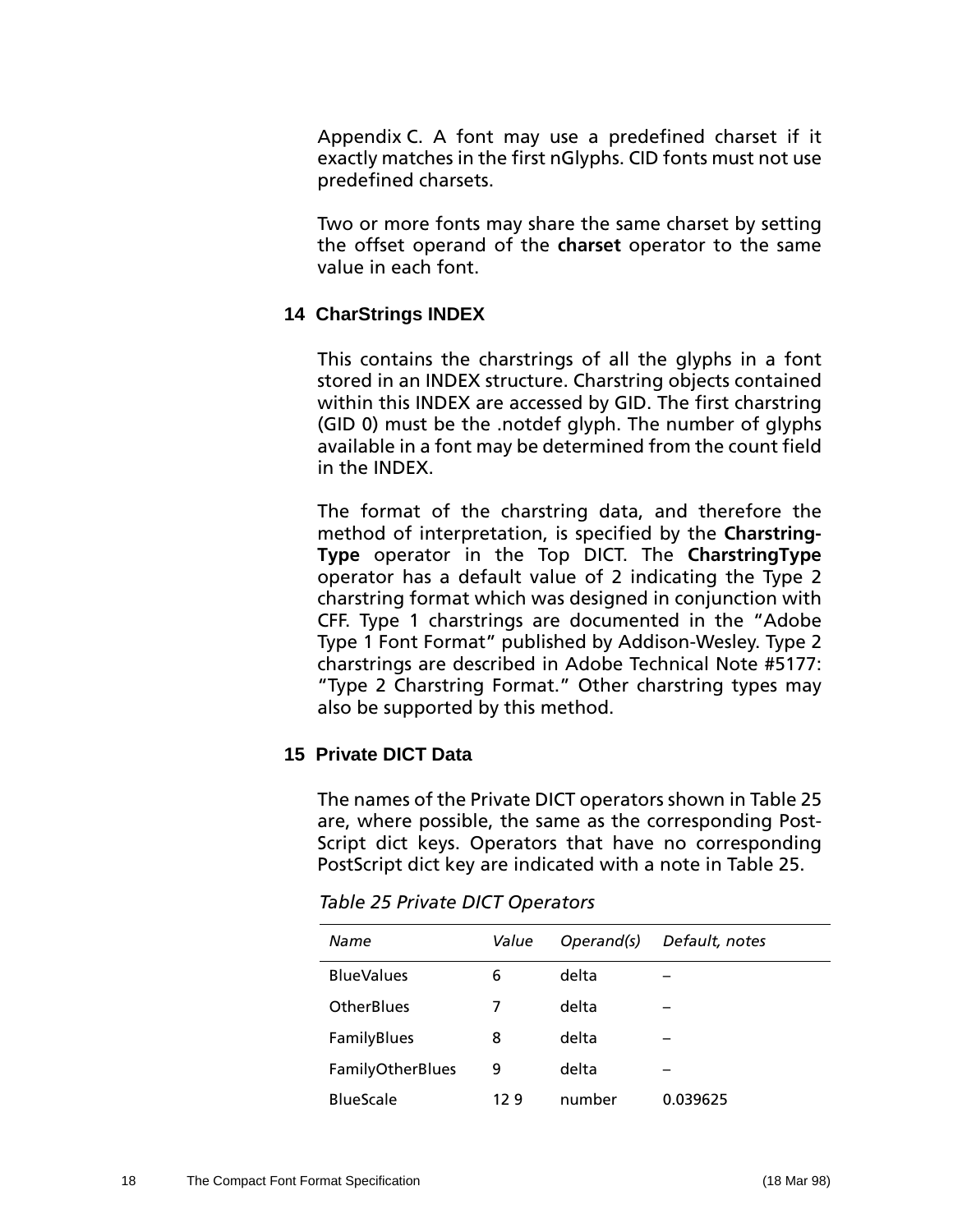| Name               | Value | Operand(s) | Default, notes                                                                    |
|--------------------|-------|------------|-----------------------------------------------------------------------------------|
| <b>BlueShift</b>   | 12 10 | number     | 7                                                                                 |
| <b>BlueFuzz</b>    | 12 11 | number     | 1                                                                                 |
| StdHW              | 10    | number     |                                                                                   |
| StdVW              | 11    | number     |                                                                                   |
| StemSnapH          | 12 12 | delta      |                                                                                   |
| StemSnapV          | 12 13 | delta      |                                                                                   |
| ForceBold          | 12 14 | boolean    | false                                                                             |
| ForceBoldThreshold | 12 15 | number     | $\Omega$                                                                          |
| lenIV              | 12 16 | number     | -1 (indicates unen-<br>crypted charstrings;<br>-1 is the only value<br>supported) |
| LanguageGroup      | 12 17 | number     | 0                                                                                 |
| ExpansionFactor    | 12 18 | number     | 0.06                                                                              |
| initialRandomSeed  | 12 19 | number     | 0                                                                                 |
| <b>Subrs</b>       | 19    | number     | -, Offset (self) to local<br>subrs                                                |
| defaultWidthX      | 20    | number     | 0, see below                                                                      |
| nominalWidthX      | 21    | number     | 0, see below                                                                      |

*Table 25 Private DICT Operators (continued)*

The local subrs offset is relative to the beginning of the Private DICT data.

The **defaultWidthX** and **nominalWidthX** operators supply width values for glyphs. If a glyph width equals the **defaultWidthX** value it can be omitted from the charstring, otherwise the glyph width is computed by adding the charstring width to **nominalWidthX** value. If **nominal-WidthX** is carefully chosen the bulk of the widths in the charstrings can be reduced from 2-byte to single-byte numbers thereby saving space.

The **OtherBlues** and **FamilyOtherBlues** operators must occur after the **BlueValues** and **FamilyBlues** operators, respectively.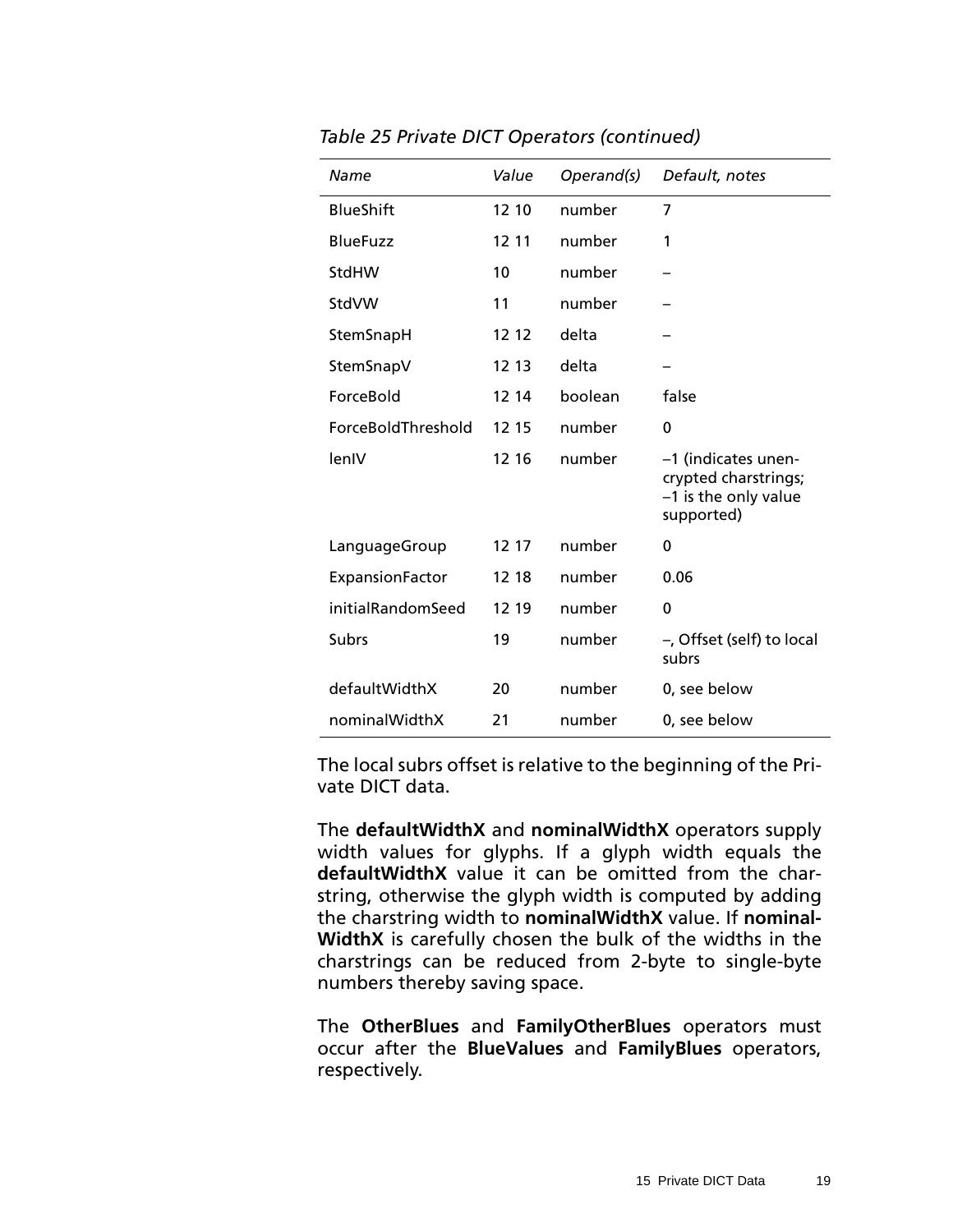#### <span id="page-23-0"></span>**16 Local / Global Subrs INDEXes**

Both Type 1 and Type 2 charstrings support the notion of subroutines or subrs. A subr is typically a sequence of charstring bytes representing a sub-program that occurs in more than one place in a font's charstring data. This subr may be stored once but referenced many times from within one or more charstrings by the use of the **callsubr** operator whose operand is the number of the subr to be called. The subrs are local to a particular font and cannot be shared between fonts. Type 2 charstrings also permit global subrs which function in the same way but are called by the **callgsubr** operator and may be shared across fonts.

Local subrs are stored in an INDEX structure which is located via the offset operand of the **Subrs** operator in the Private DICT. A font without local subrs has no **Subrs** operator in the Private DICT.

Global subrs are stored in an INDEX structure which follows the String INDEX. A FontSet without any global subrs is represented by an empty Global Subrs INDEX.

Subr numbers in Type 2 charstrings are skewed by a number called the "subr number bias" which is calculated from the count of the subroutines in either the local or global subr INDEXes. The bias is calculated as follows:

```
Card16 bias;
Card16 nSubrs = subrINDEX.count;
if (CharstringType == 1)
    bias = 0;else if (nSubrs < 1240)
   bias = 107;
else if (nSubrs < 33900)
    bias = 1131;
else
    bias = 32768;
```
For correct subr selection the calculated bias must be added to the subr number operand before accessing the appropriate subr INDEX. This technique allows subr numbers to be specified using negative as well as positive numbers thereby fully utilizing the available number ranges and thus saving space. (The above calculation obviates the need for an explicit bias to be stored in the font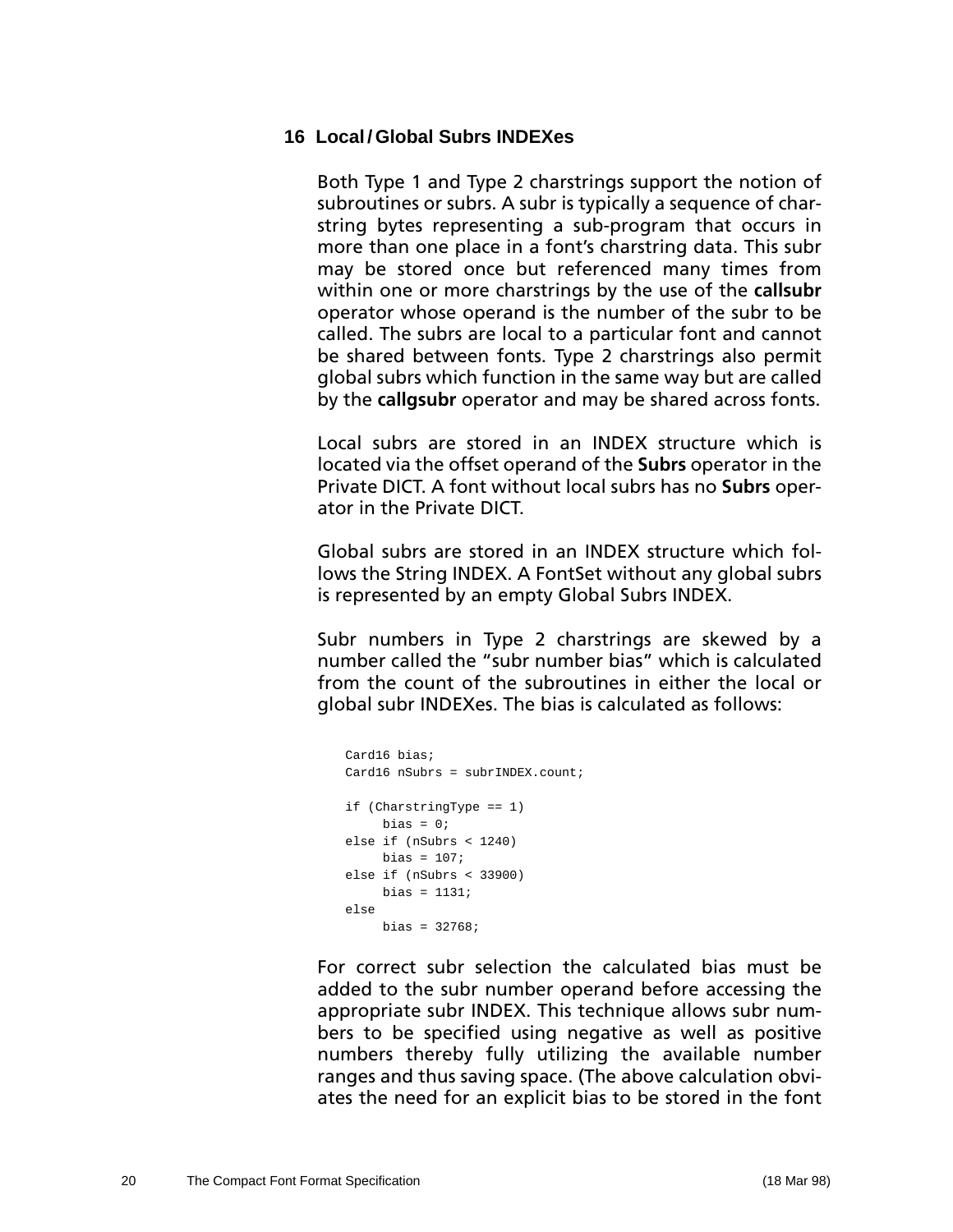which is currently the case for PostScript fonts.) Tables 26, 27, and 28 show the relationship between subr indices, numbers, number sizes and range counts for the different biasing schemes (column headings are described following Table 28).

Ordered index Reorder index Biased number Size Count 0 – 214 0 – 214 –107 – +107 1 215 215 – 1238 215 – 1238 +108 – +1131 2 1024 Total: 1239

*Table 26 nSubrs < 1240, bias = 107* 

|  | Table 27 nSubrs < 33900, bias = 1131 |  |  |  |
|--|--------------------------------------|--|--|--|
|--|--------------------------------------|--|--|--|

*Table 28 nSubrs >= 33900, bias = 32768*

|  |                | Ordered index Reorder index |  |                               | Biased number |        | Size Count |
|--|----------------|-----------------------------|--|-------------------------------|---------------|--------|------------|
|  |                | $0 - 214 1024 - 1238$       |  |                               | $-107 - 107$  |        | 1 215      |
|  | $215 - 1238$   |                             |  | $0 - 1023 - 1131 - 108$       |               |        | 2 1024     |
|  | $1239 - 2262$  | 1239 – 2262                 |  |                               | +108 – +1131  |        | 2 1024     |
|  | $2263 - 33898$ |                             |  | 2263 – 33898 – +1132 – +32767 |               |        | 3 31636    |
|  |                |                             |  |                               |               | Total: | 33899      |

| Ordered index |                | Reorder index                   |  | Biased number  | Size          | Count |
|---------------|----------------|---------------------------------|--|----------------|---------------|-------|
|               |                | $0 - 214$ 32661 - 32875         |  | $-107 - 107$   | $\mathbf{1}$  | 215   |
|               | $215 - 1238$   | 31637 – 32660                   |  | $-1131 - -108$ | $\mathcal{L}$ | 1024  |
|               | $1239 - 2262$  | $32876 - 33899$                 |  | $+108 - +1131$ | $\mathcal{L}$ | 1024  |
|               | $2263 - 33899$ | $0 - 31636 - 32768 - 1132$      |  |                | 3.            | 31637 |
| 33900         | - 65535        | $33900 - 65535 + 1132 - +32767$ |  |                | 3.            | 31636 |
|               |                |                                 |  |                |               |       |

Total: 65536

Where the column headings are interpreted as follows:

| Ordered index | subr index ordered by most fre-<br>quent subr first.                                                           |
|---------------|----------------------------------------------------------------------------------------------------------------|
| Reorder index | ordered index reordered for bias<br>(this is the index of subrs in the<br>local/global Subr INDEX structures). |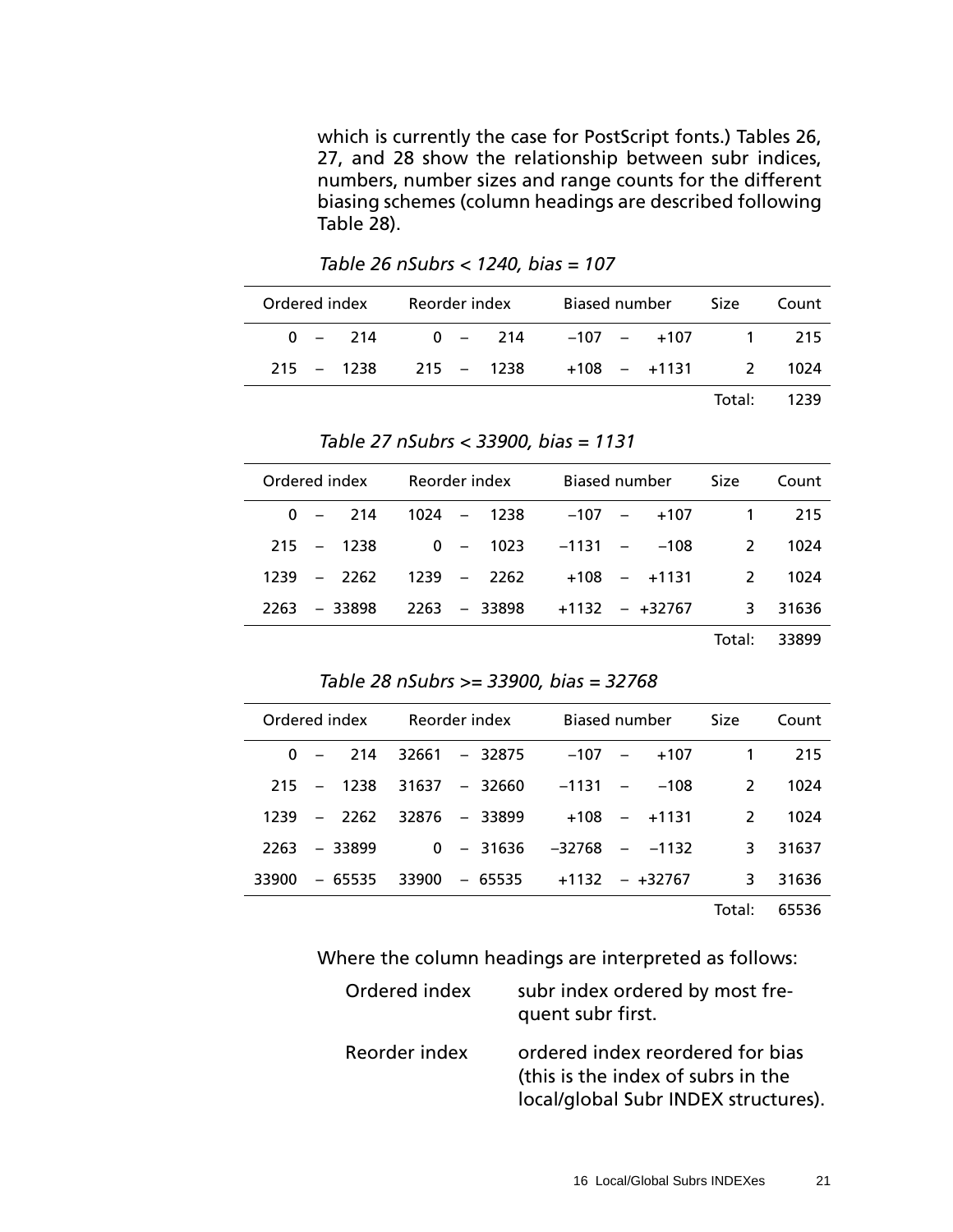<span id="page-25-0"></span>

| <b>Biased number</b> | reorder index with bias subtracted<br>(callsubr/callgsubr operand). |
|----------------------|---------------------------------------------------------------------|
| <b>Size</b>          | biased number size (bytes).                                         |
| Count                | number of subrs in range.                                           |

#### **17 PostScript File Structure**

CFF data is enclosed in a wrapper and treated as a file when used by a PostScript interpreter that supports the FontSet resource. The wrapper allows the file to be directly executed by the interpreter, and permits insertion or removal by a DSC (Document Structuring Convention) aware driver. A well-formatted FontSet file has the following structure:

```
%!PS-Adobe-3.0 Resource-FontSet
% <4-binary-bytes>
%%DocumentNeededResources: ProcSet (FontSetInit)
%%IncludeResource: ProcSet (FontSetInit)
%%BeginResource: FontSet (<fontsetname>)
%%Title: (FontSet/<fontsetname>)
%%Version: <realversion> [<intrevision>]
%%EndComments
/FontSetInit /ProcSet findresource begin
%%BeginData: <m> Binary Bytes
/<fontsetname> <n> StartData<space><n-binary-data-bytes>
%%EndData
%%EndResource
%%EOF
```
The initial 4 binary bytes have codes 128 or greater and encourage file transfer programs to transfer the file in binary, rather than text, mode. This is the scheme used in PDF 1.1. The recommended content is 0xc3, 0xcc, 0xd5, 0xc5.

A single space (0x20) follows the StartData procedure call which is followed immediately by <n> binary data bytes. Note that the %%EndData DSC comment must be preceded by a newline character (that is not part of the binary data) so that it is correctly parsed. The count <m> in the %%Begin-Data: DSC is greater than that used by the StartData procedure call by the number of characters in the call itself.

All the (0) offsets in the <binary data> are relative to the start of the <binary data>. That is, the byte following the space that terminates StartData is numbered zero.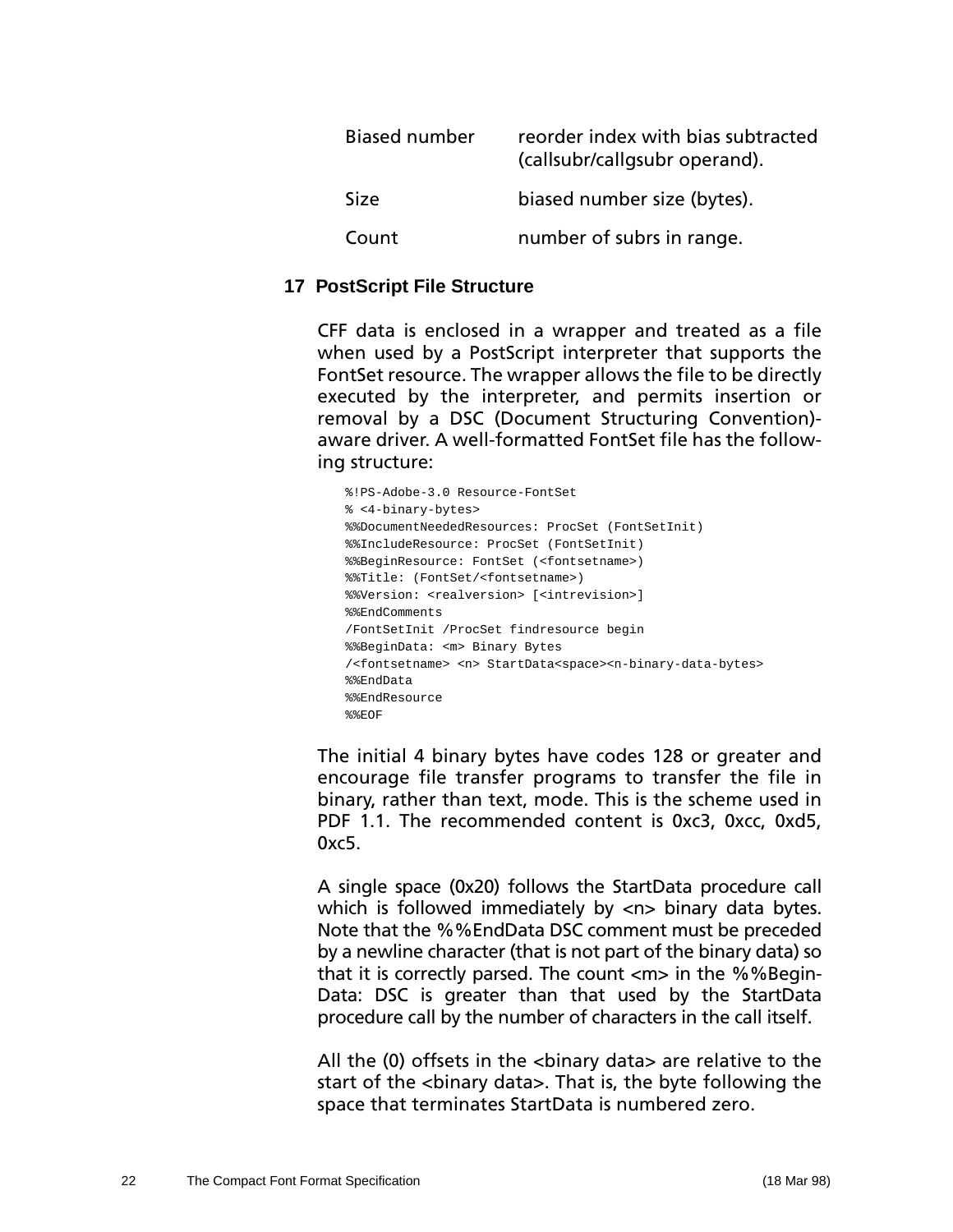### <span id="page-26-0"></span>**18 Copyright and Trademark Notices**

A FontSet should include copyright and trademark notices, when appropriate, that relate to the specific fonts in the FontSet. It is not required that this information be made available at the PostScript interpreter level and therefore it is sufficient to collect all the legal information together and append it to the FontSet data as an ASCII string. (Although it is also possible to retain full copyright and notice text via the **Copyright** and **Notice** operators in the Top DICT.)

For example, wording for the core 13 fonts for printer ROM use might be as follows:

Copyright 1985, 1987, 1989-91 Adobe Systems Incorporated. All rights reserved. Times and Helvetica are registered trademarks of Linotype AG and/or its subsidiaries.

### **19 Synthetic Fonts**

A synthetic font is a modification of another font by means of a different transformation matrix or encoding. Obliqued, expanded, and condensed fonts are examples of fonts that may be constructed as synthetic fonts.

Synthetic fonts have a name and a Top DICT that refers to a base font. The Top DICT may contain the following operators: **FullName**, **ItalicAngle**, **FontMatrix**, **SyntheticBase**, and **Encoding**.

The **SyntheticBase** operator is required and specifies the zero-based index of the font that is to be used as the base font. The **FontMatrix** and/or Encoding is applied to this font in order to algorithmically create a new font. The other operator values override those given in the base font. The Top DICT must begin with a **SyntheticBase** operator.

## **20 Multiple Master Fonts**

Multiple master fonts describe a range of font designs within a design space. A particular design may be chosen by selecting a point within the design space called an instance. An instance in the design space is specified by a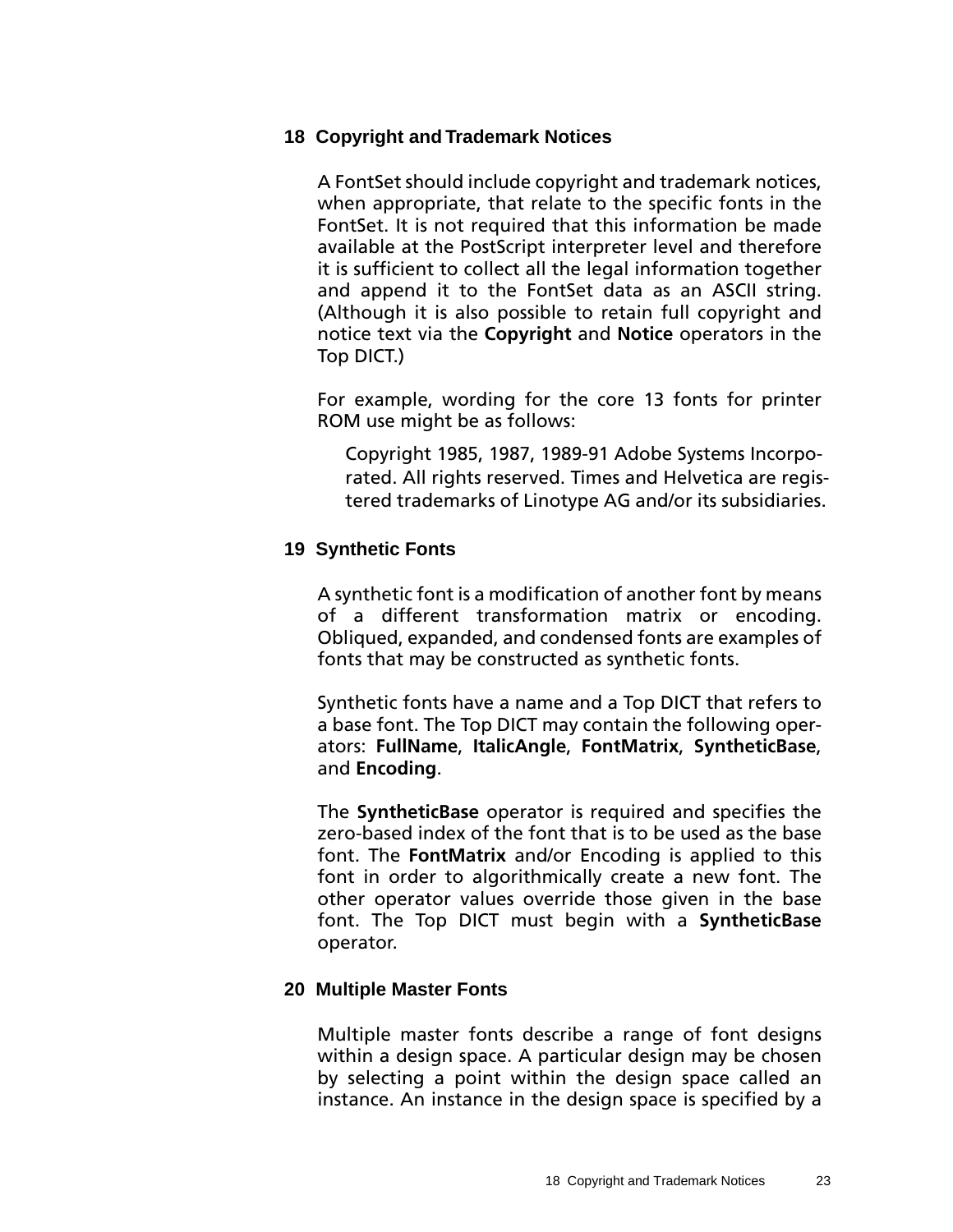User Design Vector, an array of per-axis user design coordinates.

The design space is characterized by having one or more axes (up to a maximum of fifteen) that vary an aspect of the design, e.g. weight. The font designs at critical points in the design space are specified by up to sixteen master designs. The design at all other points in the design space is derived by interpolating the master designs. If a multiple master font is rendered without explicitly selecting an instance, the font will be rendered at the default instance which represents the quintessential design within the design space.

Multiple master fonts differ from other kinds of fonts because they need to support a mechanism for interpolating values at an instance in the design space. Within charstrings this interpolation is typically performed for widths, outlines, and hints. Within the Top and Private DICTs interpolation is typically performed for hint zones and metrics.

The interpolation mechanism is implemented using Type 2 font programs which typically use the **blend** operator although a wide variety of techniques are available by use of the Registry maintained by the charstring interpreter.

A Type 2 font program within the Top or Private DICTs is specified by a **T2** operator preceding a sequence of Type 2 operand and operator bytes terminated with an **endchar** operator. Interpretation of a Type 2 font program at a specific instance will yield one or more operand values on the stack. These are then used in conjunction with the subsequent DICT operator. The following operators are not permitted to occur in the Top or Private DICTs:

hstem, vstem, vmoveto, rlineto, hlineto, vlineto, rrcurveto, hstemhm, hintmask, cntrmask, rmoveto, hmoveto, vstemhm, rcurveline, rlinecurve, vvcurveto, hhcurveto, vhcurveto, hvcurveto, hflex, flex, hflex1, flex1, callsubr, callgsubr

Further details may be found in Technical Note #5177, "Type 2 Charstring Format."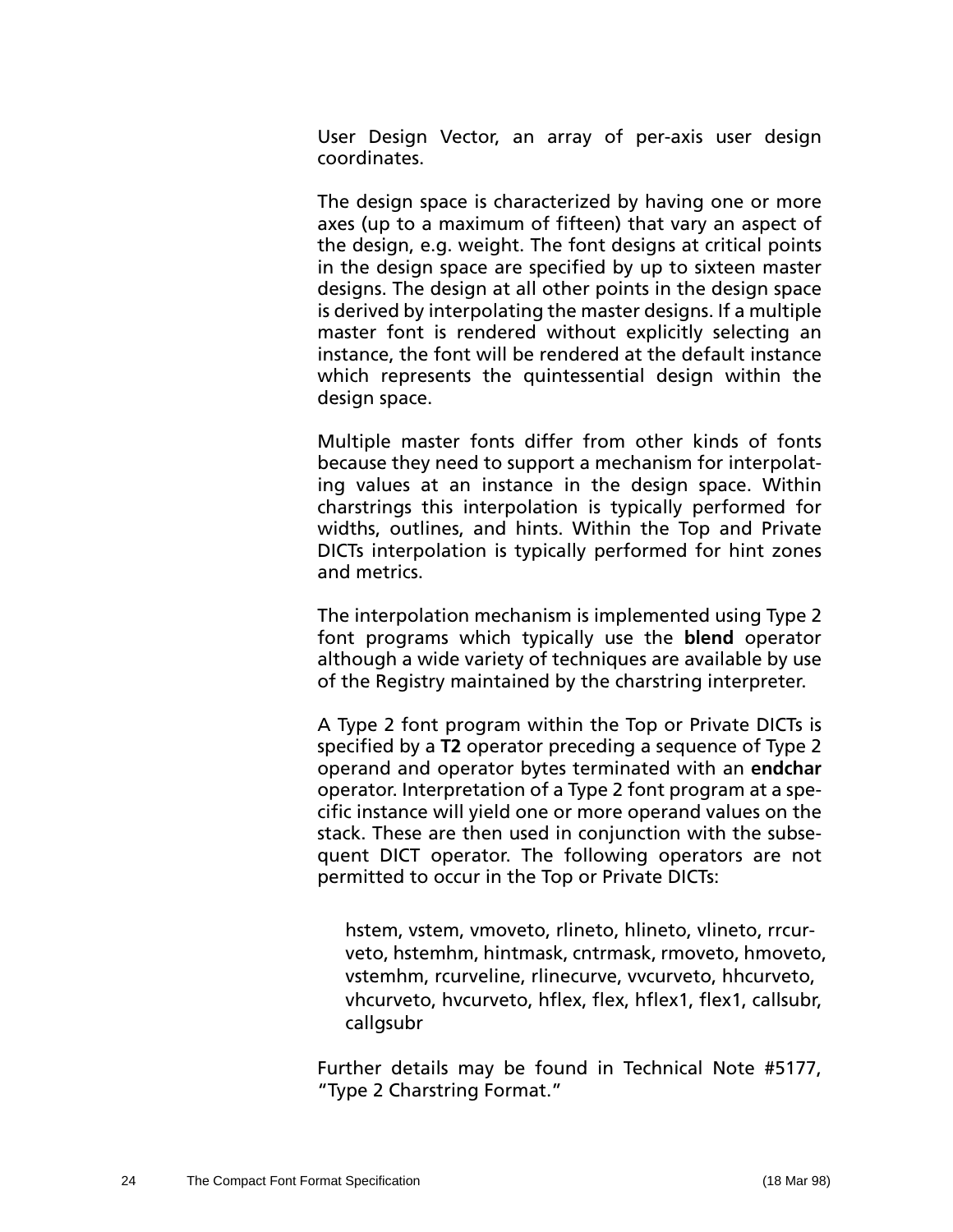<span id="page-28-0"></span>The arguments to the **MultipleMaster** operator provide the data needed by the charstring interpreter in order to support the **blend** operator:

| nMasters          | Number of master designs                         |
|-------------------|--------------------------------------------------|
| UDV array         | User Design Vector for the default<br>instance   |
| lenBuildCharArray | Length of the transient array                    |
| <b>NDV SID</b>    | SID of the Normalize Design Vector<br>subroutine |
| <b>CDV SID</b>    | SID of the Convert Design Vector<br>subroutine   |

The length of the UDV array is equal to the number of axes and may be calculated as: argument count  $-$  4. The two conversion subroutines are stored in the String INDEX as Type 2 charstrings irrespective of the value of the augment to the **CharstringType** operator.

### **21 CID-keyed Fonts**

The representation of a CIDFont is designed to be separable from its encoding. In keeping with this strategy, the CFF representation does not include any encoding information which instead resides in a CMap file. If a need arises for a more compact representation of the CMap file, CFF can be extended to accommodate it.

A CFF CIDFont has the **CIDFontName** in the Name INDEX and a corresponding Top DICT. The Top DICT begins with **ROS** operator which specifies the Registry-Ordering-Supplement for the font. This will indicate to a CFF parser that special CID processing should be applied to this font. Specifically:

• The **FDArray** operator is expected to be present, with a single argument specifying an offset to the Font DICT INDEX. Each Font DICT in this array specifies information unique to a particular group of glyphs in the font. The mapping of glyphs to Font DICTs is specified by the FDSelect structure described below. Each Font DICT will specify a corresponding Private DICT with the **Private** DICT operator.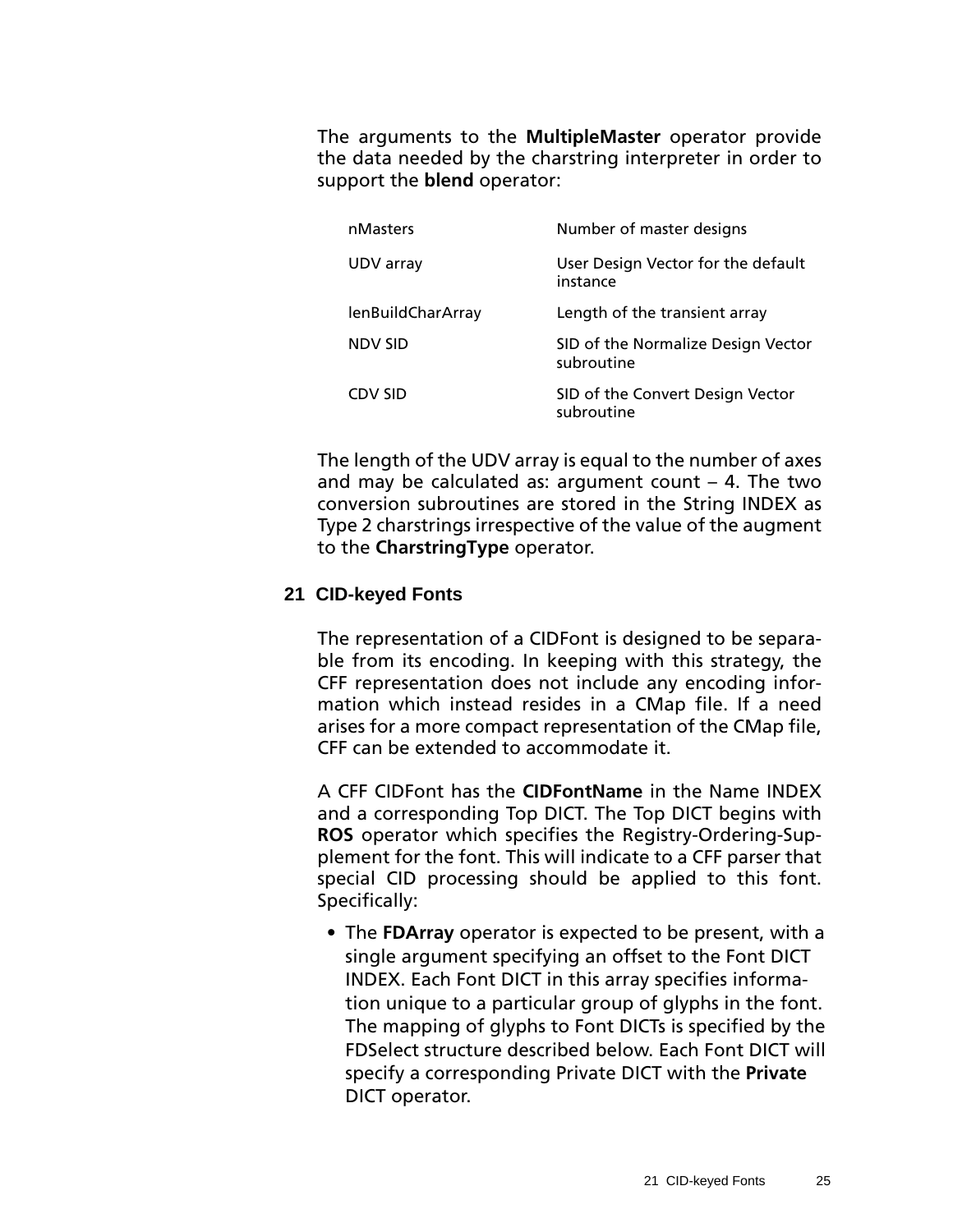- <span id="page-29-0"></span>• The charset data, although in the same format as non-CIDFonts, will represent CIDs rather than SIDs, i.e. charstrings are "named" by CIDs in a CIDFont. In a complete CIDFont the charset table will specify an identity mapping (where GID equals CID for all glyphs) as a single range beginning at CID 1 (CID 0, the .notdef glyph, is omitted) that covers all the glyphs in the font. Subset CIDFonts will generally need to use a more complex charset table representing a non-identity mapping (where CID doesn't equal GID).
- The Top DICT will include an **FDSelect** operator specifying an offset to a charset-like data structure (see next section) which contains a, possibly range-encoded, list of indexes, from which a single index may be derived for each glyph. The index identifies the Font DICT, and therefore the Private DICT, to be used when rasterizing a glyph.
- The encoding data is omitted (see above); no **Encoding** operator will be present and the default StandardEncoding should not be applied.

There are no predefined charsets for CID fonts.

## **22 FDSelect**

The FDSelect associates an FD (Font DICT) with a glyph by specifying an FD index for that glyph. The FD index is used to access one of the Font DICTs stored in the Font DICT INDEX.

FDSelect data is located via the offset operand to the **FDSelect** operator in the Top DICT. FDSelect data specifies a format-type identifier byte followed by format-specific data. Two formats are currently defined, as shown in Tables 29 and [30.](#page-30-0)

*Table 29 Format 0*

| Type              | Name             | Description       |
|-------------------|------------------|-------------------|
| Card <sub>8</sub> | format           | $= 0$             |
| Card <sub>8</sub> | fds<br>[nGlyphs] | FD selector array |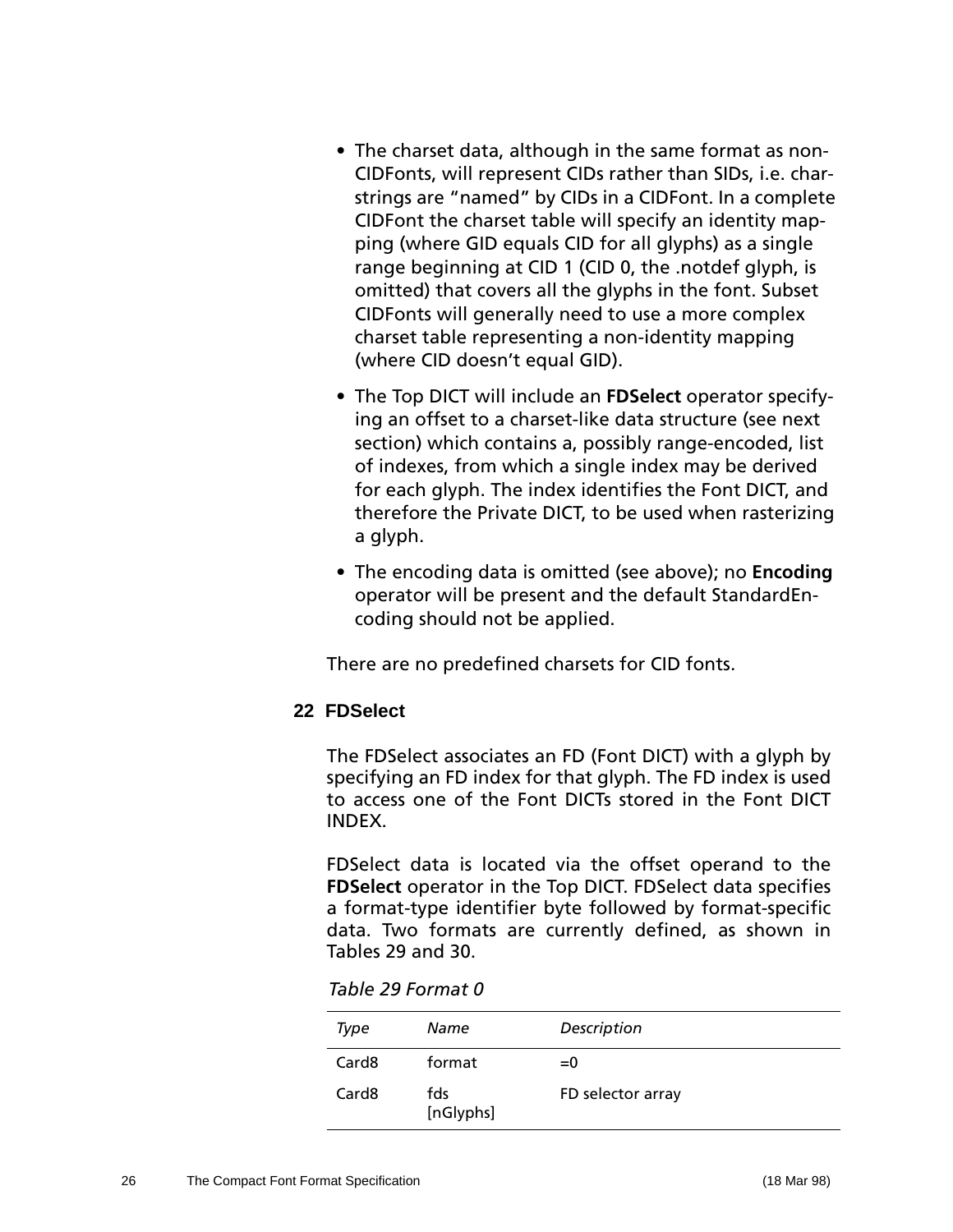<span id="page-30-0"></span>Each element of the fd array (fds) represents the FD index of the corresponding glyph. This format should be used when the FD indexes are in a fairly random order. The number of glyphs (nGlyphs) is the value of the count field in the CharStrings INDEX. (This format is identical to charset format 0 except that the .notdef glyph is not omitted in this case.)

*Table 30 Format 3*

| Type              | Name                | Description                 |
|-------------------|---------------------|-----------------------------|
| Card <sub>8</sub> | format              | $=$ 3                       |
| Card16            | nRanges             | Number of ranges            |
| struct            | Range3<br>[nRanges] | Range3 array (see Table 31) |
| Card16            | sentinel            | Sentinel GID (see below)    |

The format of a Range3 is shown in Table 31.

*Table 31 Range3 Format*

| Type               | Name  | Description                      |
|--------------------|-------|----------------------------------|
| Card <sub>16</sub> | first | First glyph index in range       |
| Card <sub>8</sub>  | fd    | FD index for all glyphs in range |

Each Range3 describes a group of sequential GIDs that have the same FD index. Each range includes GIDs from the 'first' GID up to, but not including, the 'first' GID of the next range element. Thus, elements of the Range3 array are ordered by increasing 'first' GIDs. A sentinel GID follows the last range element and serves to delimit the last range in the array. (The sentinel GID is set equal to the number of glyphs in the font.) This format is particularly suited to FD indexes that are well ordered (the usual case).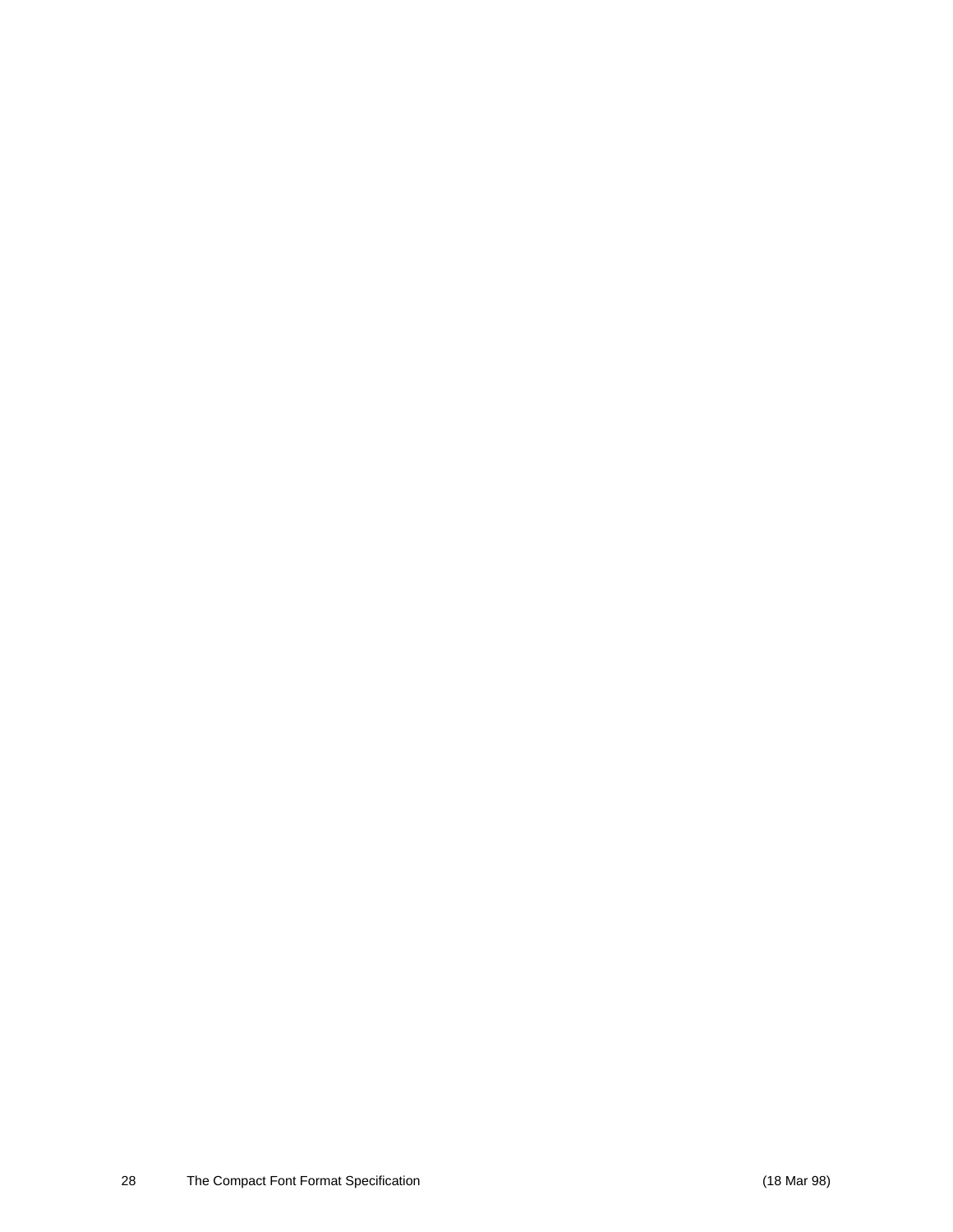# <span id="page-32-0"></span>**Appendix A Standard Strings**

## (SID / name)

| $\pmb{0}$      | .notdef    | 21 | four        | 42 | $\overline{\phantom{a}}$ |
|----------------|------------|----|-------------|----|--------------------------|
| $\mathbf{1}$   | space      | 22 | five        | 43 | $\mathsf J$              |
| $\overline{2}$ | exclam     | 23 | six         | 44 | K                        |
| 3              | quotedbl   | 24 | seven       | 45 | L                        |
| 4              | numbersign | 25 | eight       | 46 | M                        |
| 5              | dollar     | 26 | nine        | 47 | $\mathsf{N}$             |
| 6              | percent    | 27 | colon       | 48 | $\mathsf O$              |
| $\overline{7}$ | ampersand  | 28 | semicolon   | 49 | $\sf P$                  |
| 8              | quoteright | 29 | less        | 50 | Q                        |
| 9              | parenleft  | 30 | equal       | 51 | ${\sf R}$                |
| 10             | parenright | 31 | greater     | 52 | $\sf S$                  |
| 11             | asterisk   | 32 | question    | 53 | $\mathsf T$              |
| 12             | plus       | 33 | at          | 54 | $\cup$                   |
| 13             | comma      | 34 | A           | 55 | $\sf V$                  |
| 14             | hyphen     | 35 | B           | 56 | W                        |
| 15             | period     | 36 | $\mathsf C$ | 57 | $\pmb{\times}$           |
| 16             | slash      | 37 | D           | 58 | Υ                        |
| 17             | zero       | 38 | E           | 59 | Z                        |
| 18             | one        | 39 | F           | 60 | bracketleft              |
| 19             | two        | 40 | G           | 61 | backslash                |
| 20             | three      | 41 | H           | 62 | bracketright             |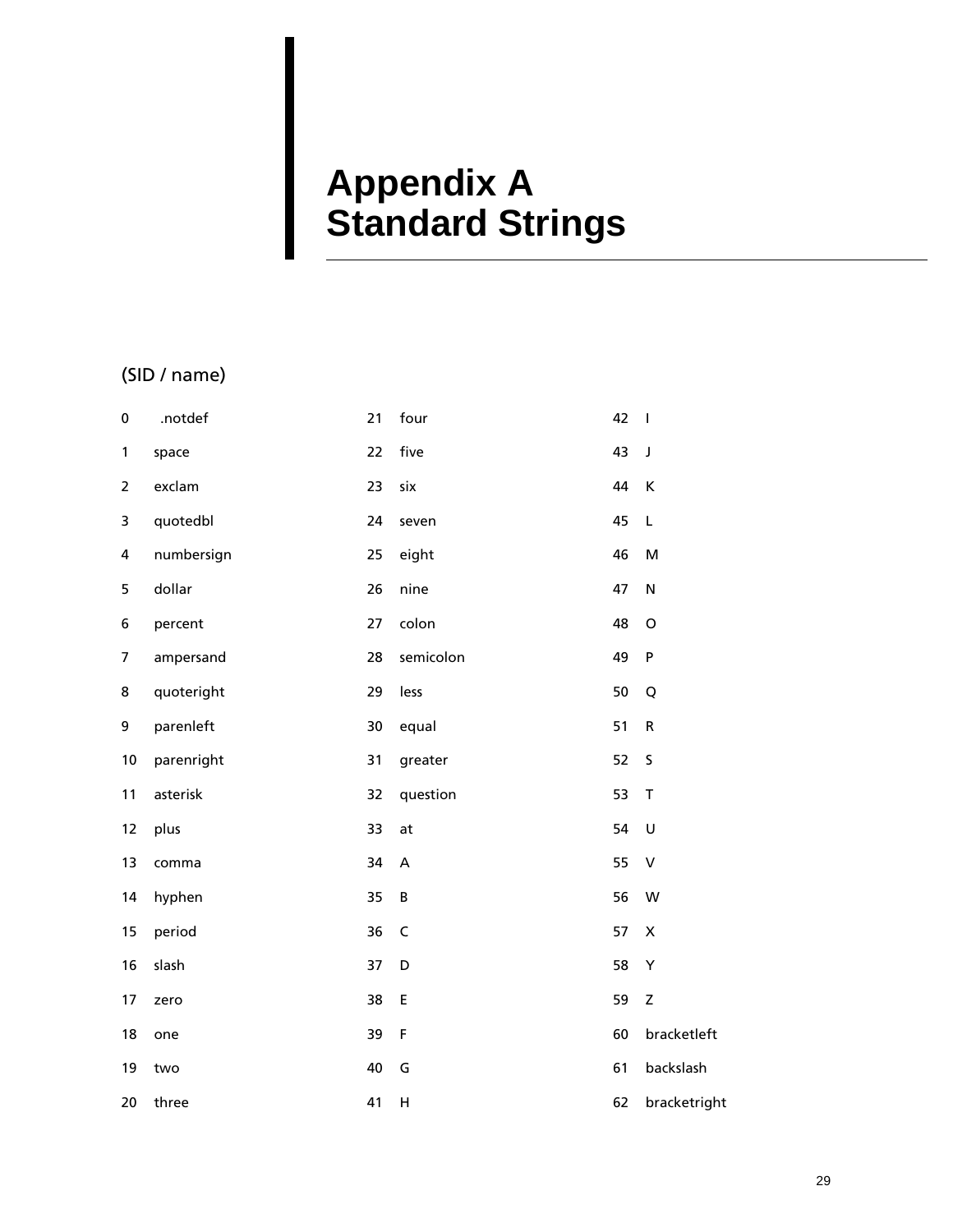| 63 | asciicircum              | 92  | braceleft      | 121 | ellipsis     |
|----|--------------------------|-----|----------------|-----|--------------|
| 64 | underscore               | 93  | bar            | 122 | perthousand  |
| 65 | quoteleft                | 94  | braceright     | 123 | questiondown |
| 66 | a                        | 95  | asciitilde     | 124 | grave        |
| 67 | b                        | 96  | exclamdown     | 125 | acute        |
| 68 | $\mathsf{C}$             | 97  | cent           | 126 | circumflex   |
| 69 | ${\sf d}$                | 98  | sterling       | 127 | tilde        |
| 70 | e                        | 99  | fraction       | 128 | macron       |
| 71 | $\mathsf f$              | 100 | yen            | 129 | breve        |
| 72 | g                        | 101 | florin         | 130 | dotaccent    |
| 73 | h                        | 102 | section        | 131 | dieresis     |
| 74 | i                        | 103 | currency       | 132 | ring         |
| 75 | j                        | 104 | quotesingle    | 133 | cedilla      |
| 76 | $\sf k$                  | 105 | quotedblleft   | 134 | hungarumlaut |
| 77 | $\overline{\phantom{a}}$ | 106 | guillemotleft  | 135 | ogonek       |
| 78 | m                        | 107 | guilsinglleft  | 136 | caron        |
| 79 | n                        | 108 | guilsinglright | 137 | emdash       |
| 80 | $\mathbf{o}$             | 109 | fi             | 138 | AE           |
| 81 | p                        | 110 | $\mathsf{fl}$  | 139 | ordfeminine  |
| 82 | q                        | 111 | endash         | 140 | Lslash       |
| 83 | $\mathsf{r}$             |     | 112 dagger     |     | 141 Oslash   |
| 84 | $\sf s$                  | 113 | daggerdbl      | 142 | OE           |
| 85 | t                        | 114 | periodcentered | 143 | ordmasculine |
| 86 | $\mathsf{u}$             | 115 | paragraph      | 144 | ae           |
| 87 | $\mathsf{V}$             | 116 | bullet         | 145 | dotlessi     |
| 88 | w                        | 117 | quotesinglbase | 146 | Islash       |
| 89 | x                        | 118 | quotedblbase   | 147 | oslash       |
| 90 | y                        | 119 | quotedblright  | 148 | oe           |
| 91 | z                        | 120 | guillemotright | 149 | germandbls   |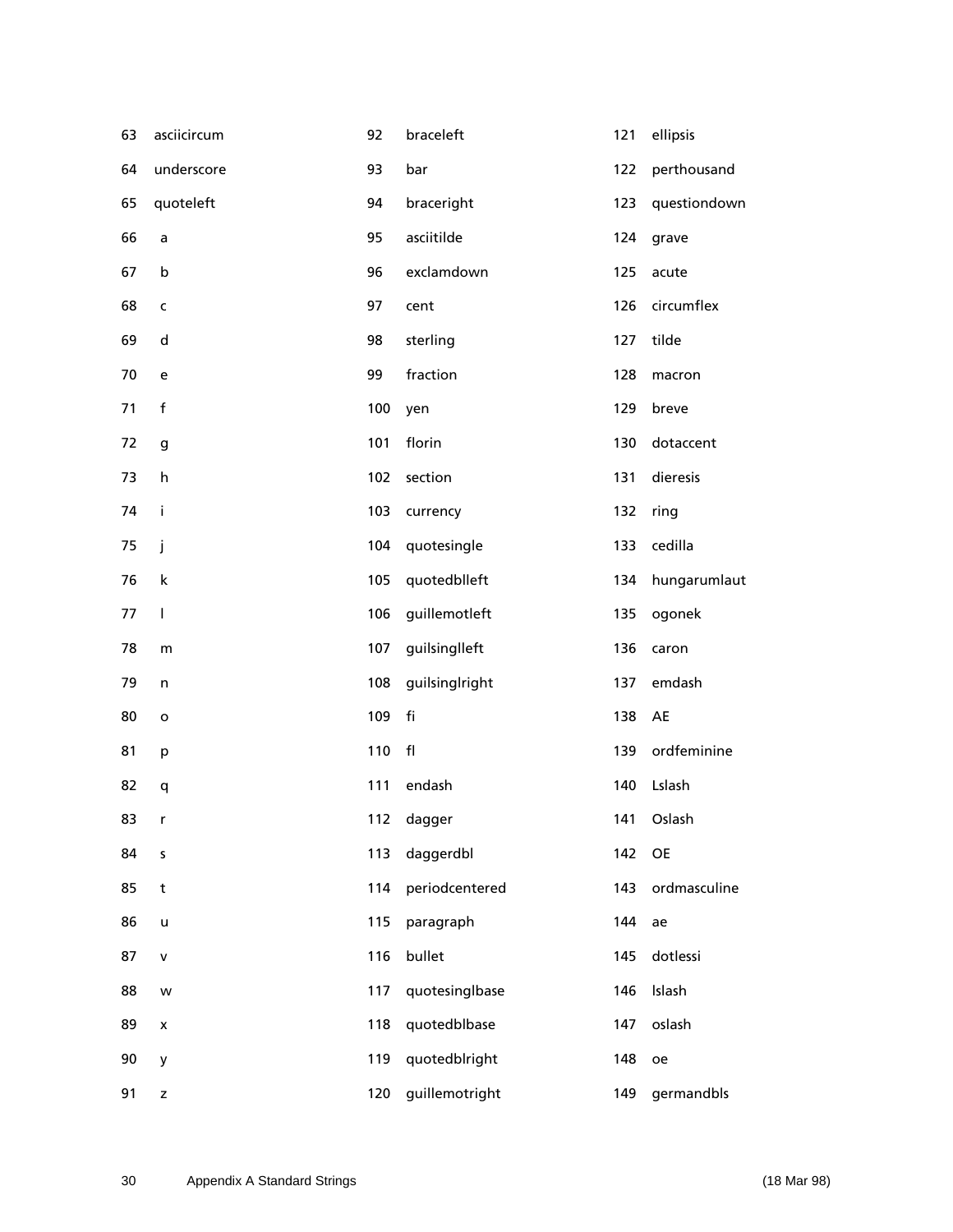| 150 | onesuperior   | 179 | Ecircumflex   | 208 | ecircumflex        |
|-----|---------------|-----|---------------|-----|--------------------|
| 151 | logicalnot    | 180 | Edieresis     | 209 | edieresis          |
| 152 | mu            | 181 | Egrave        | 210 | egrave             |
| 153 | trademark     | 182 | lacute        | 211 | iacute             |
| 154 | Eth           | 183 | Icircumflex   | 212 | icircumflex        |
| 155 | onehalf       | 184 | Idieresis     | 213 | idieresis          |
| 156 | plusminus     | 185 | Igrave        | 214 | igrave             |
| 157 | Thorn         | 186 | Ntilde        | 215 | ntilde             |
| 158 | onequarter    | 187 | Oacute        | 216 | oacute             |
| 159 | divide        | 188 | Ocircumflex   | 217 | ocircumflex        |
| 160 | brokenbar     | 189 | Odieresis     | 218 | odieresis          |
| 161 | degree        | 190 | Ograve        | 219 | ograve             |
| 162 | thorn         | 191 | Otilde        | 220 | otilde             |
| 163 | threequarters | 192 | Scaron        | 221 | scaron             |
| 164 | twosuperior   | 193 | <b>Uacute</b> | 222 | uacute             |
| 165 | registered    | 194 | Ucircumflex   | 223 | ucircumflex        |
| 166 | minus         | 195 | Udieresis     | 224 | udieresis          |
| 167 | eth           | 196 | Ugrave        | 225 | ugrave             |
| 168 | multiply      | 197 | Yacute        | 226 | yacute             |
| 169 | threesuperior | 198 | Ydieresis     | 227 | ydieresis          |
|     | 170 copyright |     | 199 Zcaron    |     | 228 zcaron         |
| 171 | Aacute        | 200 | aacute        | 229 | exclamsmall        |
| 172 | Acircumflex   | 201 | acircumflex   | 230 | Hungarumlautsmall  |
| 173 | Adieresis     | 202 | adieresis     | 231 | dollaroldstyle     |
| 174 | Agrave        | 203 | agrave        | 232 | dollarsuperior     |
| 175 | Aring         | 204 | aring         | 233 | ampersandsmall     |
| 176 | Atilde        | 205 | atilde        | 234 | Acutesmall         |
| 177 | Ccedilla      | 206 | ccedilla      | 235 | parenleftsuperior  |
| 178 | Eacute        | 207 | eacute        | 236 | parenrightsuperior |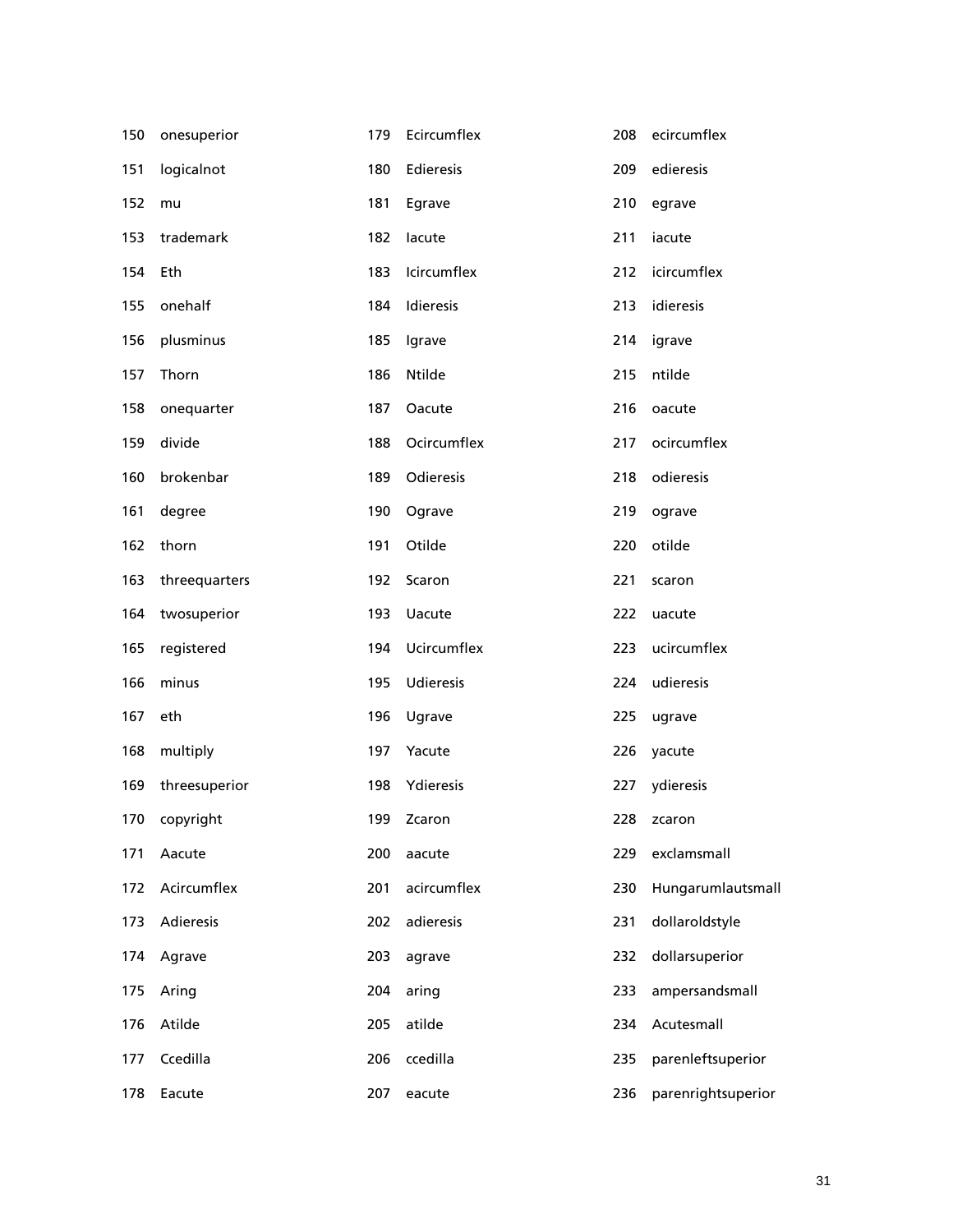| 237 | twodotenleader      | 266 | ff                 | 295 | Vsmall             |
|-----|---------------------|-----|--------------------|-----|--------------------|
| 238 | onedotenleader      | 267 | ffi                | 296 | Wsmall             |
| 239 | zerooldstyle        | 268 | ffl                | 297 | <b>Xsmall</b>      |
| 240 | oneoldstyle         | 269 | parenleftinferior  | 298 | Ysmall             |
| 241 | twooldstyle         | 270 | parenrightinferior | 299 | Zsmall             |
| 242 | threeoldstyle       | 271 | Circumflexsmall    | 300 | colonmonetary      |
| 243 | fouroldstyle        | 272 | hyphensuperior     | 301 | onefitted          |
| 244 | fiveoldstyle        | 273 | Gravesmall         | 302 | rupiah             |
| 245 | sixoldstyle         | 274 | Asmall             | 303 | Tildesmall         |
| 246 | sevenoldstyle       | 275 | <b>Bsmall</b>      | 304 | exclamdownsmall    |
| 247 | eightoldstyle       | 276 | Csmall             | 305 | centoldstyle       |
| 248 | nineoldstyle        | 277 | Dsmall             | 306 | Lslashsmall        |
| 249 | commasuperior       | 278 | Esmall             | 307 | Scaronsmall        |
| 250 | threequartersemdash | 279 | Fsmall             | 308 | Zcaronsmall        |
| 251 | periodsuperior      | 280 | Gsmall             | 309 | Dieresissmall      |
| 252 | questionsmall       | 281 | Hsmall             | 310 | Brevesmall         |
| 253 | asuperior           | 282 | Ismall             | 311 | Caronsmall         |
| 254 | bsuperior           | 283 | Jsmall             | 312 | Dotaccentsmall     |
| 255 | centsuperior        | 284 | Ksmall             | 313 | Macronsmall        |
| 256 | dsuperior           | 285 | Lsmall             | 314 | figuredash         |
| 257 | esuperior           | 286 | Msmall             |     | 315 hypheninferior |
| 258 | isuperior           | 287 | Nsmall             | 316 | Ogoneksmall        |
| 259 | Isuperior           | 288 | Osmall             | 317 | Ringsmall          |
| 260 | msuperior           | 289 | Psmall             | 318 | Cedillasmall       |
| 261 | nsuperior           | 290 | Qsmall             | 319 | questiondownsmall  |
| 262 | osuperior           | 291 | Rsmall             | 320 | oneeighth          |
| 263 | rsuperior           | 292 | Ssmall             | 321 | threeeighths       |
| 264 | ssuperior           | 293 | Tsmall             | 322 | fiveeighths        |
| 265 | tsuperior           | 294 | Usmall             | 323 | seveneighths       |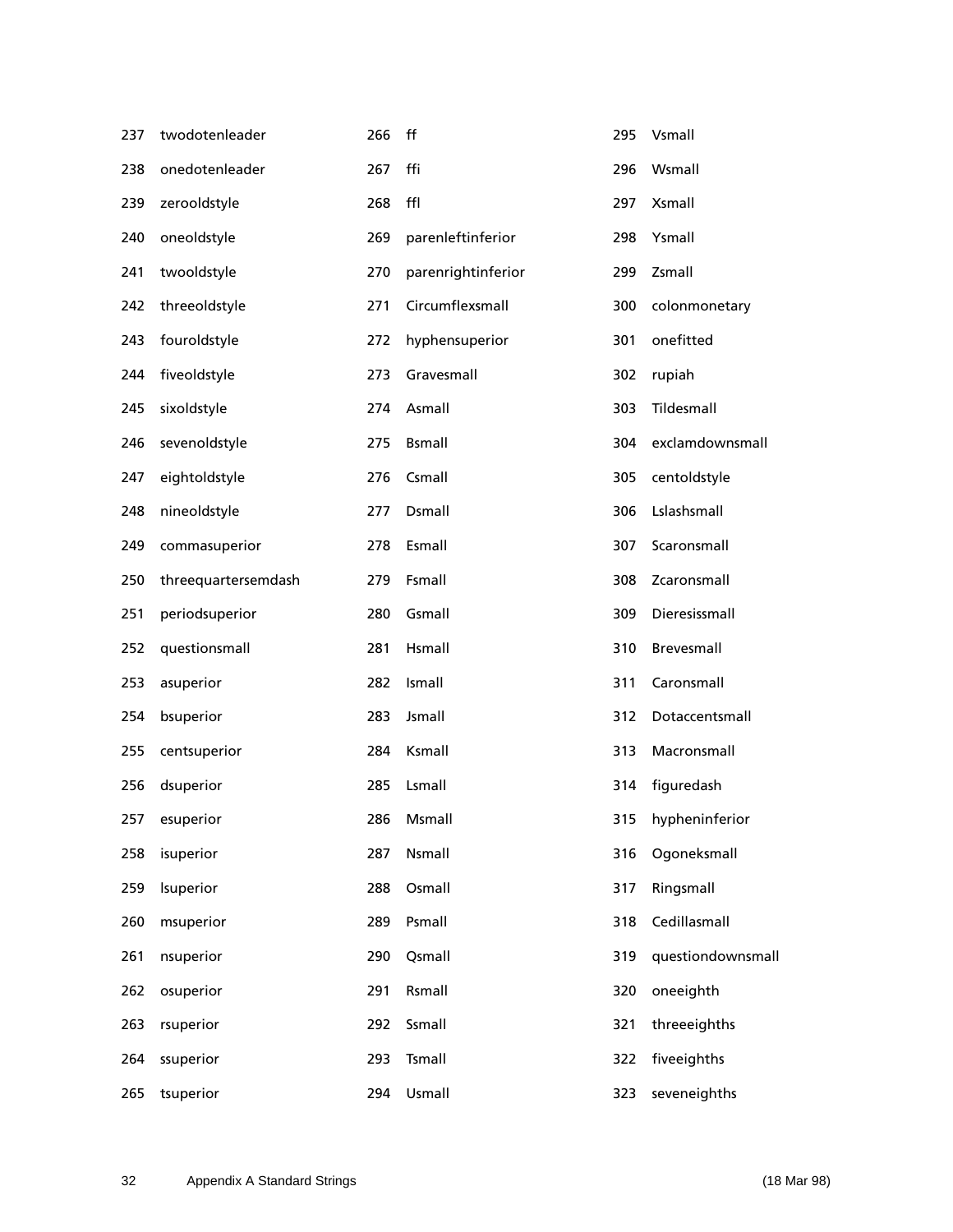| 324 | onethird           | 353 | AEsmall          | 382 | 001.003      |
|-----|--------------------|-----|------------------|-----|--------------|
| 325 | twothirds          | 354 | Ccedillasmall    | 383 | <b>Black</b> |
| 326 | zerosuperior       | 355 | Egravesmall      | 384 | <b>Bold</b>  |
| 327 | foursuperior       | 356 | Eacutesmall      | 385 | Book         |
| 328 | fivesuperior       | 357 | Ecircumflexsmall | 386 | Light        |
| 329 | sixsuperior        | 358 | Edieresissmall   | 387 | Medium       |
| 330 | sevensuperior      | 359 | Igravesmall      | 388 | Regular      |
| 331 | eightsuperior      | 360 | lacutesmall      | 389 | Roman        |
| 332 | ninesuperior       | 361 | Icircumflexsmall | 390 | Semibold     |
| 333 | zeroinferior       | 362 | Idieresissmall   |     |              |
| 334 | oneinferior        | 363 | Ethsmall         |     |              |
| 335 | twoinferior        | 364 | Ntildesmall      |     |              |
| 336 | threeinferior      | 365 | Ogravesmall      |     |              |
| 337 | fourinferior       | 366 | Oacutesmall      |     |              |
| 338 | fiveinferior       | 367 | Ocircumflexsmall |     |              |
| 339 | sixinferior        | 368 | Otildesmall      |     |              |
| 340 | seveninferior      | 369 | Odieresissmall   |     |              |
| 341 | eightinferior      | 370 | OEsmall          |     |              |
| 342 | nineinferior       | 371 | Oslashsmall      |     |              |
| 343 | centinferior       | 372 | Ugravesmall      |     |              |
|     | 344 dollarinferior | 373 | Uacutesmall      |     |              |
| 345 | periodinferior     | 374 | Ucircumflexsmall |     |              |
| 346 | commainferior      | 375 | Udieresissmall   |     |              |
| 347 | Agravesmall        | 376 | Yacutesmall      |     |              |
| 348 | Aacutesmall        | 377 | Thornsmall       |     |              |
| 349 | Acircumflexsmall   | 378 | Ydieresissmall   |     |              |
| 350 | Atildesmall        | 379 | 001.000          |     |              |
| 351 | Adieresissmall     | 380 | 001.001          |     |              |
| 352 | Aringsmall         | 381 | 001.002          |     |              |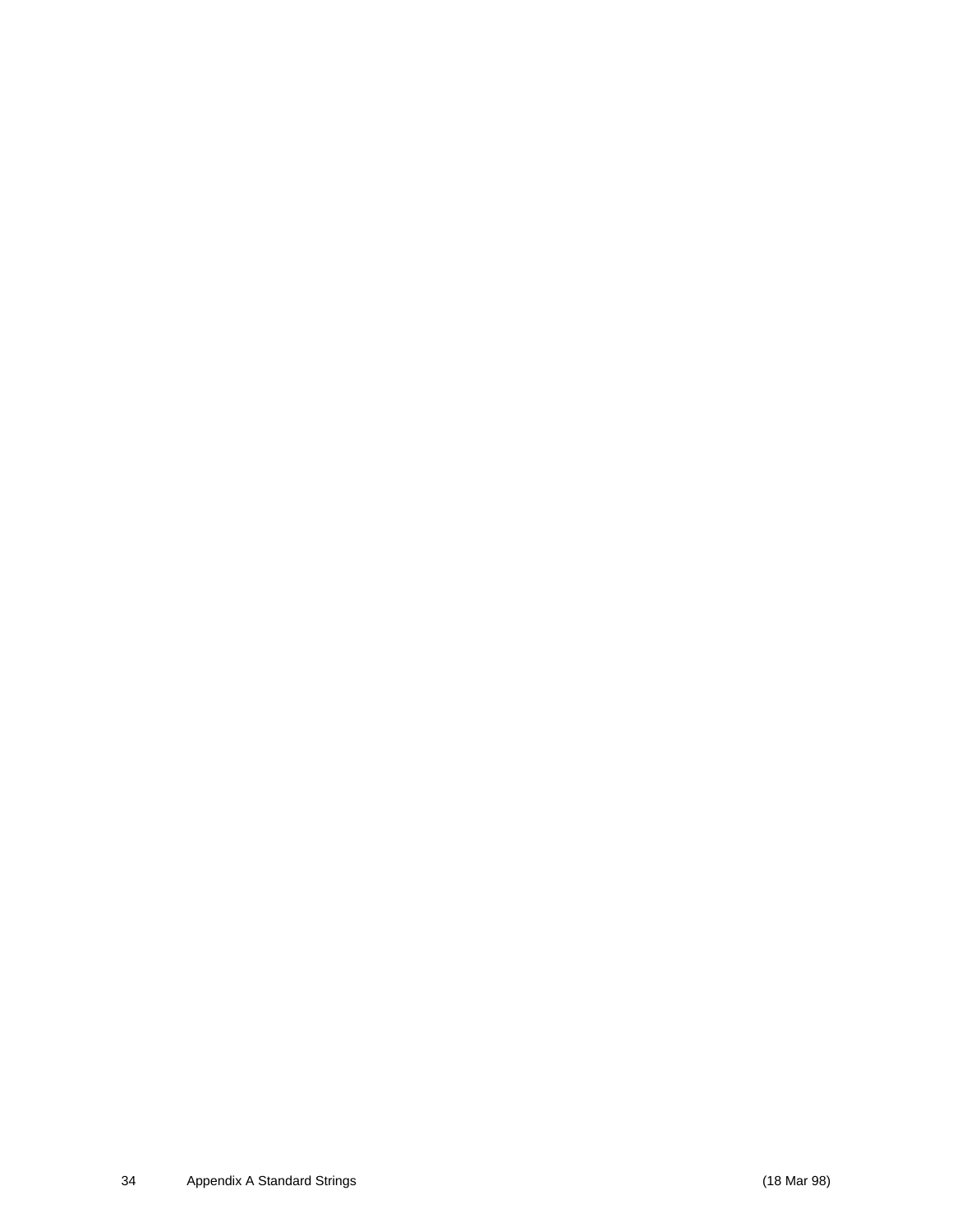# <span id="page-38-0"></span>**Appendix B Predefined Encodings**

# **Standard Encoding** (code / SID / name)

| 0              | $\bf{0}$  | .notdef | 21 | $\pmb{0}$      | .notdef    | 42 | 11 | asterisk  |
|----------------|-----------|---------|----|----------------|------------|----|----|-----------|
| 1              | $\pmb{0}$ | .notdef | 22 | $\pmb{0}$      | .notdef    | 43 | 12 | plus      |
| $\overline{2}$ | $\pmb{0}$ | .notdef | 23 | $\pmb{0}$      | .notdef    | 44 | 13 | comma     |
| 3              | $\pmb{0}$ | .notdef | 24 | $\pmb{0}$      | .notdef    | 45 | 14 | hyphen    |
| 4              | $\pmb{0}$ | .notdef | 25 | $\pmb{0}$      | .notdef    | 46 | 15 | period    |
| 5              | $\pmb{0}$ | .notdef | 26 | $\pmb{0}$      | .notdef    | 47 | 16 | slash     |
| 6              | $\pmb{0}$ | .notdef | 27 | $\pmb{0}$      | .notdef    | 48 | 17 | zero      |
| $\overline{7}$ | $\pmb{0}$ | .notdef | 28 | $\pmb{0}$      | .notdef    | 49 | 18 | one       |
| 8              | $\pmb{0}$ | .notdef | 29 | $\pmb{0}$      | .notdef    | 50 | 19 | two       |
| 9              | 0         | .notdef | 30 | $\pmb{0}$      | .notdef    | 51 | 20 | three     |
| 10             | $\pmb{0}$ | .notdef | 31 | $\pmb{0}$      | .notdef    | 52 | 21 | four      |
| 11             | $\bf{0}$  | .notdef | 32 | 1              | space      | 53 | 22 | five      |
| 12             | $\pmb{0}$ | .notdef | 33 | $\overline{2}$ | exclam     | 54 | 23 | six       |
| 13             | $\pmb{0}$ | .notdef | 34 | 3              | quotedbl   | 55 | 24 | seven     |
| 14             | $\pmb{0}$ | .notdef | 35 | 4              | numbersign | 56 | 25 | eight     |
| 15             | 0         | .notdef | 36 | 5              | dollar     | 57 | 26 | nine      |
| 16             | 0         | .notdef | 37 | 6              | percent    | 58 | 27 | colon     |
| 17             | 0         | .notdef | 38 | 7              | ampersand  | 59 | 28 | semicolon |
| 18             | 0         | .notdef | 39 | 8              | quoteright | 60 | 29 | less      |
| 19             | $\pmb{0}$ | .notdef | 40 | 9              | parenleft  | 61 | 30 | equal     |
| 20             | 0         | .notdef | 41 | 10             | parenright | 62 | 31 | greater   |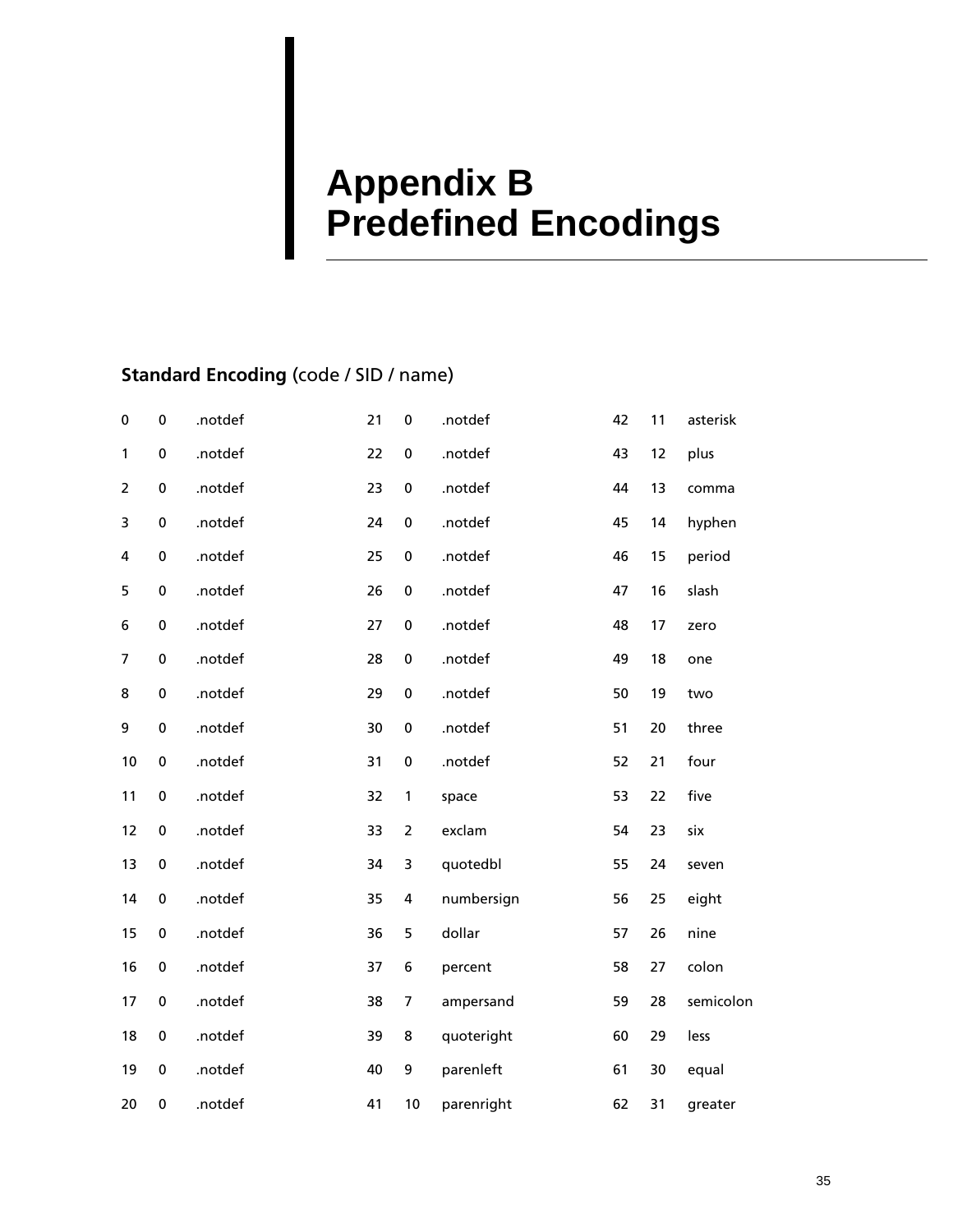| 63 | 32 | question    | 92     | 61 | backslash          | 121   | 90                      | y             |
|----|----|-------------|--------|----|--------------------|-------|-------------------------|---------------|
| 64 | 33 | at          | 93     | 62 | bracketright       | 122   | 91                      | $\mathsf z$   |
| 65 | 34 | А           | 94     | 63 | asciicircum        | 123   | 92                      | braceleft     |
| 66 | 35 | B           | 95     | 64 | underscore         | 124   | 93                      | bar           |
| 67 | 36 | $\sf{C}$    | 96     | 65 | quoteleft          | 125   | 94                      | braceright    |
| 68 | 37 | D           | 97     | 66 | a                  | 126   | 95                      | asciitilde    |
| 69 | 38 | E           | 98     | 67 | $\mathsf b$        | 127   | $\pmb{0}$               | .notdef       |
| 70 | 39 | F           | 99     | 68 | $\mathsf{C}$       | 128   | $\bf{0}$                | .notdef       |
| 71 | 40 | G           | 100    | 69 | ${\sf d}$          | 129   | $\bf{0}$                | .notdef       |
| 72 | 41 | $\sf H$     | 101    | 70 | e                  | 130   | $\overline{\mathbf{0}}$ | .notdef       |
| 73 | 42 | I           | 102    | 71 | $\mathsf f$        | 131   | $\pmb{0}$               | .notdef       |
| 74 | 43 | J           | 103    | 72 | g                  | 132 0 |                         | .notdef       |
| 75 | 44 | К           | 104    | 73 | h                  | 133   | $\overline{\mathbf{0}}$ | .notdef       |
| 76 | 45 | L           | 105    | 74 | j.                 | 134   | $\mathbf 0$             | .notdef       |
| 77 | 46 | M           | 106    | 75 | j                  | 135   | $\bf{0}$                | .notdef       |
| 78 | 47 | ${\sf N}$   | 107    | 76 | $\sf k$            | 136   | $\overline{\mathbf{0}}$ | .notdef       |
| 79 | 48 | $\mathsf O$ | 108    | 77 | $\mathbf{I}$       | 137   | $\bf{0}$                | .notdef       |
| 80 | 49 | P           | 109    | 78 | ${\sf m}$          | 138   | $\mathbf 0$             | .notdef       |
| 81 | 50 | Q           | 110    | 79 | $\mathsf{n}$       | 139 0 |                         | .notdef       |
| 82 | 51 | R           | 111    | 80 | $\mathbf{o}$       | 140   | $\overline{\mathbf{0}}$ | .notdef       |
| 83 | 52 | S.          | 112 81 |    | p                  |       |                         | 141 0 .notdef |
| 84 | 53 | Т           | 113 82 |    | q                  | 142 0 |                         | .notdef       |
| 85 | 54 | $\sf U$     | 114    | 83 | r                  | 143 0 |                         | .notdef       |
| 86 | 55 | V           | 115    | 84 | $\sf S$            | 144 0 |                         | .notdef       |
| 87 | 56 | W           | 116 85 |    | t                  | 145 0 |                         | .notdef       |
| 88 | 57 | X           | 117    | 86 | $\mathsf{u}$       | 146 0 |                         | .notdef       |
| 89 | 58 | Υ           | 118 87 |    | ${\sf v}$          | 147 0 |                         | .notdef       |
| 90 | 59 | Z           | 119 88 |    | w                  | 148 0 |                         | .notdef       |
| 91 | 60 | bracketleft | 120 89 |    | $\pmb{\mathsf{x}}$ | 149 0 |                         | .notdef       |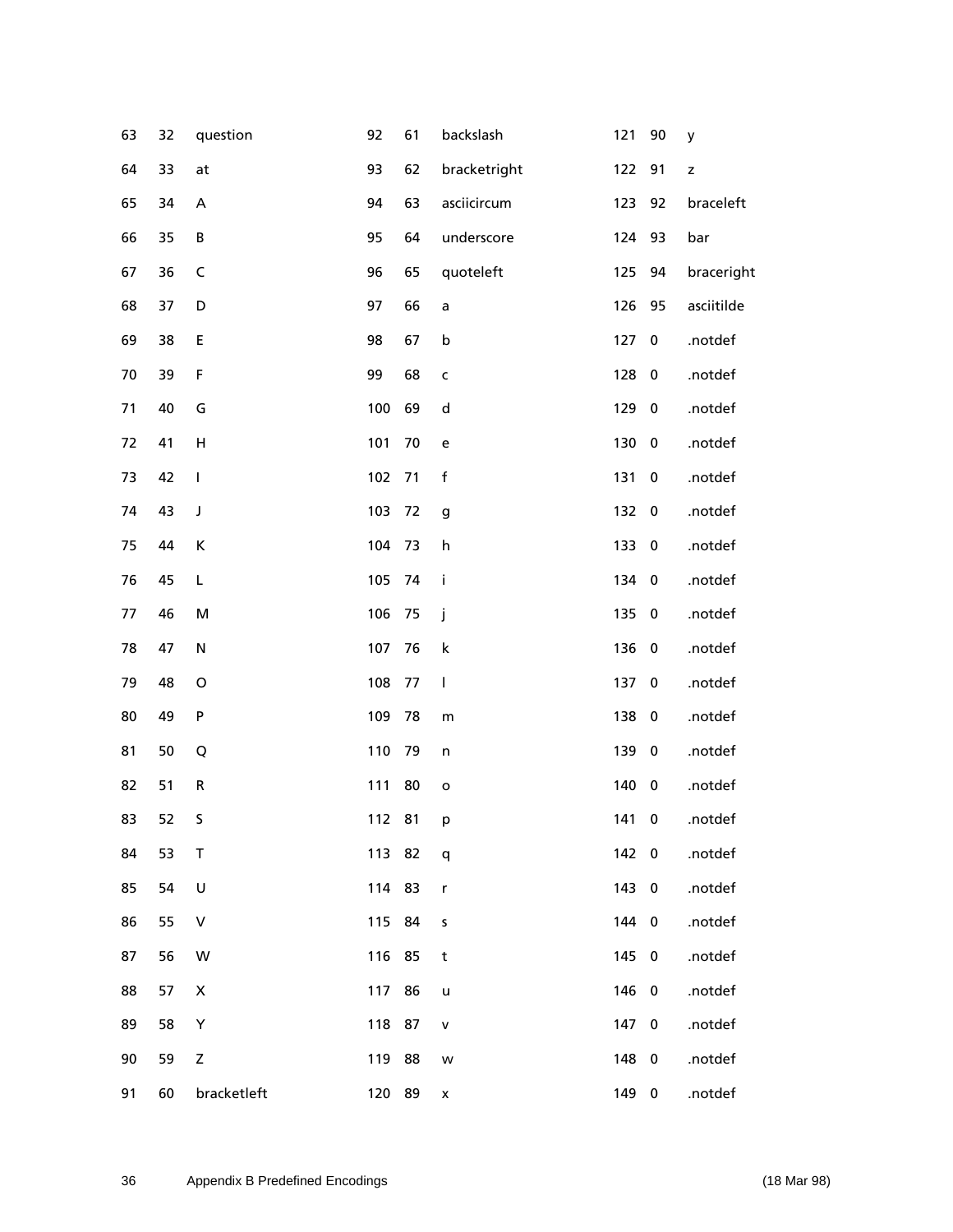| 150 | $\bf{0}$  | .notdef          | 179 | 113       | daggerdbl      | 208   | 137         | emdash        |
|-----|-----------|------------------|-----|-----------|----------------|-------|-------------|---------------|
| 151 | 0         | .notdef          | 180 | 114       | periodcentered | 209   | $\bf{0}$    | .notdef       |
| 152 | 0         | .notdef          | 181 | $\bf{0}$  | .notdef        | 210   | $\mathbf 0$ | .notdef       |
| 153 | 0         | .notdef          | 182 | 115       | paragraph      | 211   | $\bf{0}$    | .notdef       |
| 154 | 0         | .notdef          | 183 | 116       | bullet         | 212   | $\mathbf 0$ | .notdef       |
| 155 | $\bf{0}$  | .notdef          | 184 | 117       | quotesinglbase | 213   | $\mathbf 0$ | .notdef       |
| 156 | 0         | .notdef          | 185 | 118       | quotedblbase   | 214 0 |             | .notdef       |
| 157 | 0         | .notdef          | 186 | 119       | quotedblright  | 215   | $\mathbf 0$ | .notdef       |
| 158 | $\pmb{0}$ | .notdef          | 187 | 120       | guillemotright | 216   | $\bf{0}$    | .notdef       |
| 159 | 0         | .notdef          | 188 | 121       | ellipsis       | 217   | $\bf{0}$    | .notdef       |
| 160 | 0         | .notdef          | 189 | 122       | perthousand    | 218   | $\mathbf 0$ | .notdef       |
| 161 | 96        | exclamdown       | 190 | $\bf{0}$  | .notdef        | 219   | $\bf{0}$    | .notdef       |
| 162 | 97        | cent             | 191 | 123       | questiondown   | 220   | $\bf{0}$    | .notdef       |
| 163 | 98        | sterling         | 192 | $\bf{0}$  | .notdef        | 221   | 0           | .notdef       |
| 164 | 99        | fraction         | 193 | 124       | grave          | 222   | $\mathbf 0$ | .notdef       |
| 165 | 100       | yen              | 194 | 125       | acute          | 223   | $\bf{0}$    | .notdef       |
| 166 | 101       | florin           | 195 | 126       | circumflex     | 224   | $\bf{0}$    | .notdef       |
| 167 | 102       | section          | 196 | 127       | tilde          | 225   | 138         | AE            |
| 168 | 103       | currency         | 197 | 128       | macron         | 226   | $\bf{0}$    | .notdef       |
| 169 | 104       | quotesingle      | 198 | 129       | breve          | 227   | 139         | ordfeminine   |
| 170 |           | 105 quotedblleft | 199 |           | 130 dotaccent  |       |             | 228 0 .notdef |
| 171 | 106       | guillemotleft    | 200 | 131       | dieresis       | 229   | $\mathbf 0$ | .notdef       |
| 172 | 107       | guilsinglleft    | 201 | $\pmb{0}$ | .notdef        | 230   | $\mathbf 0$ | .notdef       |
| 173 | 108       | guilsinglright   | 202 | 132       | ring           | 231   | $\bf{0}$    | .notdef       |
| 174 | 109       | fi               | 203 | 133       | cedilla        | 232   | 140         | Lslash        |
| 175 | 110       | f <sub>l</sub>   | 204 | $\pmb{0}$ | .notdef        | 233   | 141         | Oslash        |
| 176 | 0         | .notdef          | 205 | 134       | hungarumlaut   | 234   | 142         | <b>OE</b>     |
| 177 | 111       | endash           | 206 | 135       | ogonek         | 235   | 143         | ordmasculine  |
| 178 | 112       | dagger           | 207 | 136       | caron          | 236   | $\mathbf 0$ | .notdef       |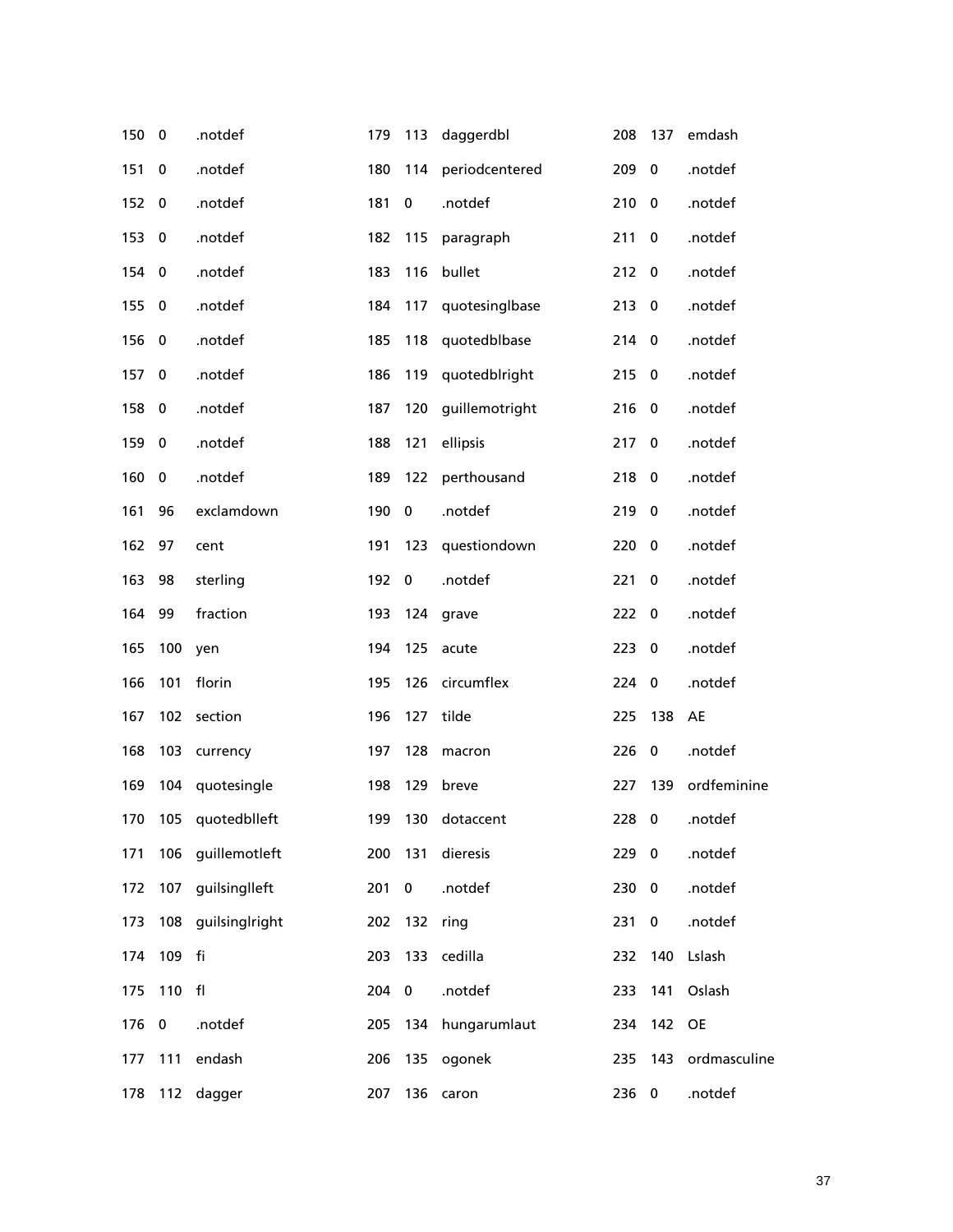| 237 | $\overline{\mathbf{0}}$ | .notdef | 244 O |     | .notdef      |
|-----|-------------------------|---------|-------|-----|--------------|
| 238 | $\overline{0}$          | .notdef | 245   |     | 145 dotlessi |
| 239 | - 0                     | .notdef | 246.  | - 0 | .notdef      |
| 240 | $\overline{0}$          | .notdef | 247   | - 0 | .notdef      |
| 241 | 144 ae                  |         | 248   |     | 146 Islash   |
| 242 | $\overline{\mathbf{0}}$ | .notdef | 249   | 147 | oslash       |
| 243 | 0                       | .notdef | 250   | 148 | oe           |

# **ExpertEncoding** (code / SID / name )

| $\bf{0}$       | $\mathbf 0$ | .notdef | 18 | $\pmb{0}$   | .notdef           | 36 | 231 | dollaroldstyle     |
|----------------|-------------|---------|----|-------------|-------------------|----|-----|--------------------|
| 1              | 0           | .notdef | 19 | $\bf{0}$    | .notdef           | 37 | 232 | dollarsuperior     |
| 2              | 0           | .notdef | 20 | $\pmb{0}$   | .notdef           | 38 | 233 | ampersandsmall     |
| 3              | 0           | .notdef | 21 | $\bf{0}$    | .notdef           | 39 | 234 | Acutesmall         |
| 4              | 0           | .notdef | 22 | $\pmb{0}$   | .notdef           | 40 | 235 | parenleftsuperior  |
| 5              | 0           | .notdef | 23 | $\bf{0}$    | .notdef           | 41 | 236 | parenrightsuperior |
| 6              | 0           | .notdef | 24 | $\pmb{0}$   | .notdef           | 42 | 237 | twodotenleader     |
| $\overline{7}$ | $\mathbf 0$ | .notdef | 25 | $\bf{0}$    | .notdef           | 43 | 238 | onedotenleader     |
| 8              | 0           | .notdef | 26 | $\pmb{0}$   | .notdef           | 44 | 13  | comma              |
| 9              | 0           | .notdef | 27 | $\bf{0}$    | .notdef           | 45 | 14  | hyphen             |
| 10             | 0           | .notdef | 28 | $\pmb{0}$   | .notdef           | 46 | 15  | period             |
| 11             | 0           | .notdef | 29 | $\bf{0}$    | .notdef           | 47 | 99  | fraction           |
| 12             | 0           | .notdef | 30 | $\pmb{0}$   | .notdef           | 48 | 239 | zerooldstyle       |
| 13             | $\mathbf 0$ | .notdef | 31 | $\mathbf 0$ | .notdef           | 49 | 240 | oneoldstyle        |
| 14             | $\pmb{0}$   | .notdef | 32 | 1           | space             | 50 | 241 | twooldstyle        |
| 15             | 0           | .notdef | 33 | 229         | exclamsmall       | 51 | 242 | threeoldstyle      |
| 16             | 0           | .notdef | 34 | 230         | Hungarumlautsmall | 52 | 243 | fouroldstyle       |
| 17             | 0           | .notdef | 35 | 0           | .notdef           | 53 | 244 | fiveoldstyle       |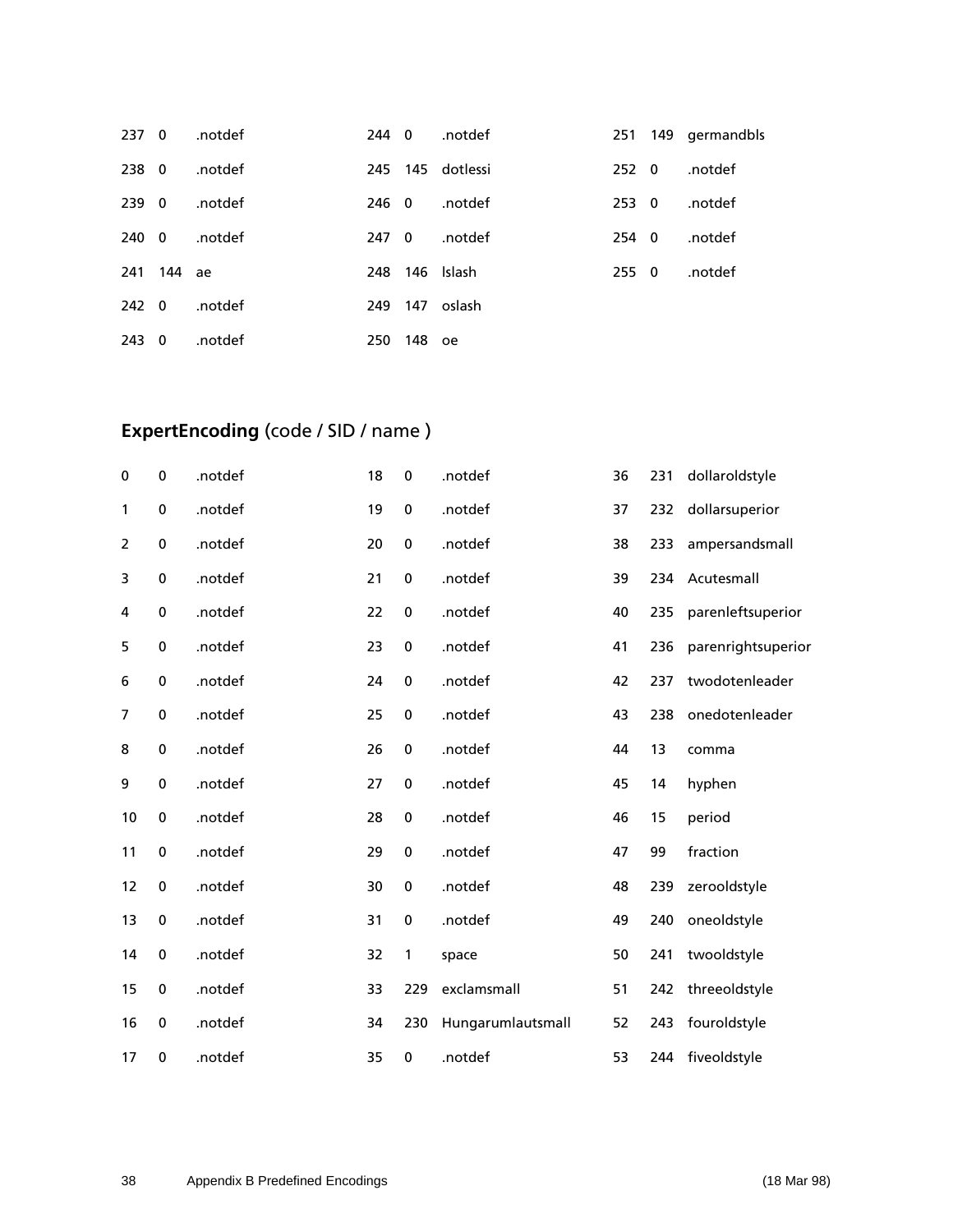| 54 | 245 | sixoldstyle         | 83  | 264 | ssuperior          | 112   | 289                     | Psmall        |
|----|-----|---------------------|-----|-----|--------------------|-------|-------------------------|---------------|
| 55 | 246 | sevenoldstyle       | 84  | 265 | tsuperior          | 113   | 290                     | Qsmall        |
| 56 | 247 | eightoldstyle       | 85  | 0   | .notdef            | 114   | 291                     | Rsmall        |
| 57 | 248 | nineoldstyle        | 86  | 266 | ff                 | 115   | 292                     | Ssmall        |
| 58 | 27  | colon               | 87  | 109 | fi                 | 116   | 293                     | Tsmall        |
| 59 | 28  | semicolon           | 88  | 110 | f <sub>l</sub>     | 117   | 294                     | Usmall        |
| 60 | 249 | commasuperior       | 89  | 267 | ffi                | 118   | 295                     | Vsmall        |
| 61 | 250 | threequartersemdash | 90  | 268 | ffl                | 119   | 296                     | Wsmall        |
| 62 | 251 | periodsuperior      | 91  | 269 | parenleftinferior  | 120   | 297                     | Xsmall        |
| 63 | 252 | questionsmall       | 92  | 0   | .notdef            | 121   | 298                     | Ysmall        |
| 64 | 0   | .notdef             | 93  | 270 | parenrightinferior | 122   | 299                     | Zsmall        |
| 65 | 253 | asuperior           | 94  | 271 | Circumflexsmall    | 123   | 300                     | colonmonetary |
| 66 | 254 | bsuperior           | 95  | 272 | hyphensuperior     | 124   | 301                     | onefitted     |
| 67 | 255 | centsuperior        | 96  | 273 | Gravesmall         | 125   | 302                     | rupiah        |
| 68 | 256 | dsuperior           | 97  | 274 | Asmall             | 126   | 303                     | Tildesmall    |
| 69 | 257 | esuperior           | 98  | 275 | <b>Bsmall</b>      | 127   | $\bf{0}$                | .notdef       |
| 70 | 0   | .notdef             | 99  | 276 | Csmall             | 128   | 0                       | .notdef       |
| 71 | 0   | .notdef             | 100 | 277 | Dsmall             | 129   | $\bf{0}$                | .notdef       |
| 72 | 0   | .notdef             | 101 | 278 | Esmall             | 130   | $\bf{0}$                | .notdef       |
| 73 | 258 | isuperior           | 102 | 279 | Fsmall             | 131   | 0                       | .notdef       |
| 74 | 0   | .notdef             |     |     | 103 280 Gsmall     | 132 0 |                         | .notdef       |
| 75 | 0   | .notdef             | 104 | 281 | Hsmall             | 133   | $\overline{\mathbf{0}}$ | .notdef       |
| 76 | 259 | Isuperior           | 105 | 282 | Ismall             | 134 0 |                         | .notdef       |
| 77 | 260 | msuperior           | 106 | 283 | Jsmall             | 135 0 |                         | .notdef       |
| 78 | 261 | nsuperior           | 107 |     | 284 Ksmall         | 136   | $\overline{\mathbf{0}}$ | .notdef       |
| 79 | 262 | osuperior           | 108 | 285 | Lsmall             | 137   | $\mathbf 0$             | .notdef       |
| 80 | 0   | .notdef             | 109 | 286 | Msmall             | 138   | $\overline{\mathbf{0}}$ | .notdef       |
| 81 | 0   | .notdef             | 110 | 287 | Nsmall             | 139   | $\overline{\mathbf{0}}$ | .notdef       |
| 82 | 263 | rsuperior           | 111 | 288 | Osmall             | 140 0 |                         | .notdef       |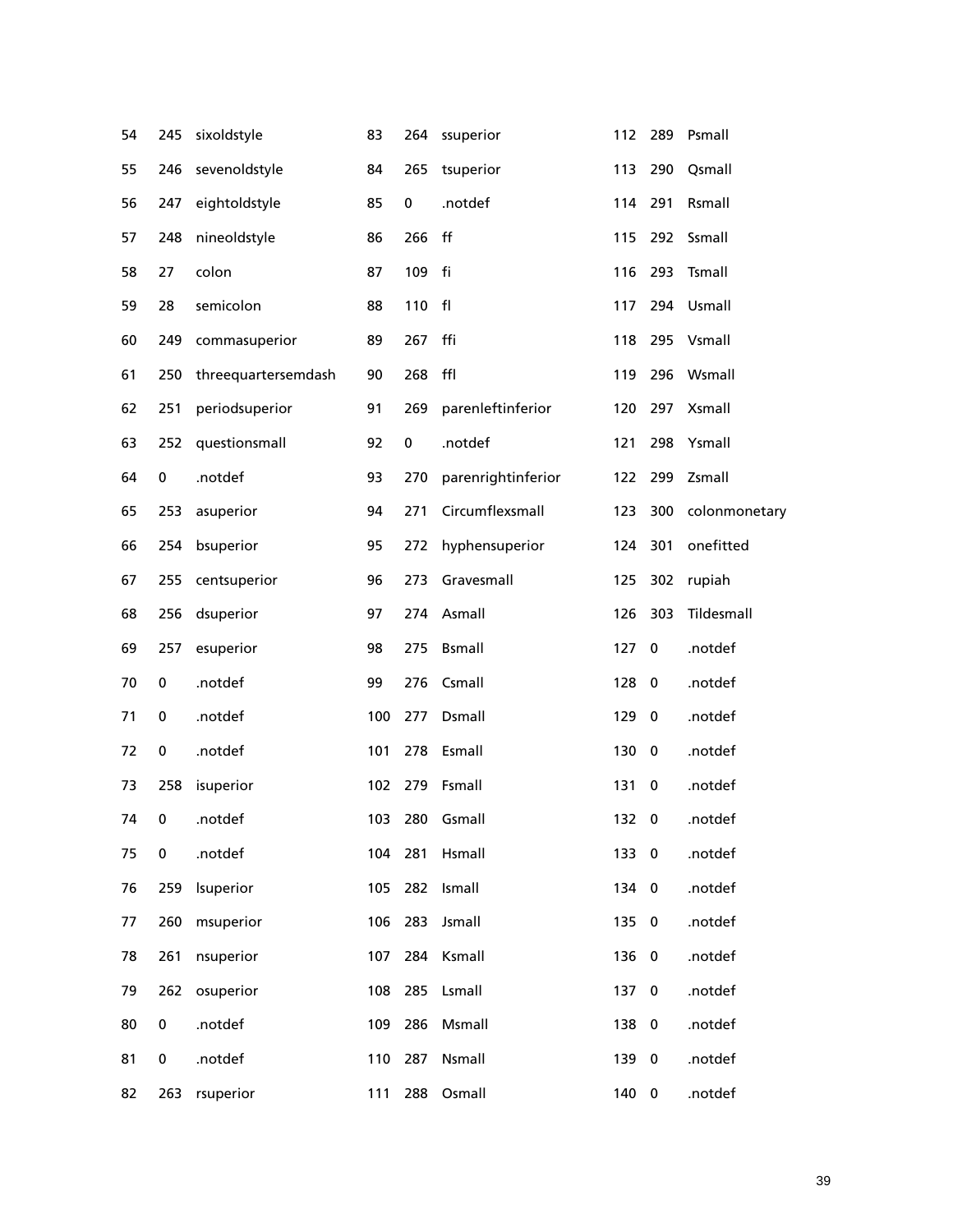| 141   | 0           | .notdef             | 170   | 311      | Caronsmall            | 199 | $\bf{0}$ | .notdef          |
|-------|-------------|---------------------|-------|----------|-----------------------|-----|----------|------------------|
| 142   | 0           | .notdef             | 171   | $\bf{0}$ | .notdef               | 200 | 326      | zerosuperior     |
| 143   | 0           | .notdef             | 172   | 312      | Dotaccentsmall        | 201 | 150      | onesuperior      |
| 144   | 0           | .notdef             | 173   | $\bf{0}$ | .notdef               | 202 | 164      | twosuperior      |
| 145   | 0           | .notdef             | 174   | $\bf{0}$ | .notdef               | 203 | 169      | threesuperior    |
| 146   | 0           | .notdef             | 175   | 313      | Macronsmall           | 204 | 327      | foursuperior     |
| 147   | 0           | .notdef             | 176   | 0        | .notdef               | 205 | 328      | fivesuperior     |
| 148   | 0           | .notdef             | 177   | 0        | .notdef               | 206 | 329      | sixsuperior      |
| 149   | 0           | .notdef             | 178   | 314      | figuredash            | 207 | 330      | sevensuperior    |
| 150   | 0           | .notdef             | 179   | 315      | hypheninferior        | 208 | 331      | eightsuperior    |
| 151   | 0           | .notdef             | 180   | $\bf{0}$ | .notdef               | 209 | 332      | ninesuperior     |
| 152   | 0           | .notdef             | 181   | $\bf{0}$ | .notdef               | 210 | 333      | zeroinferior     |
| 153   | 0           | .notdef             | 182   | 316      | Ogoneksmall           | 211 | 334      | oneinferior      |
| 154   | 0           | .notdef             | 183   | 317      | Ringsmall             | 212 | 335      | twoinferior      |
| 155   | $\mathbf 0$ | .notdef             | 184   | 318      | Cedillasmall          | 213 | 336      | threeinferior    |
| 156   | 0           | .notdef             | 185   | $\bf{0}$ | .notdef               | 214 | 337      | fourinferior     |
| 157   | 0           | .notdef             | 186   | $\bf{0}$ | .notdef               | 215 | 338      | fiveinferior     |
| 158   | 0           | .notdef             | 187   | 0        | .notdef               | 216 | 339      | sixinferior      |
| 159   | 0           | .notdef             | 188   | 158      | onequarter            | 217 | 340      | seveninferior    |
| 160   | 0           | .notdef             | 189   | 155      | onehalf               | 218 | 341      | eightinferior    |
| 161   |             | 304 exclamdownsmall |       |          | 190 163 threequarters |     | 219 342  | nineinferior     |
| 162   |             | 305 centoldstyle    | 191   |          | 319 questiondownsmall |     | 220 343  | centinferior     |
| 163   | 306         | Lslashsmall         |       |          | 192 320 oneeighth     | 221 | 344      | dollarinferior   |
| 164 0 |             | .notdef             | 193   | 321      | threeeighths          |     | 222 345  | periodinferior   |
| 165   | 0           | .notdef             |       | 194 322  | fiveeighths           | 223 | 346      | commainferior    |
| 166   | 307         | Scaronsmall         | 195   | 323      | seveneighths          | 224 | 347      | Agravesmall      |
| 167   | 308         | Zcaronsmall         |       |          | 196 324 onethird      | 225 | 348      | Aacutesmall      |
| 168   | 309         | Dieresissmall       |       | 197 325  | twothirds             | 226 | 349      | Acircumflexsmall |
| 169   | 310         | Brevesmall          | 198 0 |          | .notdef               | 227 | 350      | Atildesmall      |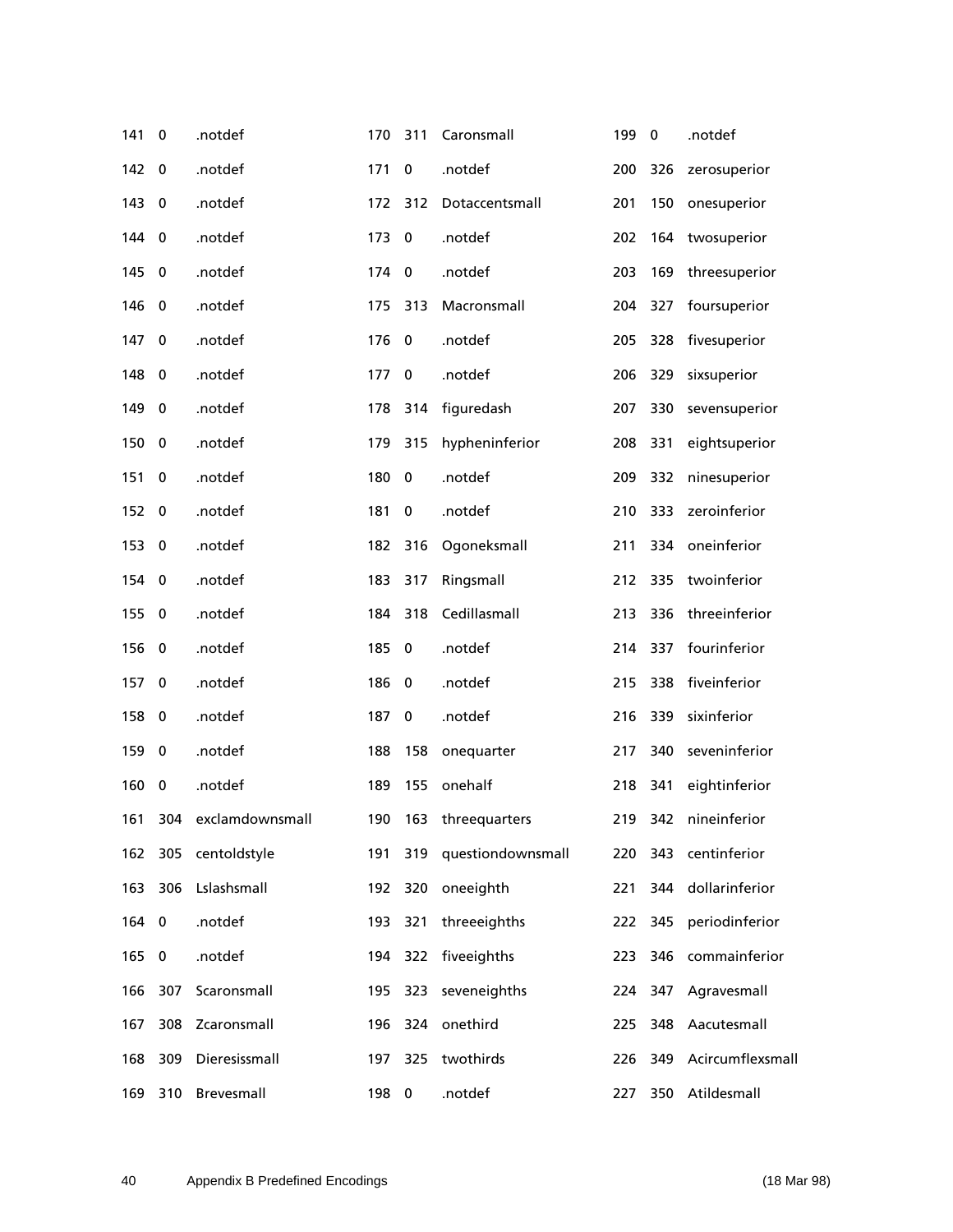|     |     | 228 351 Adieresissmall   | 238  | 361 Icircumflexsmall     |  | 248 371 Oslashsmall      |
|-----|-----|--------------------------|------|--------------------------|--|--------------------------|
| 229 |     | 352 Aringsmall           |      | 239 362 Idieresissmall   |  | 249 372 Ugravesmall      |
| 230 |     | 353 AEsmall              | 240. | 363 Ethsmall             |  | 250 373 Uacutesmall      |
|     |     | 231 354 Ccedillasmall    | 241  | 364 Ntildesmall          |  | 251 374 Ucircumflexsmall |
|     |     | 232 355 Egravesmall      |      | 242 365 Ogravesmall      |  | 252 375 Udieresissmall   |
|     |     | 233 356 Eacutesmall      | 243  | 366 Oacutesmall          |  | 253 376 Yacutesmall      |
|     |     | 234 357 Ecircumflexsmall |      | 244 367 Ocircumflexsmall |  | 254 377 Thornsmall       |
|     |     | 235 358 Edieresissmall   |      | 245 368 Otildesmall      |  | 255 378 Ydieresissmall   |
|     |     | 236 359 Igravesmall      |      | 246 369 Odieresissmall   |  |                          |
| 237 | 360 | lacutesmall              | 247  | 370 OEsmall              |  |                          |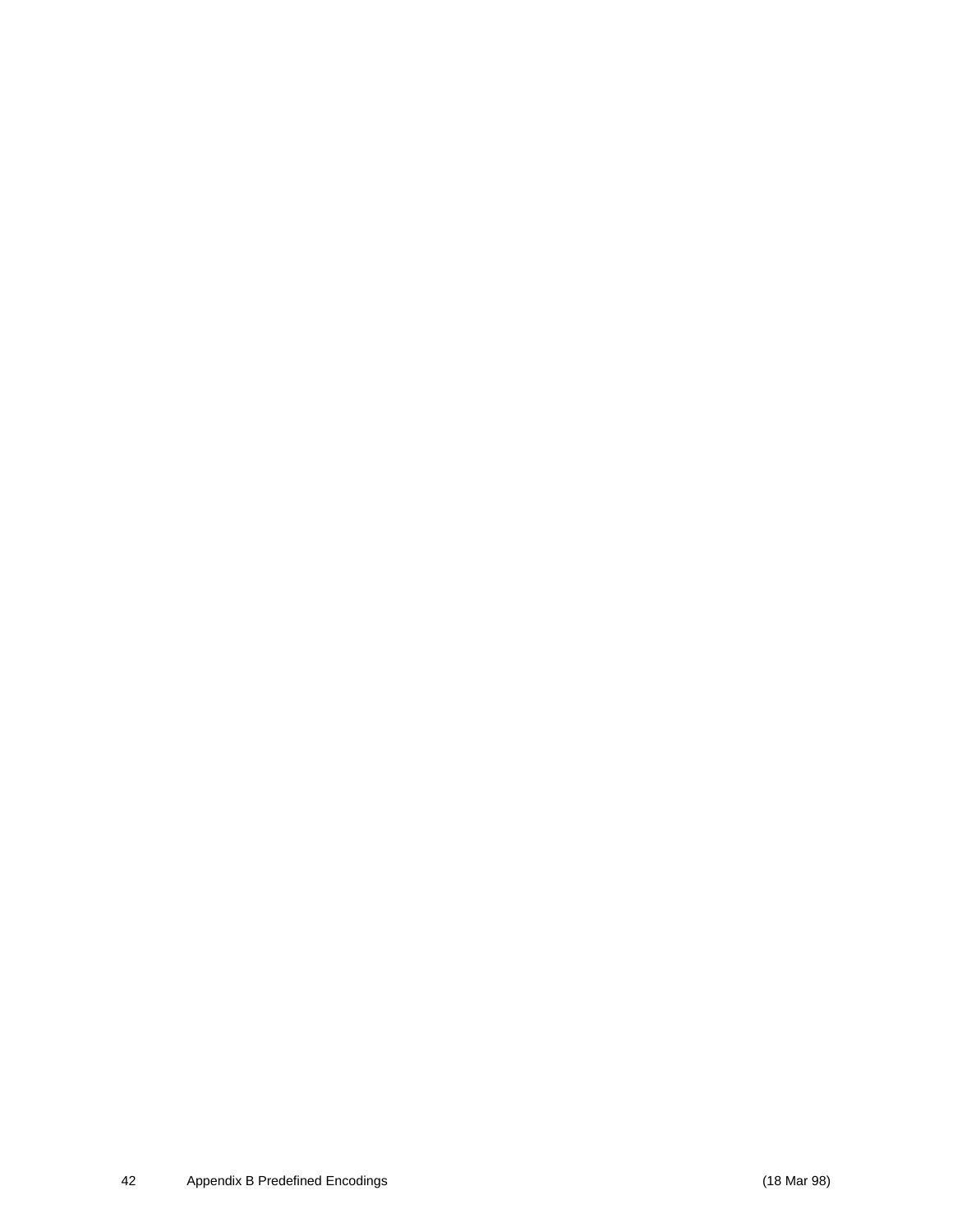# <span id="page-46-0"></span>**Appendix C Predefined Charsets**

All charsets are presented in GID order beginning with GID 1. (The .notdef glyph is implicitly GID 0 and is therefore not shown.)

## **ISOAdobe** (SID / name)

| 1              | space      | 19 | two         | 37 | D           |
|----------------|------------|----|-------------|----|-------------|
| $\overline{2}$ | exclam     | 20 | three       | 38 | E           |
| 3              | quotedbl   | 21 | four        | 39 | F           |
| 4              | numbersign | 22 | five        | 40 | G           |
| 5              | dollar     | 23 | six         | 41 | н           |
| 6              | percent    | 24 | seven       | 42 | $\mathsf I$ |
| 7              | ampersand  | 25 | eight       | 43 | $\mathsf J$ |
| 8              | quoteright | 26 | nine        | 44 | К           |
| 9              | parenleft  | 27 | colon       | 45 | L           |
| 10             | parenright | 28 | semicolon   | 46 | M           |
| 11             | asterisk   | 29 | less        | 47 | ${\sf N}$   |
| 12             | plus       | 30 | equal       | 48 | $\circ$     |
| 13             | comma      | 31 | greater     | 49 | P           |
| 14             | hyphen     | 32 | question    | 50 | Q           |
| 15             | period     | 33 | at          | 51 | ${\sf R}$   |
| 16             | slash      | 34 | A           | 52 | S           |
| 17             | zero       | 35 | B           | 53 | T           |
| 18             | one        | 36 | $\mathsf C$ | 54 | U           |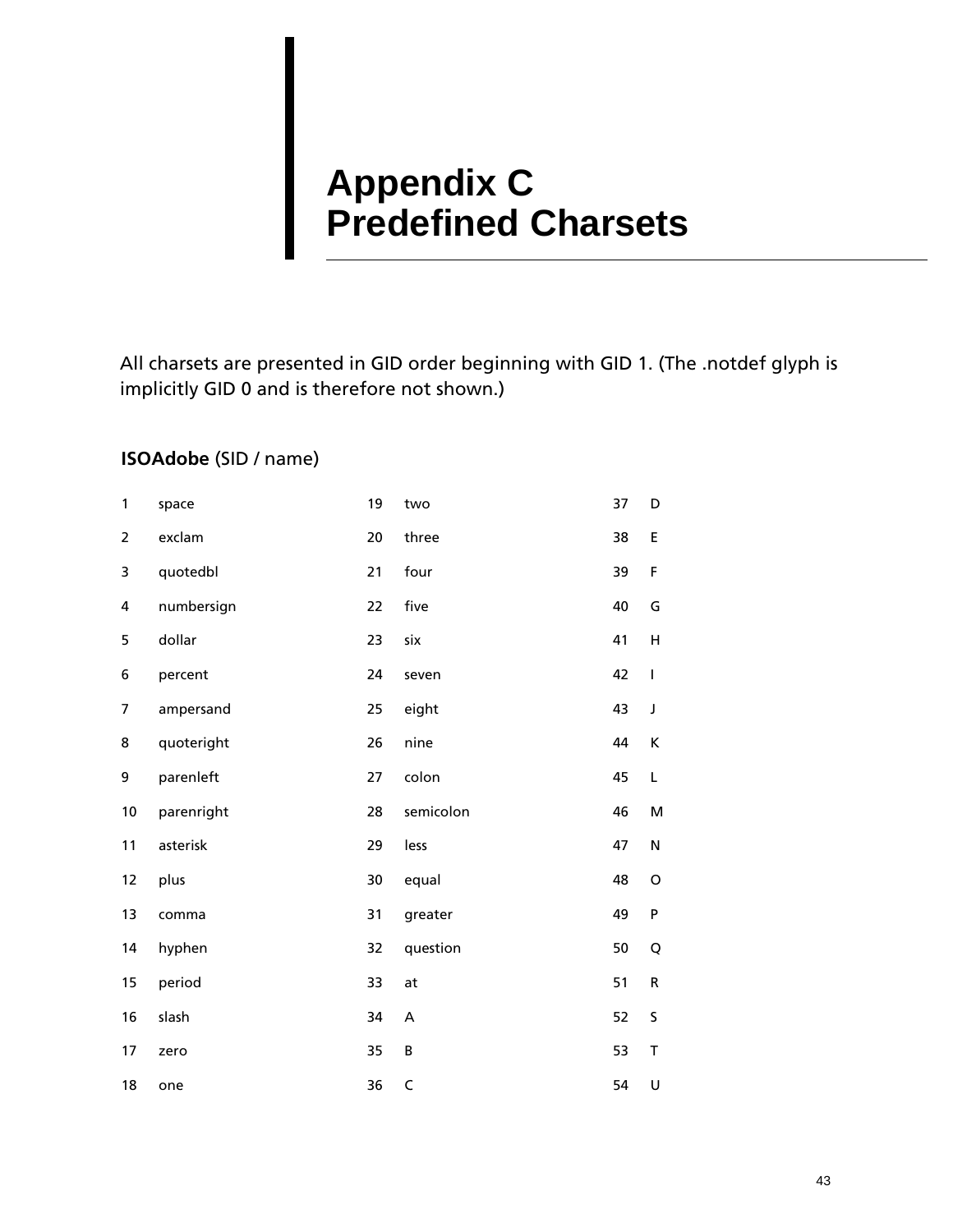| 55   | V            | 84  | S               | 113 | daggerdbl      |
|------|--------------|-----|-----------------|-----|----------------|
| 56   | W            | 85  | t               | 114 | periodcentered |
| 57   | X            | 86  | u               | 115 | paragraph      |
| 58   | Υ            | 87  | $\mathsf{V}$    | 116 | bullet         |
| 59   | $\mathsf Z$  | 88  | w               | 117 | quotesinglbase |
| 60   | bracketleft  | 89  | x               | 118 | quotedblbase   |
| 61   | backslash    | 90  | y               | 119 | quotedblright  |
| 62   | bracketright | 91  | z               | 120 | guillemotright |
| 63   | asciicircum  | 92  | braceleft       | 121 | ellipsis       |
| 64   | underscore   | 93  | bar             | 122 | perthousand    |
| 65   | quoteleft    | 94  | braceright      | 123 | questiondown   |
| 66   | a            | 95  | asciitilde      | 124 | grave          |
| 67   | b            | 96  | exclamdown      | 125 | acute          |
| 68   | $\mathsf{C}$ | 97  | cent            | 126 | circumflex     |
| 69   | d            | 98  | sterling        | 127 | tilde          |
| 70   | e            | 99  | fraction        | 128 | macron         |
| 71   | $\mathsf f$  | 100 | yen             | 129 | breve          |
| 72   | g            | 101 | florin          | 130 | dotaccent      |
| 73   | h            | 102 | section         | 131 | dieresis       |
| 74   | j.           | 103 | currency        | 132 | ring           |
| 75 j |              |     | 104 quotesingle |     | 133 cedilla    |
| 76   | k            | 105 | quotedblleft    | 134 | hungarumlaut   |
| 77   | T            | 106 | guillemotleft   | 135 | ogonek         |
| 78   | m            | 107 | guilsinglleft   | 136 | caron          |
| 79   | $\sf n$      | 108 | guilsinglright  | 137 | emdash         |
| 80   | $\mathsf{o}$ | 109 | fi              | 138 | AE             |
| 81   | p            | 110 | ${\sf fl}$      | 139 | ordfeminine    |
| 82   | q            | 111 | endash          | 140 | Lslash         |
| 83   | r            | 112 | dagger          | 141 | Oslash         |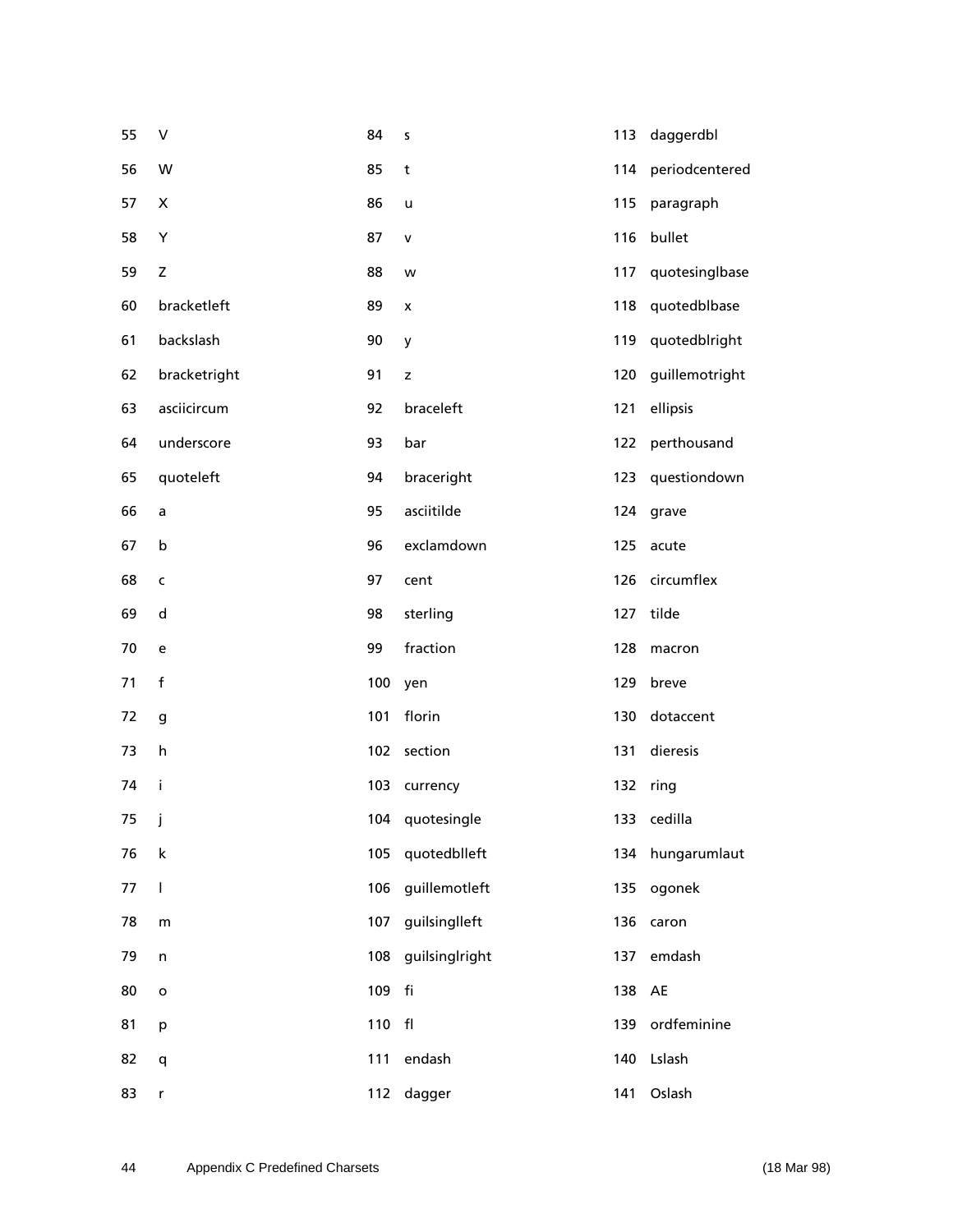| 142 OE |               | 171 | Aacute        | 200 | aacute      |
|--------|---------------|-----|---------------|-----|-------------|
| 143    | ordmasculine  | 172 | Acircumflex   | 201 | acircumflex |
| 144    | ae            | 173 | Adieresis     | 202 | adieresis   |
| 145    | dotlessi      | 174 | Agrave        | 203 | agrave      |
| 146    | Islash        | 175 | Aring         | 204 | aring       |
| 147    | oslash        | 176 | Atilde        | 205 | atilde      |
| 148    | oe            | 177 | Ccedilla      | 206 | ccedilla    |
| 149    | germandbls    | 178 | Eacute        | 207 | eacute      |
| 150    | onesuperior   | 179 | Ecircumflex   | 208 | ecircumflex |
| 151    | logicalnot    | 180 | Edieresis     | 209 | edieresis   |
| 152    | mu            | 181 | Egrave        | 210 | egrave      |
| 153    | trademark     | 182 | lacute        | 211 | iacute      |
| 154    | Eth           | 183 | Icircumflex   | 212 | icircumflex |
| 155    | onehalf       | 184 | Idieresis     | 213 | idieresis   |
| 156    | plusminus     | 185 | Igrave        | 214 | igrave      |
| 157    | Thorn         | 186 | Ntilde        | 215 | ntilde      |
| 158    | onequarter    | 187 | Oacute        | 216 | oacute      |
| 159    | divide        | 188 | Ocircumflex   | 217 | ocircumflex |
| 160    | brokenbar     | 189 | Odieresis     | 218 | odieresis   |
| 161    | degree        | 190 | Ograve        | 219 | ograve      |
|        | 162 thorn     |     | 191 Otilde    |     | 220 otilde  |
| 163    | threequarters | 192 | Scaron        | 221 | scaron      |
| 164    | twosuperior   | 193 | <b>Uacute</b> | 222 | uacute      |
| 165    | registered    | 194 | Ucircumflex   | 223 | ucircumflex |
| 166    | minus         | 195 | Udieresis     | 224 | udieresis   |
| 167    | eth           | 196 | Ugrave        | 225 | ugrave      |
| 168    | multiply      | 197 | Yacute        | 226 | yacute      |
| 169    | threesuperior | 198 | Ydieresis     | 227 | ydieresis   |
| 170    | copyright     | 199 | Zcaron        | 228 | zcaron      |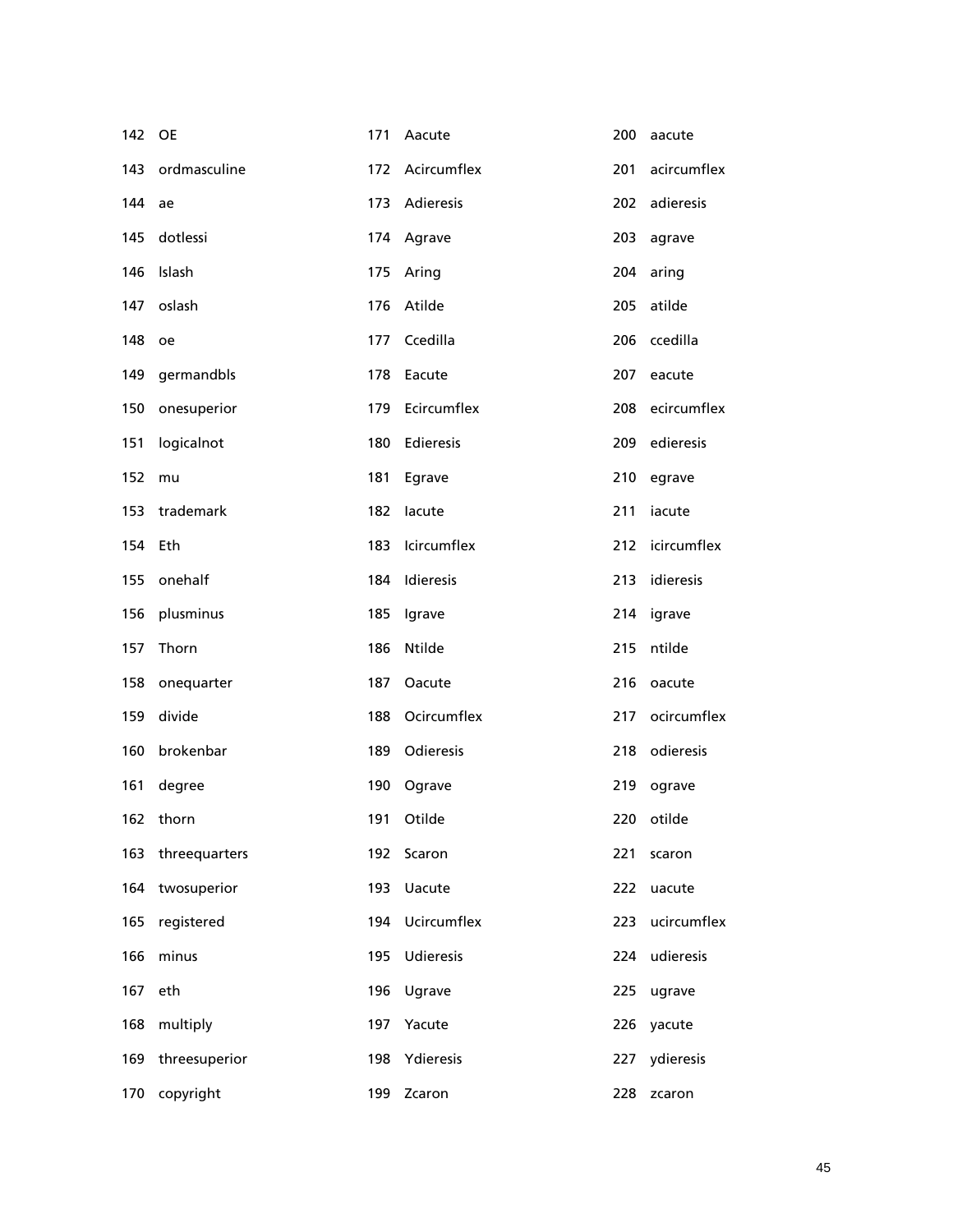# **Expert** (SID / name)

| 1   | space              | 248 | nineoldstyle        | 268 | ffl                |
|-----|--------------------|-----|---------------------|-----|--------------------|
| 229 | exclamsmall        | 27  | colon               | 269 | parenleftinferior  |
| 230 | Hungarumlautsmall  | 28  | semicolon           | 270 | parenrightinferior |
| 231 | dollaroldstyle     | 249 | commasuperior       | 271 | Circumflexsmall    |
| 232 | dollarsuperior     | 250 | threequartersemdash | 272 | hyphensuperior     |
| 233 | ampersandsmall     | 251 | periodsuperior      | 273 | Gravesmall         |
| 234 | Acutesmall         | 252 | questionsmall       | 274 | Asmall             |
| 235 | parenleftsuperior  | 253 | asuperior           | 275 | <b>Bsmall</b>      |
| 236 | parenrightsuperior | 254 | bsuperior           | 276 | Csmall             |
| 237 | twodotenleader     | 255 | centsuperior        | 277 | Dsmall             |
| 238 | onedotenleader     | 256 | dsuperior           | 278 | Esmall             |
| 13  | comma              | 257 | esuperior           | 279 | Fsmall             |
| 14  | hyphen             | 258 | isuperior           | 280 | Gsmall             |
| 15  | period             | 259 | Isuperior           | 281 | Hsmall             |
| 99  | fraction           | 260 | msuperior           | 282 | Ismall             |
| 239 | zerooldstyle       | 261 | nsuperior           | 283 | Jsmall             |
| 240 | oneoldstyle        | 262 | osuperior           | 284 | Ksmall             |
| 241 | twooldstyle        | 263 | rsuperior           | 285 | Lsmall             |
| 242 | threeoldstyle      | 264 | ssuperior           | 286 | Msmall             |
| 243 | fouroldstyle       | 265 | tsuperior           | 287 | Nsmall             |
| 244 | fiveoldstyle       | 266 | $^{\sf ff}$         | 288 | Osmall             |
| 245 | sixoldstyle        | 109 | fi                  | 289 | Psmall             |
| 246 | sevenoldstyle      | 110 | fl                  | 290 | Qsmall             |
| 247 | eightoldstyle      | 267 | ffi                 | 291 | Rsmall             |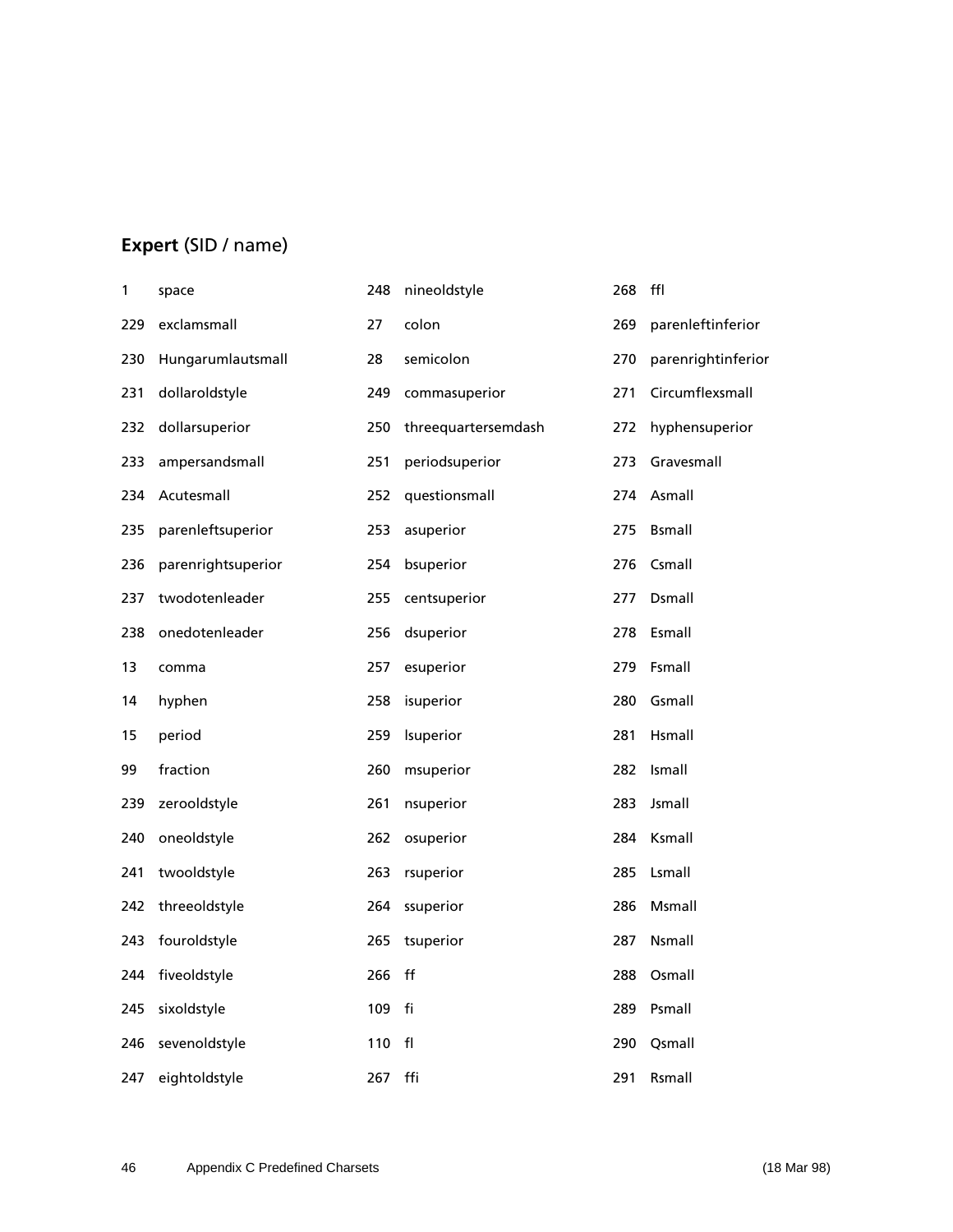| 292 | Ssmall             | 155 | onehalf           | 342 | nineinferior       |
|-----|--------------------|-----|-------------------|-----|--------------------|
| 293 | Tsmall             | 163 | threequarters     | 343 | centinferior       |
| 294 | Usmall             | 319 | questiondownsmall | 344 | dollarinferior     |
| 295 | Vsmall             | 320 | oneeighth         | 345 | periodinferior     |
| 296 | Wsmall             | 321 | threeeighths      | 346 | commainferior      |
| 297 | Xsmall             | 322 | fiveeighths       | 347 | Agravesmall        |
| 298 | Ysmall             | 323 | seveneighths      | 348 | Aacutesmall        |
| 299 | Zsmall             | 324 | onethird          | 349 | Acircumflexsmall   |
| 300 | colonmonetary      | 325 | twothirds         | 350 | Atildesmall        |
| 301 | onefitted          | 326 | zerosuperior      | 351 | Adieresissmall     |
| 302 | rupiah             | 150 | onesuperior       | 352 | Aringsmall         |
| 303 | Tildesmall         | 164 | twosuperior       | 353 | AEsmall            |
| 304 | exclamdownsmall    | 169 | threesuperior     | 354 | Ccedillasmall      |
| 305 | centoldstyle       | 327 | foursuperior      | 355 | Egravesmall        |
| 306 | Lslashsmall        | 328 | fivesuperior      | 356 | Eacutesmall        |
| 307 | Scaronsmall        | 329 | sixsuperior       | 357 | Ecircumflexsmall   |
| 308 | Zcaronsmall        | 330 | sevensuperior     | 358 | Edieresissmall     |
| 309 | Dieresissmall      | 331 | eightsuperior     | 359 | Igravesmall        |
| 310 | Brevesmall         | 332 | ninesuperior      | 360 | lacutesmall        |
| 311 | Caronsmall         | 333 | zeroinferior      | 361 | Icircumflexsmall   |
|     | 312 Dotaccentsmall |     | 334 oneinferior   |     | 362 Idieresissmall |
| 313 | Macronsmall        | 335 | twoinferior       | 363 | Ethsmall           |
| 314 | figuredash         | 336 | threeinferior     | 364 | Ntildesmall        |
| 315 | hypheninferior     | 337 | fourinferior      | 365 | Ogravesmall        |
| 316 | Ogoneksmall        | 338 | fiveinferior      | 366 | Oacutesmall        |
| 317 | Ringsmall          | 339 | sixinferior       | 367 | Ocircumflexsmall   |
| 318 | Cedillasmall       | 340 | seveninferior     | 368 | Otildesmall        |
| 158 | onequarter         | 341 | eightinferior     | 369 | Odieresissmall     |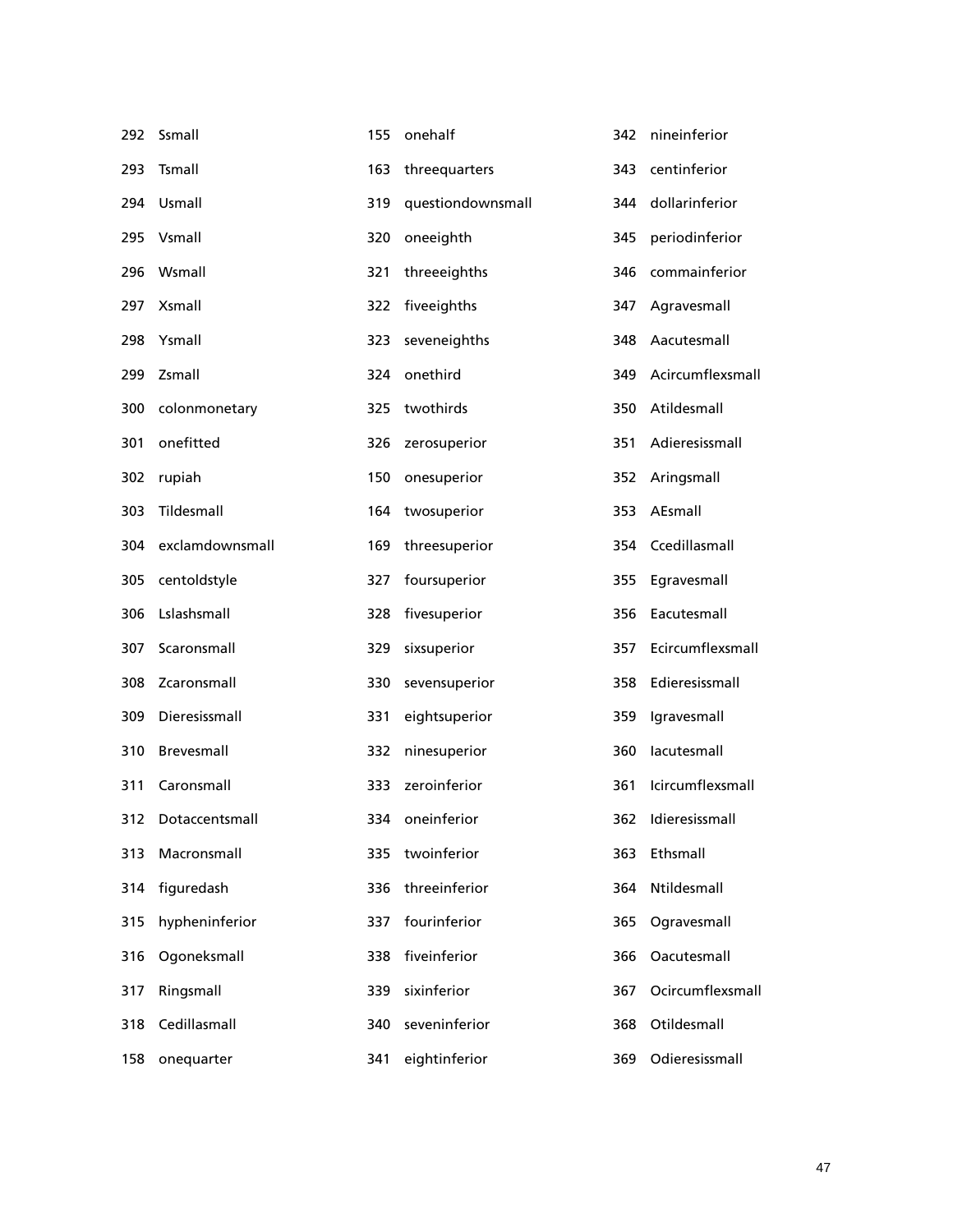| 370 OEsmall     | 373 Uacutesmall      | 376 Yacutesmall    |
|-----------------|----------------------|--------------------|
| 371 Oslashsmall | 374 Ucircumflexsmall | 377 Thornsmall     |
| 372 Ugravesmall | 375 Udieresissmall   | 378 Ydieresissmall |

# **Expert Subset** (SID / name)

| 1   | space              | 250 | threequartersemdash | 301 | onefitted      |
|-----|--------------------|-----|---------------------|-----|----------------|
| 231 | dollaroldstyle     | 251 | periodsuperior      | 302 | rupiah         |
| 232 | dollarsuperior     | 253 | asuperior           | 305 | centoldstyle   |
| 235 | parenleftsuperior  | 254 | bsuperior           | 314 | figuredash     |
| 236 | parenrightsuperior | 255 | centsuperior        | 315 | hypheninferior |
| 237 | twodotenleader     | 256 | dsuperior           | 158 | onequarter     |
| 238 | onedotenleader     | 257 | esuperior           | 155 | onehalf        |
| 13  | comma              | 258 | isuperior           | 163 | threequarters  |
| 14  | hyphen             | 259 | Isuperior           | 320 | oneeighth      |
| 15  | period             | 260 | msuperior           | 321 | threeeighths   |
| 99  | fraction           | 261 | nsuperior           | 322 | fiveeighths    |
| 239 | zerooldstyle       | 262 | osuperior           | 323 | seveneighths   |
| 240 | oneoldstyle        | 263 | rsuperior           | 324 | onethird       |
| 241 | twooldstyle        | 264 | ssuperior           | 325 | twothirds      |
| 242 | threeoldstyle      | 265 | tsuperior           | 326 | zerosuperior   |
| 243 | fouroldstyle       | 266 | f f                 | 150 | onesuperior    |
| 244 | fiveoldstyle       | 109 | fi                  | 164 | twosuperior    |
| 245 | sixoldstyle        | 110 | f <sub>l</sub>      | 169 | threesuperior  |
| 246 | sevenoldstyle      | 267 | ffi                 | 327 | foursuperior   |
| 247 | eightoldstyle      | 268 | ffl                 | 328 | fivesuperior   |
| 248 | nineoldstyle       | 269 | parenleftinferior   | 329 | sixsuperior    |
| 27  | colon              | 270 | parenrightinferior  | 330 | sevensuperior  |
| 28  | semicolon          | 272 | hyphensuperior      | 331 | eightsuperior  |
| 249 | commasuperior      | 300 | colonmonetary       | 332 | ninesuperior   |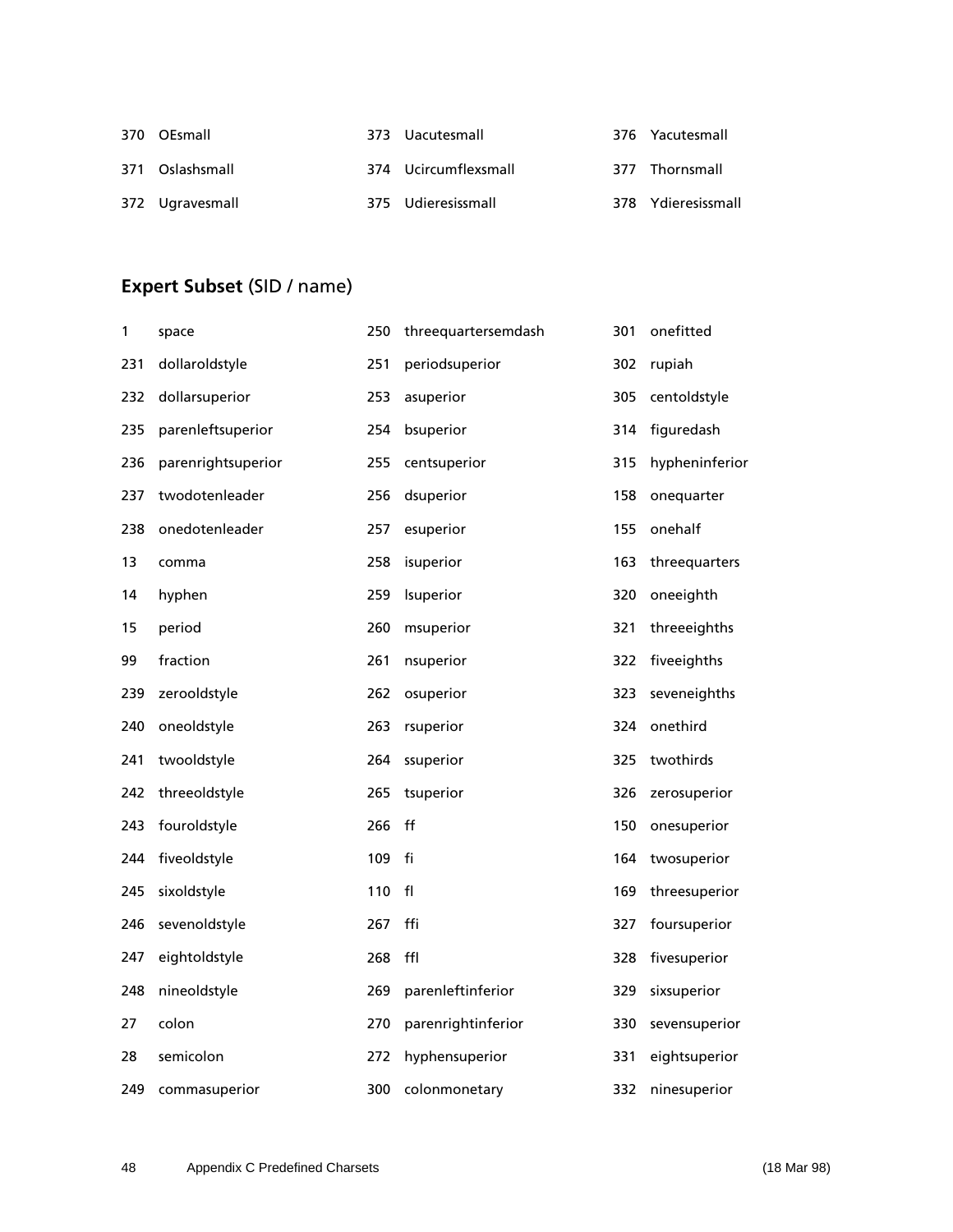| 333 zeroinferior  | 338 fiveinferior  | 343 centinferior   |
|-------------------|-------------------|--------------------|
| 334 oneinferior   | 339 sixinferior   | 344 dollarinferior |
| 335 twoinferior   | 340 seveninferior | 345 periodinferior |
| 336 threeinferior | 341 eightinferior | 346 commainferior  |
| 337 fourinferior  | 342 nineinferior  |                    |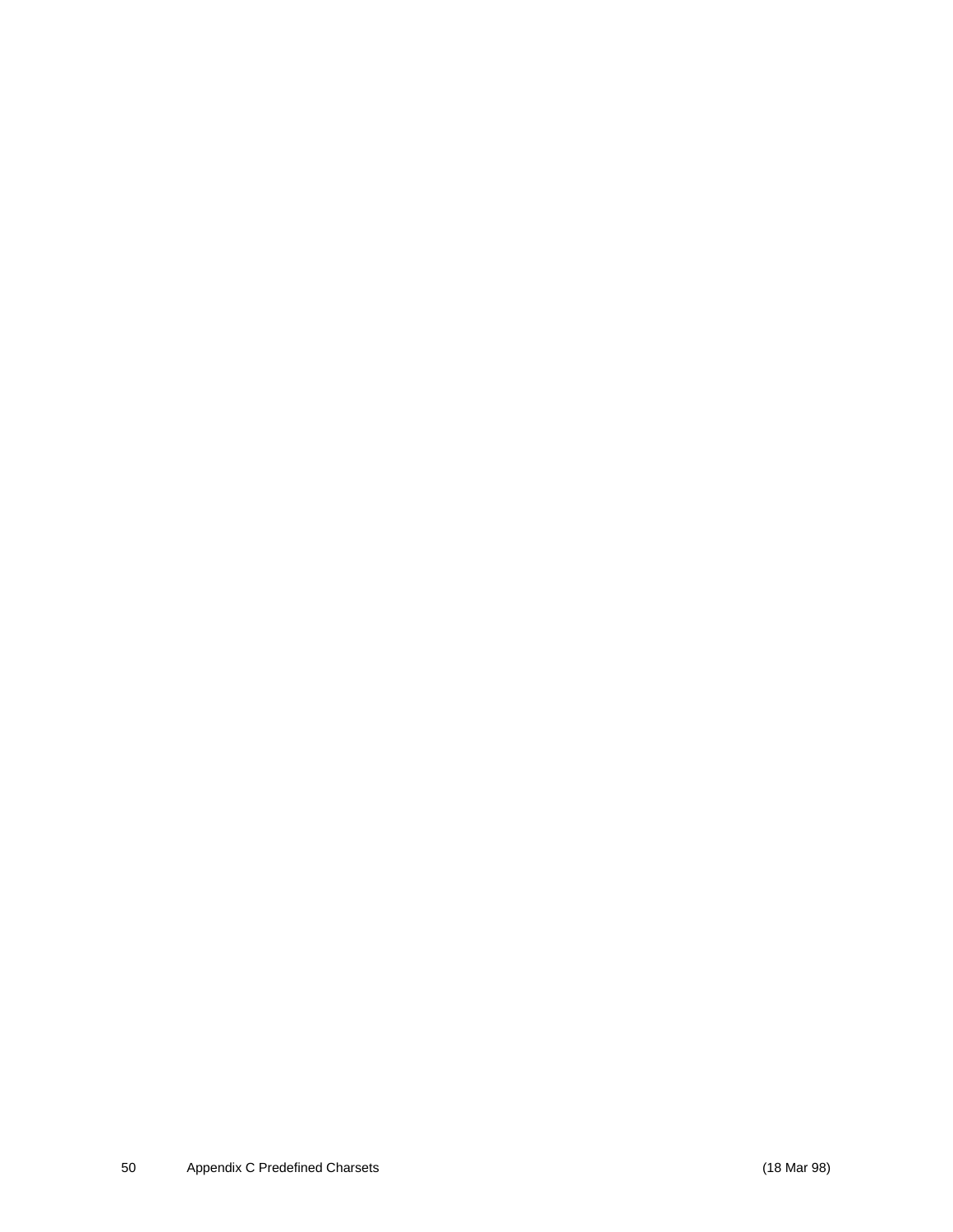# <span id="page-54-0"></span>**Appendix D Example CFF Font**

This appendix illustrates the CFF format with an example font. The font shown is a subset with just the .notdef and space glyphs of the Times\* font program that has been renamed. This font has no subrs and uses predefined encoding and charset.

#### Binary dump (147 bytes):

0000000 0100 0401 0001 0101 1341 4243 4445 462b |?.??.????ABCDEF+| 0000010 5469 6d65 732d 526f 6d61 6e00 0101 011f | Times-Roman. ???? 0000020 f81b 00f8 1c02 f81d 03f8 1904 1c6f 000d |??.??????????o.?| 0000030 fb3c fb6e fa7c fa16 05e9 11b8 f112 0003 |?<?n?|????????.?| 0000040 0101 0813 1830 3031 2e30 3037 5469 6d65 |?????001.007Time| 0000050 7320 526f 6d61 6e54 696d 6573 0000 0002 |s RomanTimes...?| 0000060 0101 0203 0e0e 7d99 f92a 99fb 7695 f773 |??????}??\*??v??s| 0000070 8b06 f79a 93fc 7c8c 077d 99f8 5695 f75e |??????|??}??V??^| 0000080 9908 fb6e 8cf8 7393 f710 8b09 a70a df0b |???n??s?????????| 0000090 f78e 14 |??? |

#### Annotated dump:

```
### Header (00000000)
major =1minor =0
hdrSize=4
offSize=1
### Name INDEX (00000004)
count =1offSize=1
--- offset[index]=value
[0]=1 [1]=19--- object[index]=<value>
[0]=<ABCDEF+Times-Roman>
### Top DICT INDEX (0000001b)
count =1offSize=1
--- offset[index]=value
[0]=1 [1]=31
```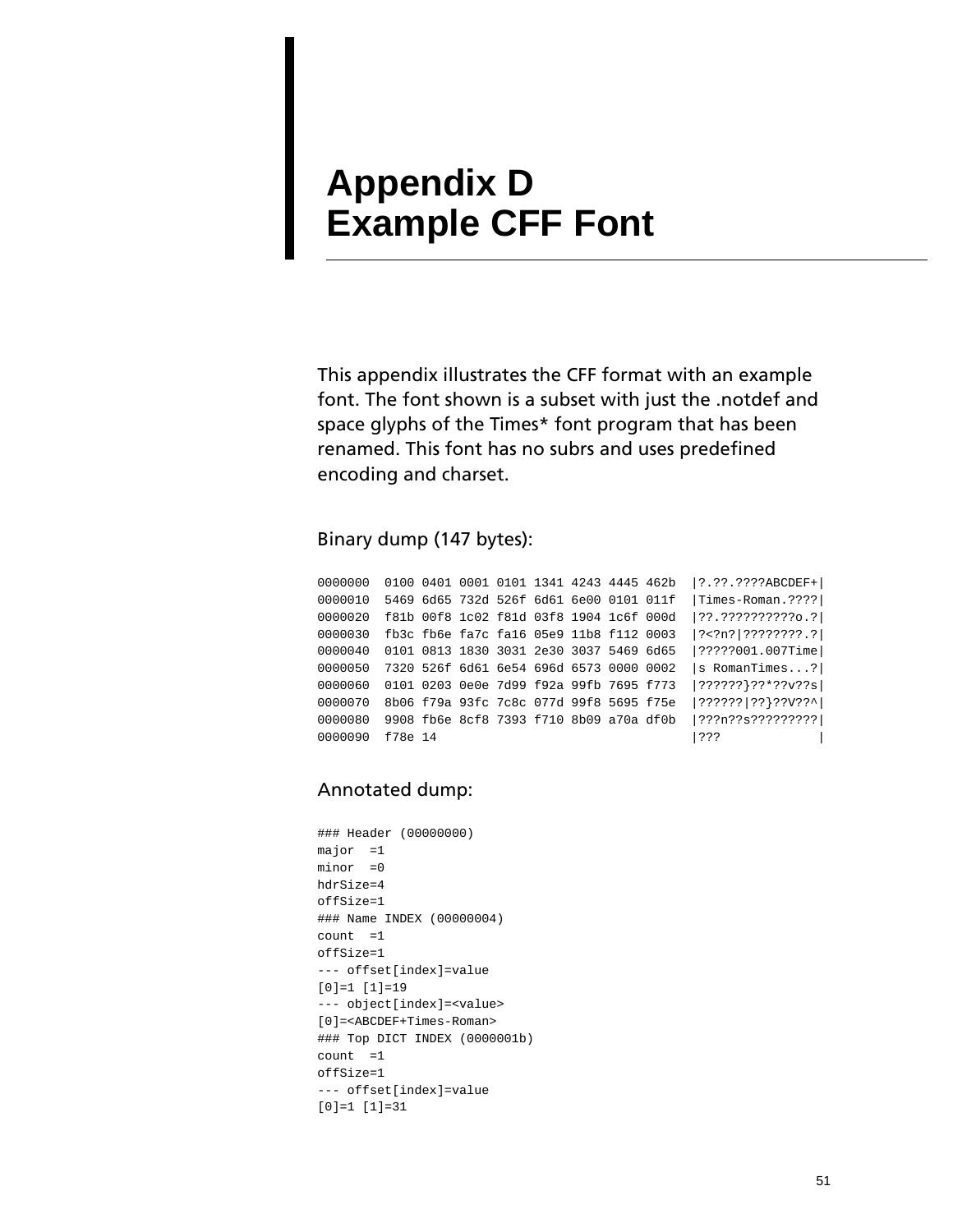```
--- object[index] = < value>
[0]=<391 version 392 FullName 393 FamilyName 389 Weight 28416 
UniqueID -168 -218 1000 898 FontBBox 94 CharStrings 45 102 Private>
### String INDEX (0000003e)
count = 3offSize=1
--- offset[index]=value
[0]=1 [1]=8 [2]=19 [3]=24
--- object[index]=<value>
[0]=<001.007> [1]=<Times Roman> [2]=<Times>
### Global Subrs INDEX (0000005c)
count =0### CharStrings INDEX (0000005e)
count = 2offSize=1
--- offset[index]=value
[0]=1 [1]=2 [2]=3
--- object[index] = < value>
[0]=<endchar> [1]=<endchar>
### Private DICT (00000066)
-14 14 662 14 -226 10 223 0 BlueValues 262 8 -488 1 OtherBlues
-14 14 450 10 202 14 FamilyBlues -218 1 479 8 124 0 FamilyOtherBlues 
28 StdHW 84 StdVW 250 defaultWidthX
```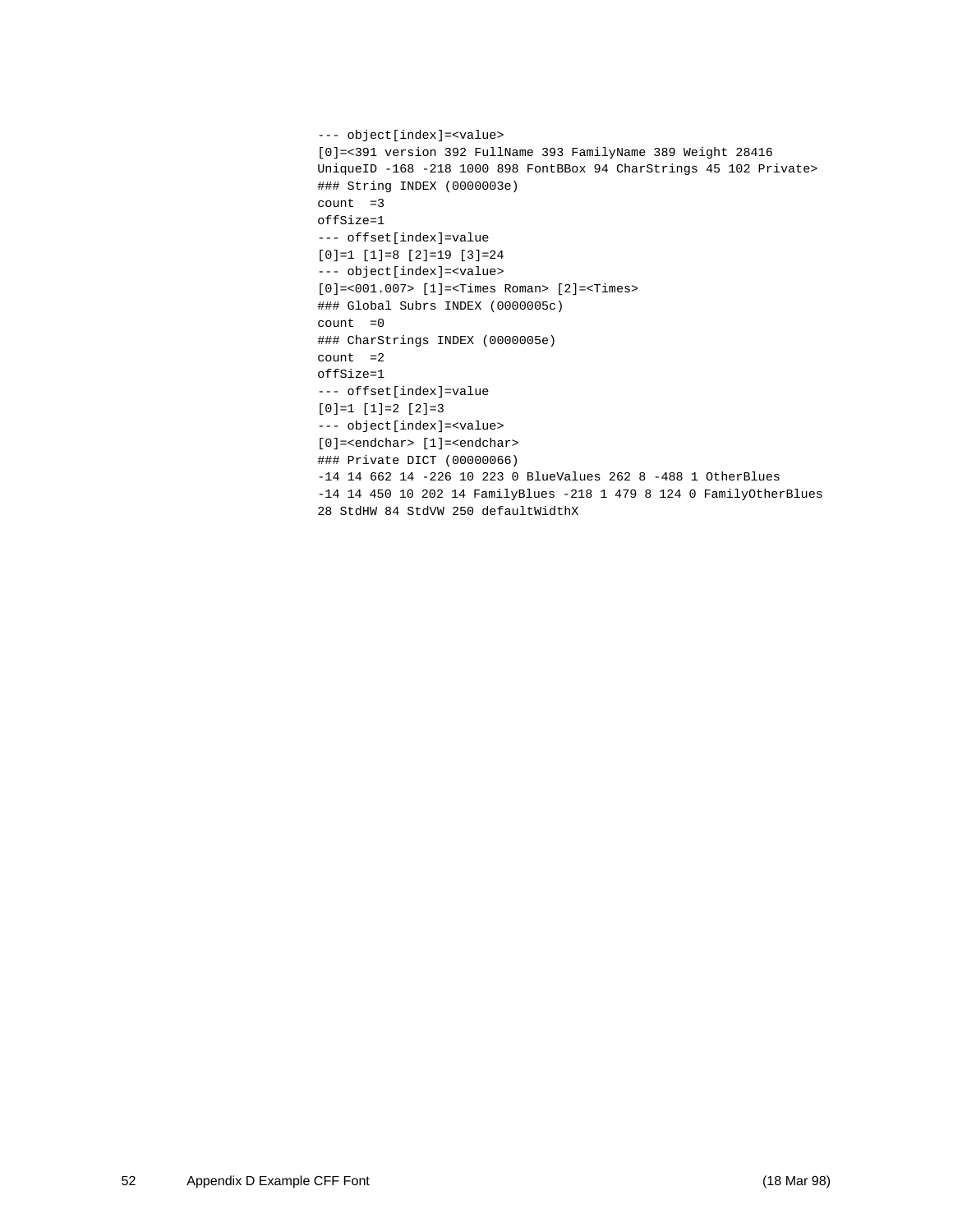# <span id="page-56-0"></span>**Appendix E Embedded PostScript**

A Top DICT may contain at most one embedded PostScript operator. It must be in the main font dictionary, not in the Private dictionary. If present, this string is executed after the font dictionary has been completely constructed, but before definefont. At that time, the interpreter:

- Pushes the top-level font dictionary (that is under construction) on the dictionary stack;
- Executes the PostScript string;
- Pops the dictionary stack.

At the time of execution, the FontInfo, Encoding, Char-Strings, and all other elements of the font dictionary have been defined, including ones that are set to default values. (There is no Private dictionary, however. In CFF, the Private dictionary is never processed as PostScript, so there is no opportunity for embedded PostScript to alter it.)

A CFF CIDFont may contain an embedded PostScript operator in the Top DICT or in any FDs.

If it is in the Top DICT, the embedded PostScript string is processed as described above. This occurs after the font dictionary has been completely constructed (including all FDArray sub-dictionaries), but before definefont.

If it is in one of the nested sub-dictionaries in the FDArray, it is executed after the sub-dictionary has been completely constructed (including default values), but before it has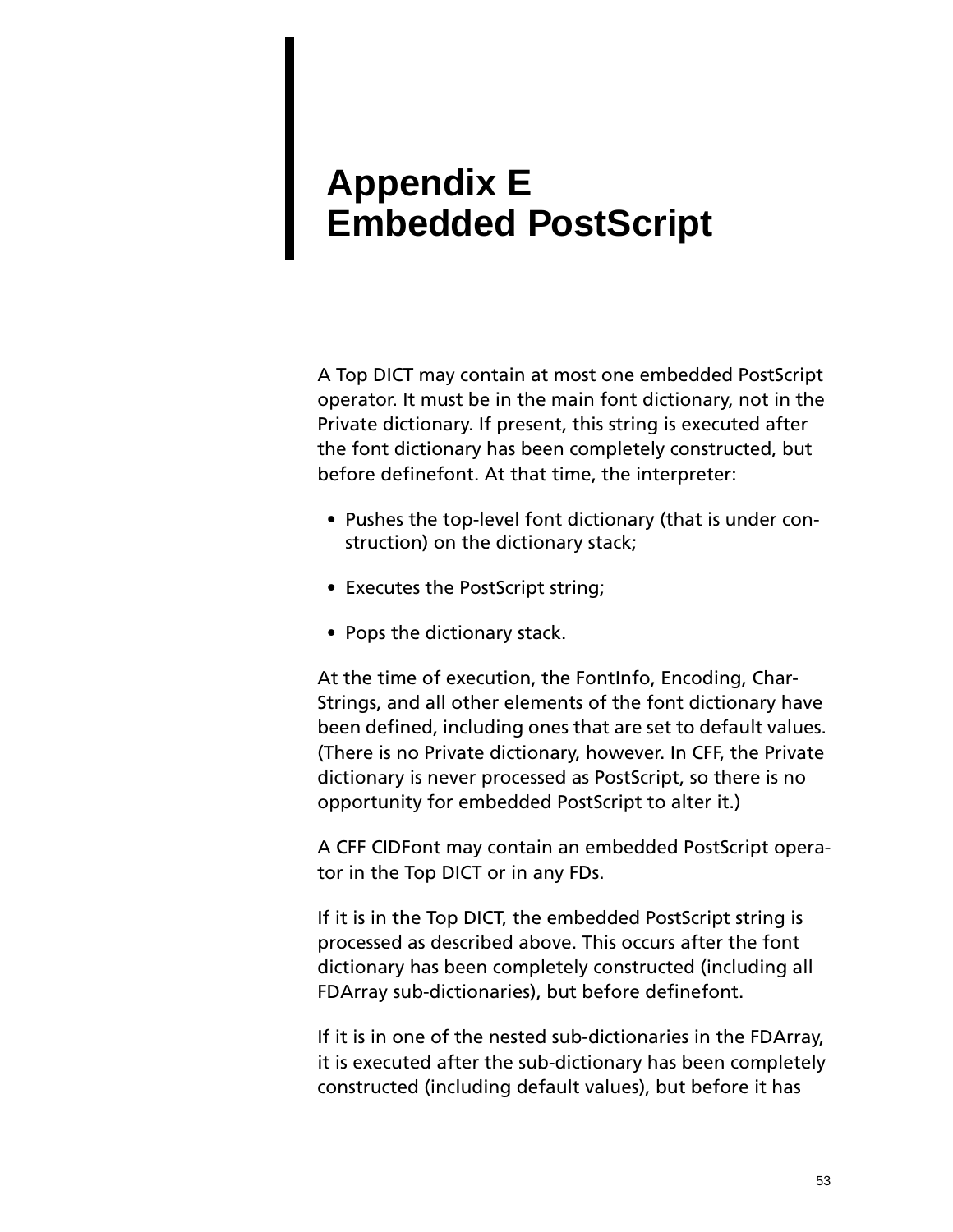been incorporated as an element of the main font dictionary. The sub-dictionary is on the dictionary stack; there is no way to access the main dictionary.

A CFF consumer that does not interpret PostScript can ignore the embedded PostScript string. The font should still work, but without the feature that the embedded PostScript would have activated.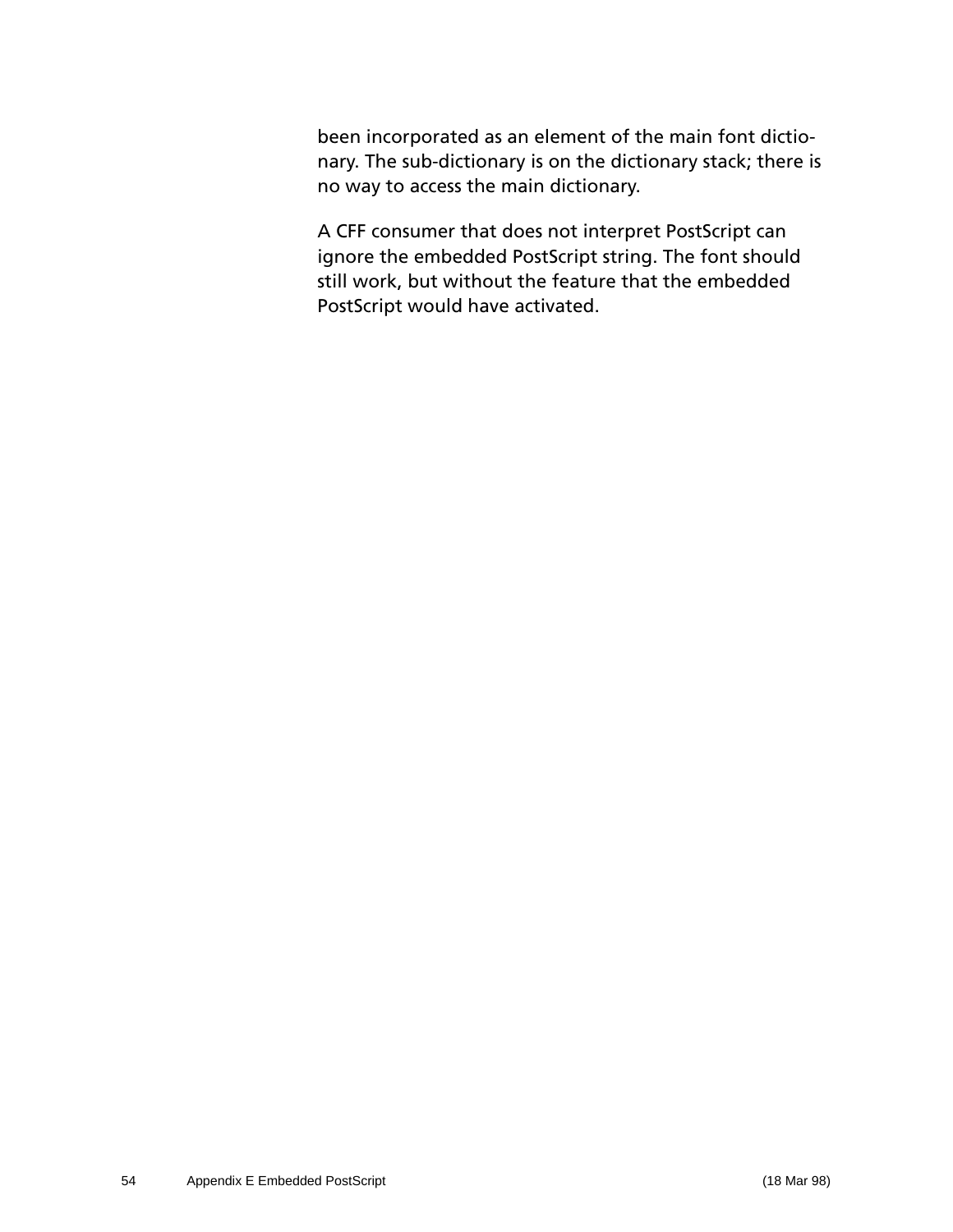# <span id="page-58-0"></span>**Appendix F Related Documentation**

The following documents may be consulted for further information on Adobe font technology (all except the PostScript Language Reference Manual are available at http://www.adobe.com/supportservice/devrelations/technotes.html):

- Adobe Type 1 Font Format. Addison-Wesley, 1991; ISBN 0-201-57044-0.
- PostScript Language Reference Manual, Second Edition. Addison-Wesley, 1990.
- Technical Note #5014: "Adobe CMap and CIDFont Files Specification."
- Technical Note #5015: "The Type 1 Font Format Supplement." This document contains all updates to the Type 1 format, including the specification of the multiple master font format.
- Technical Note #5040: "Supporting Downloadable Post-Script Fonts." Describes how Type 1 fonts have traditionally been packaged for use in the Macintosh® and Windows® environments – specifically, the use of POST resources for Macintosh fonts and the PFB compressed binary format for Windows fonts.
- Technical Note #5087: "Multiple Master Font Programs for the Macintosh."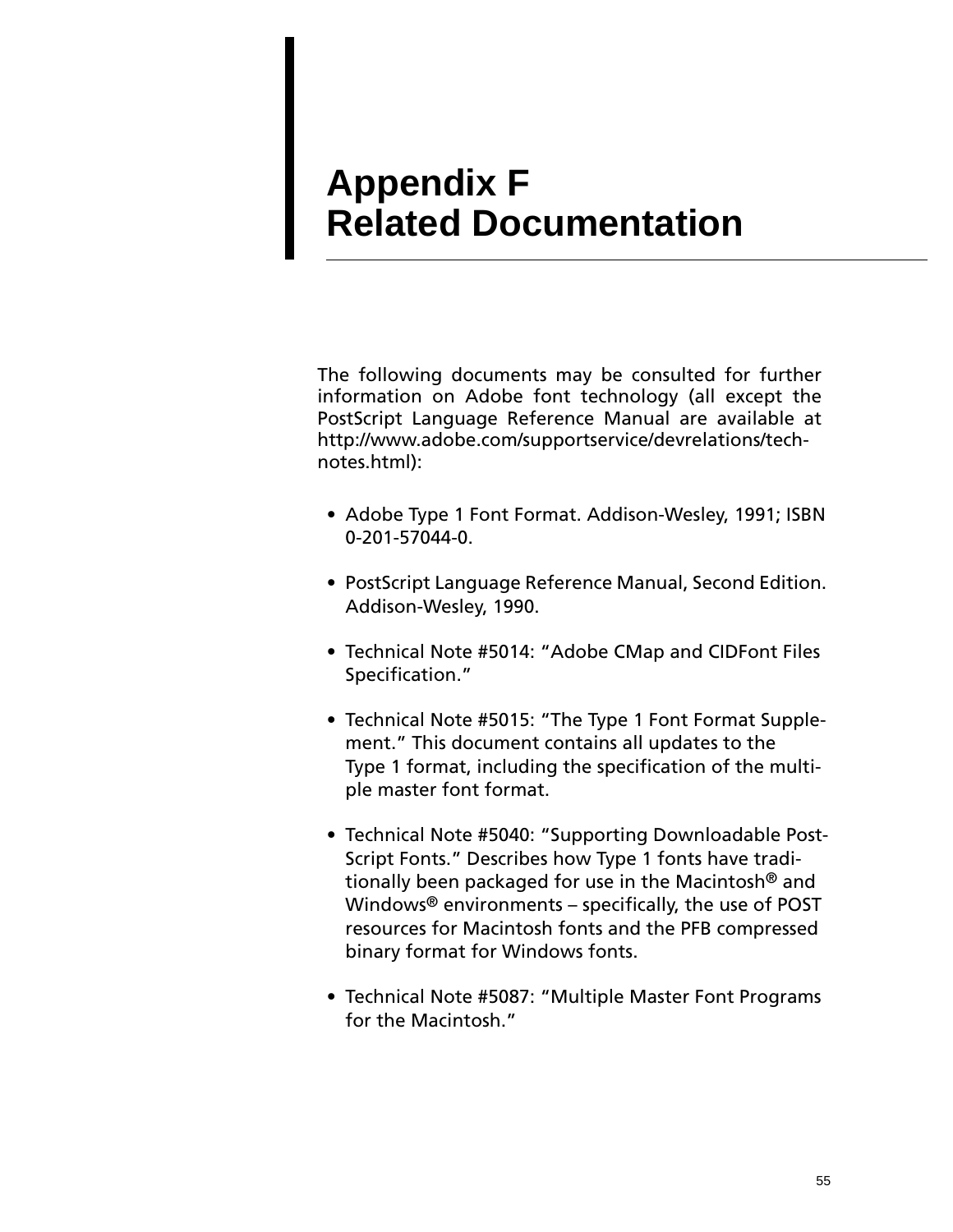- Technical Note #5088: "Font Naming Issues." In addition to a discussion of general font name issues, this document explains the naming conventions for multiple master fonts.
- Technical Note #5092: "CID-Keyed Font File Format Overview."
- Technical Note #5177: "Type 2 Charstring Format."
- Technical Note #5213: "PostScript Language Extensions for CID-Keyed Fonts."